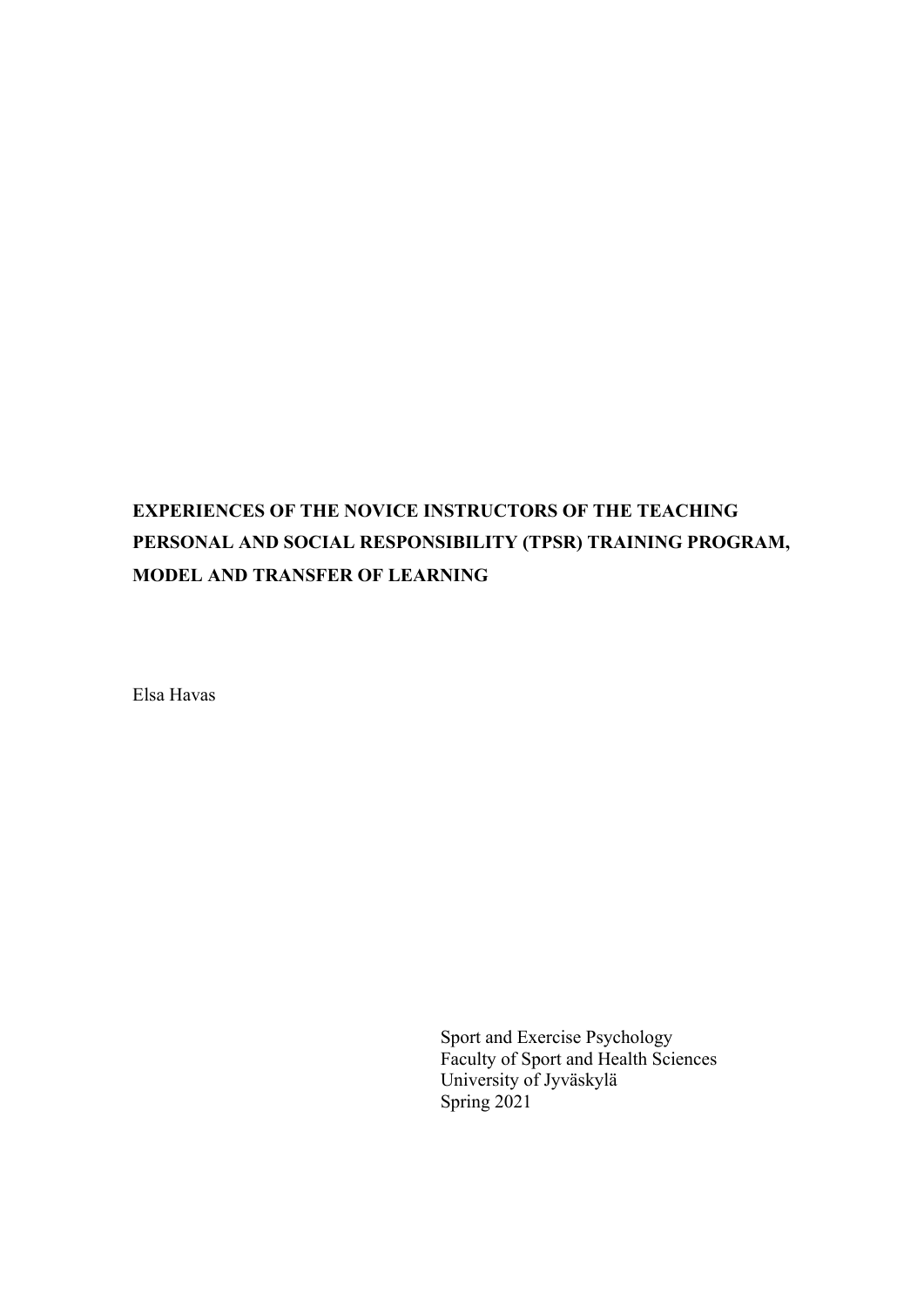# **ABSTRACT**

Havas, Elsa, 2021. Experiences of the novice instructors of the Teaching Personal and Scoail Responsibility (TPSR) training program, TPSR model and transfer of learning. Faculty of Sport and Health Sciences. University of Jyväskylä, Master's thesis in Sport and Exercise Psychology, 77 p., 2 appendices.

Physical activity and Physical Education are seen as powerful tools to teach life skills for young people. Teaching Personal and Social Responsibility (TPSR) model promotes learning essential skills needed in life through physical activity. There is a need to develop and implement professional education programs to train experts on how to integrate life skills into physical activity and Physical Education. Novice physical activity instructors have been seen as a potential target group to learn and implement TPSR program. However, there is a lack of research on how instructors perceive training in the TPSR programs.

The aim of this study was to present the experiences of the novice instructors of the TPSR training program, TPSR model and transfer of learning three years after the training. The experiences were gathered through semi-structured interviews (n=5) and analyzed by using abductive data analysis method. The findings of this study suggest, that overall novice instructors experienced TPSR training program and TPSR model positively. All novice instructors understood the ideology of the TPSR model and experienced learning during the TPSR training program. Instructors also experienced transfer of the learning on their leadership and physical activity instruction. However, the level of learning, transfer and understanding of the TPSR model varied between the novice instructors.

The skills and topics covered at the TPSR training were partly forgotten by the novice instructors since the ongoing implementation and adaptation of the TPSR model after the training did not exist. All instructors stated the challenge to remember aspects of the TPSR model after three years of the training and, consequently, a booster session after the training program is recommended. Even though, some instructors had sport instructing experience after the TPSR training, instructing was described to be more occasional events rather than consistent opportunities to practice the methods of TPSR model.

The results of this study represent thorough description of the experiences of one training group after several years of the training program. The results can be used to guide the future development of the TPSR training programs for the novice instructors. Up to date, this is a first study to evaluate the experiences of novice physical activity instructors who have received TPSR-based training.

Keywords: Positive Youth Development (PYD), Teaching Personal and Social Responsibility (TPSR), novice instructor, physical activity, responsibility.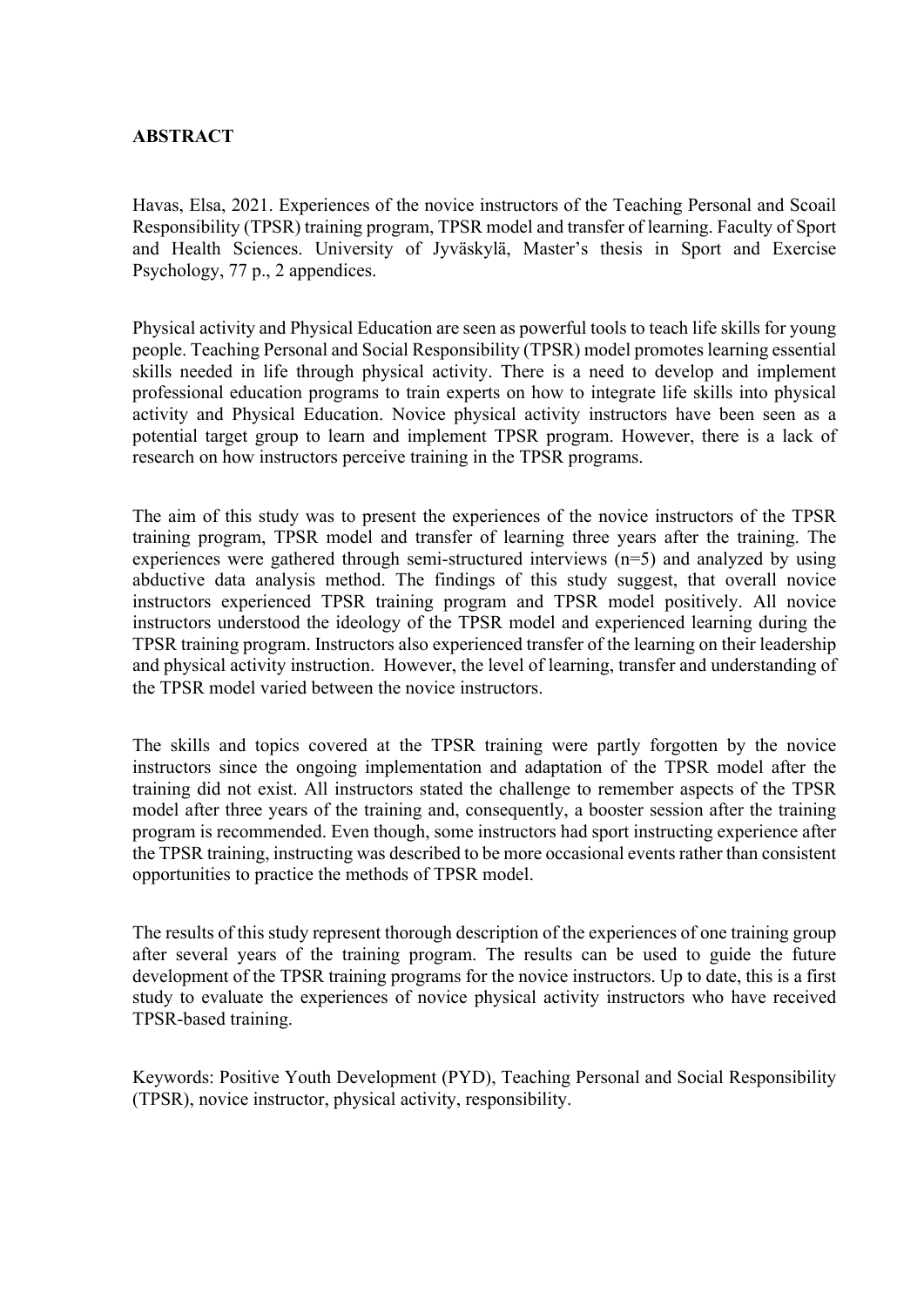# **TABLE OF CONTENTS**

| <b>ABSTRACT</b> |                                                                             |
|-----------------|-----------------------------------------------------------------------------|
|                 |                                                                             |
|                 | POSITIVE YOUTH DEVELOPMENT THROUGH PHYSICAL ACTIVITY  3                     |
|                 |                                                                             |
| 1.2             |                                                                             |
| 1.3             |                                                                             |
| 1.4             | TPSR training program for novice instructors - the basis for this study 17  |
|                 |                                                                             |
|                 |                                                                             |
|                 |                                                                             |
|                 |                                                                             |
| 1.6             | Instructors' experiences of the TPSR training program and the TPSR model 35 |
| 1.7             |                                                                             |
| 1.8             |                                                                             |
|                 |                                                                             |
| 1.9             |                                                                             |
|                 |                                                                             |
|                 |                                                                             |
|                 |                                                                             |
|                 |                                                                             |
|                 |                                                                             |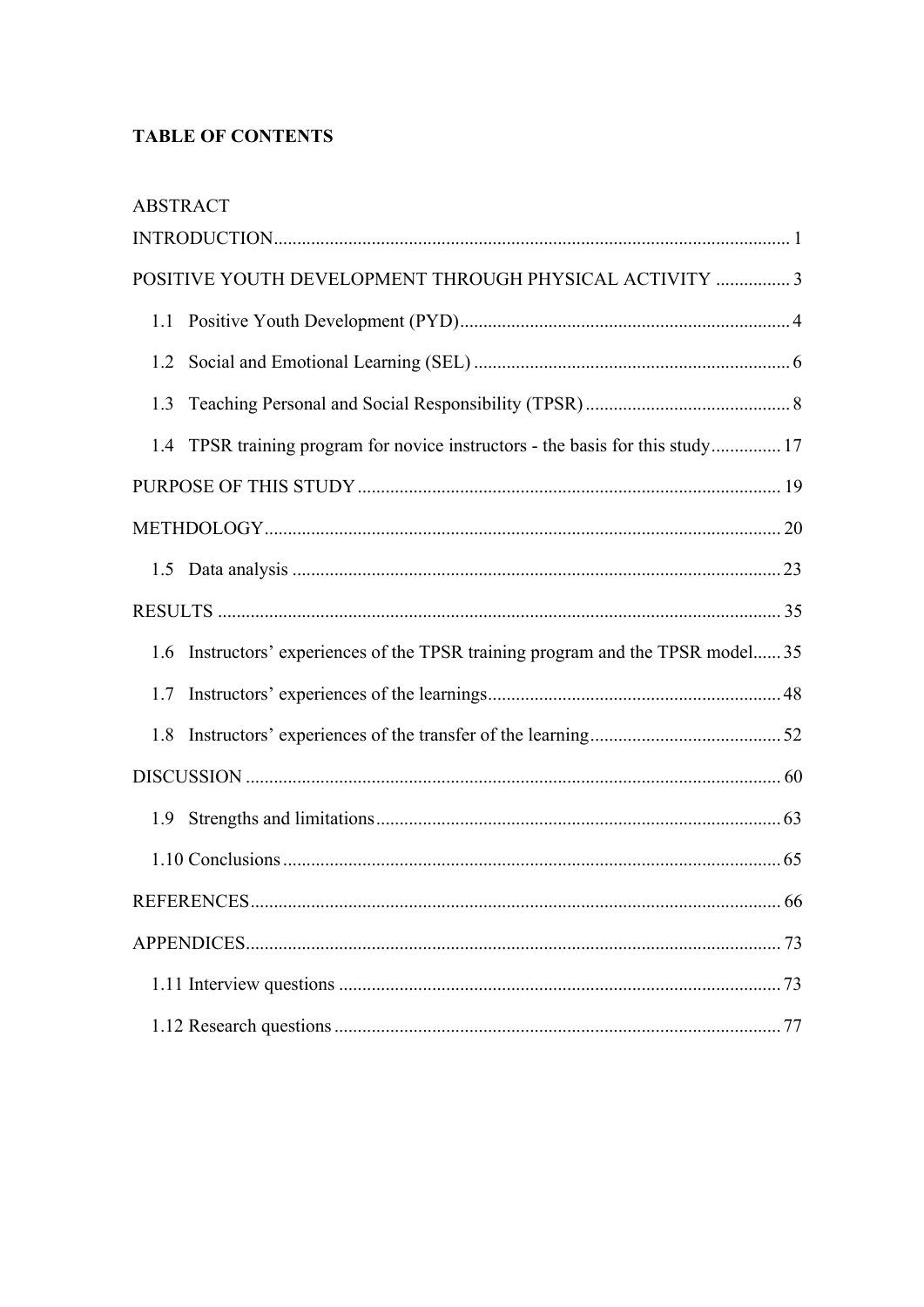#### **INTRODUCTION**

Schools all over the world have a pressure of delivering outstanding results academically. In addition, the school and educators are expected to graduate students who are socially and emotionally competent, responsible and able to work with people from diverse backgrounds. Thus, educators run into an issue of time pressure and are in a need of efficiently developed programs to give multiple benefits academically and emotionally, for the children (Durlak, Weissberg, Dymnicki, Taylor & Schellinger, 2011).

Children bring all aspects of their lives into the school. Thus, a student has to be treated as a whole (Hellison 2011). Physical activity and sport have seen as a suitable context to teach positive social and moral behavior for youth (Gould & Carson, 2008; Gordon, Thevenard & Hodis, 2012). Sport provides many opportunities for youth to understand more about the world around them, about themselves, their decisions and tools to become more responsible persons (Blanco, Delgado-Noguera & Escartí-Carbonell, 2013; Gordon, 2010; Gülay & Gürsel, 2017; Hellison, 2011, 13; Martinek & Hellison, 2016; Petitpas et al., 2004).

50 years ago, Don Hellison developed the Teaching Personal and Social Responsibility (TPSR) model to help children to have better lives. TPSR model was created to make a change in the lives of low-income youth through physical activity. Through physical activity and Physical Education, TPSR model aim to develop the ability of young people to take personal and social responsibility and to transfer the skills into their everyday life (Blanco et al., 2013; Hellison 2011, 10-13).

Overall, the experiences of the TPSR-based interventions have been positive. Over the years, the TPSR model has developed from a practical approach to a model that has been applied mostly in the USA but also in Finland (Kuusela, 2005; Rantala & Heikinaro-Johansson, 2007; Toivonen et al., 2019). Finnish national standards of Physical Education highlights that, students should learn how to be physically active as well as learn through physical activity. Learning through physical activity means respectful interaction, responsibility, self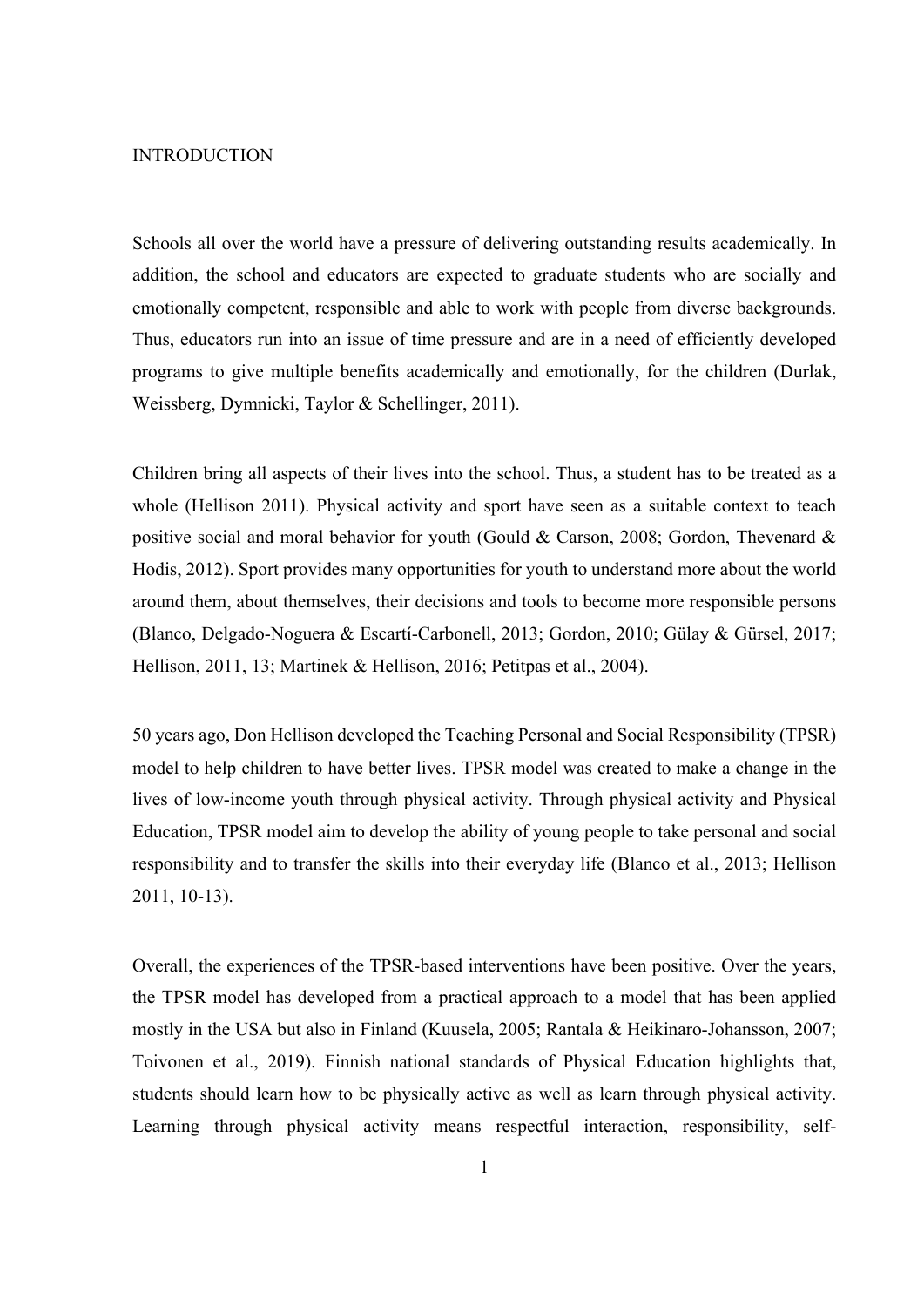development, recognizing and controlling one's feelings and developing positive acceptance towards oneself (Opetushallitus, 2014).

The current thesis is part of a larger TPSR-study led by professor Taru Lintunen and PhD student Hanna-Mari Toivonen. The TPSR programs are often led by Physical Education teachers, classroom teachers or coaches. The need for the larger TPSR-study began from a desire to explore the capability of novice physical activity instructors to lead TPSR based programs. In Finland, sport clubs are expected to deliver more and more professional coaching. However, the majority of the coaches and instructors are volunteers (Koski & Mäenpää, 2018). Therefor there is a need for instructor training.

The training program was implemented in Finland in 2016. The study is based on a first randomized control TPSR training program for novice physical activity instructors. The training program was implemented in Finland in 2016. The aim of the training program was to educate novice physical activity instructors to learn to understand and adapt the TPSR model in practice (Toivonen et al., 2019).

Since the model was developed in the field, until today, there is a lack of well-designed and documented randomized controlled intervention studies (Toivonen et al., 2019). Overall, not many studies describing TPSR-trainings for novice sports instructors exist and even fewer follow-up studies that aim to describe the experiences of the instructors about the training (Toivonen et al., 2019). This study presents experiences of five novice physical activity instructors who took part on the TPSR training program in Finland in 2016. The aim of this study was to present and evaluate the experiences of the novice instructors of the TPSR training program, TPSR model and transfer of learning three years after the training. This study provides unique follow-up information and fills in a gap in the research regarding the experiences of the TPSR trained novice instructors.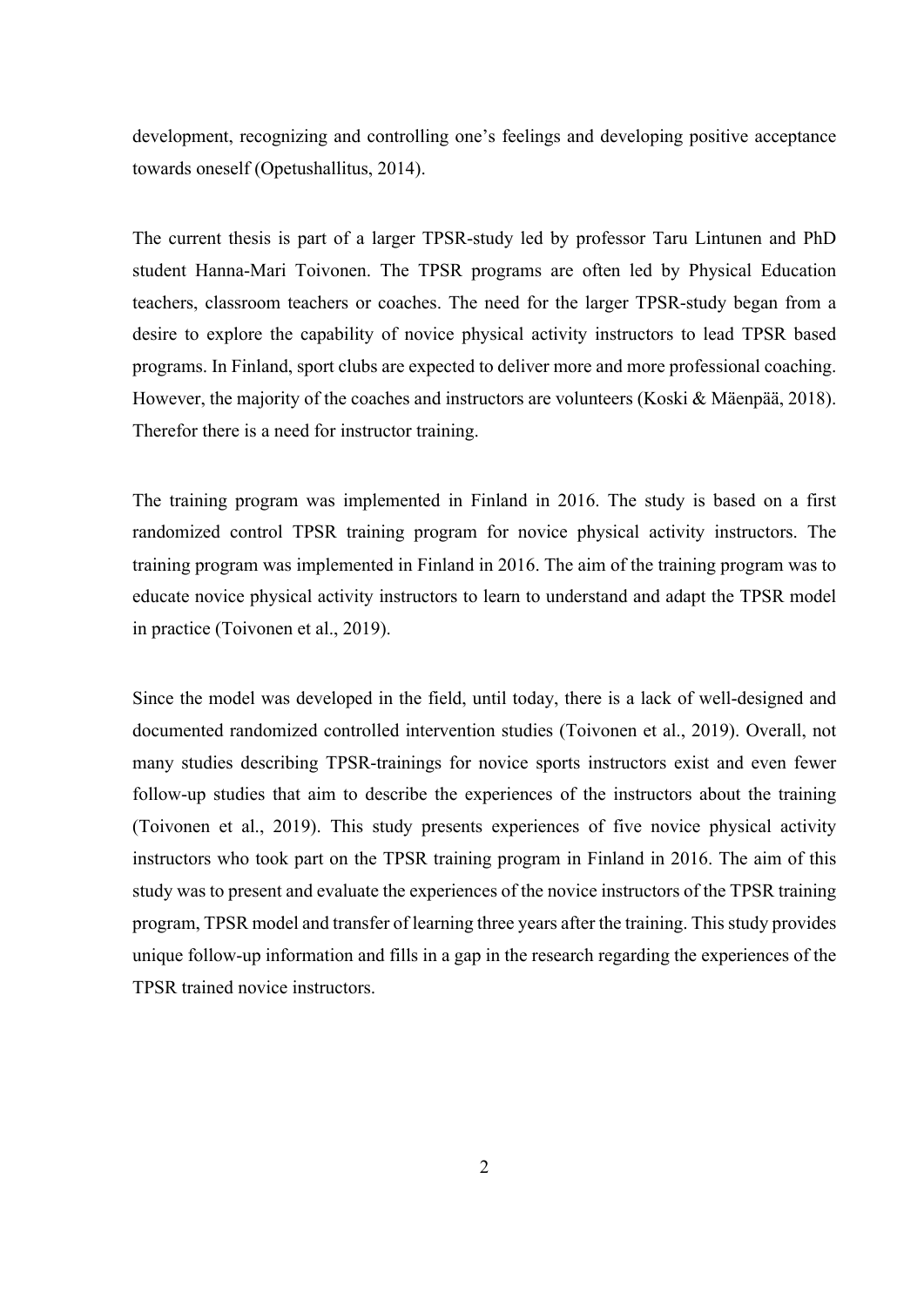#### POSITIVE YOUTH DEVELOPMENT THROUGH PHYSICAL ACTIVITY

The following terminology appears in this study several times. The terms are defined below.

**Positive Youth Development (PYD)** is a general term to describe any programs, initiatives or research that aims to promote positive behavior and development of young people now or in the future. Specifically, in a sport context, positive youth development means learning to take care of one's physical and emotional well-being such as being physically fit, the ability to set goals, manage stress and sense of optimism (Gould & Carson, 2008).

**Life skills** are abilities that help individuals to cope with all circumstances and challenges of everyday life. Life skills are skills that can be transferred from physical activity settings in the other areas of life. Life skills can be for example, goal-setting, controlling one's emotions, selfesteem and hard work ethic (Gould & Carson, 2008; Toivonen et al. 2019).

**Social and Emotional Learning (SEL)** is a positive youth development model (Shek et al., 2019) which aims to influence children's or adult's ability to set positive goals and achieve them, control emotions, be responsible, show empathy and build positive relationships (CASEL, 2019). All social and emotional skills are part of "life skills" which is an umbrella term under positive youth development (Lintunen & Gould, 2014).

**Teaching Personal and Social Responsibility (TPSR**) is a positive youth development model to educate youth in a physical activity context on how they can take responsibility of their personal and social development and transfer learned skills to their everyday lives (Diedrich, 2014; Hellison, 2011, 14).

**Transfer of Learning (TOL)** is the ultimate goal of the TPSR model. TOL means that participant is capable to use learned skills such as respect, effort, self-direction and caring, in other areas of life such as home, school, work or community (Hellison, 2011, 21).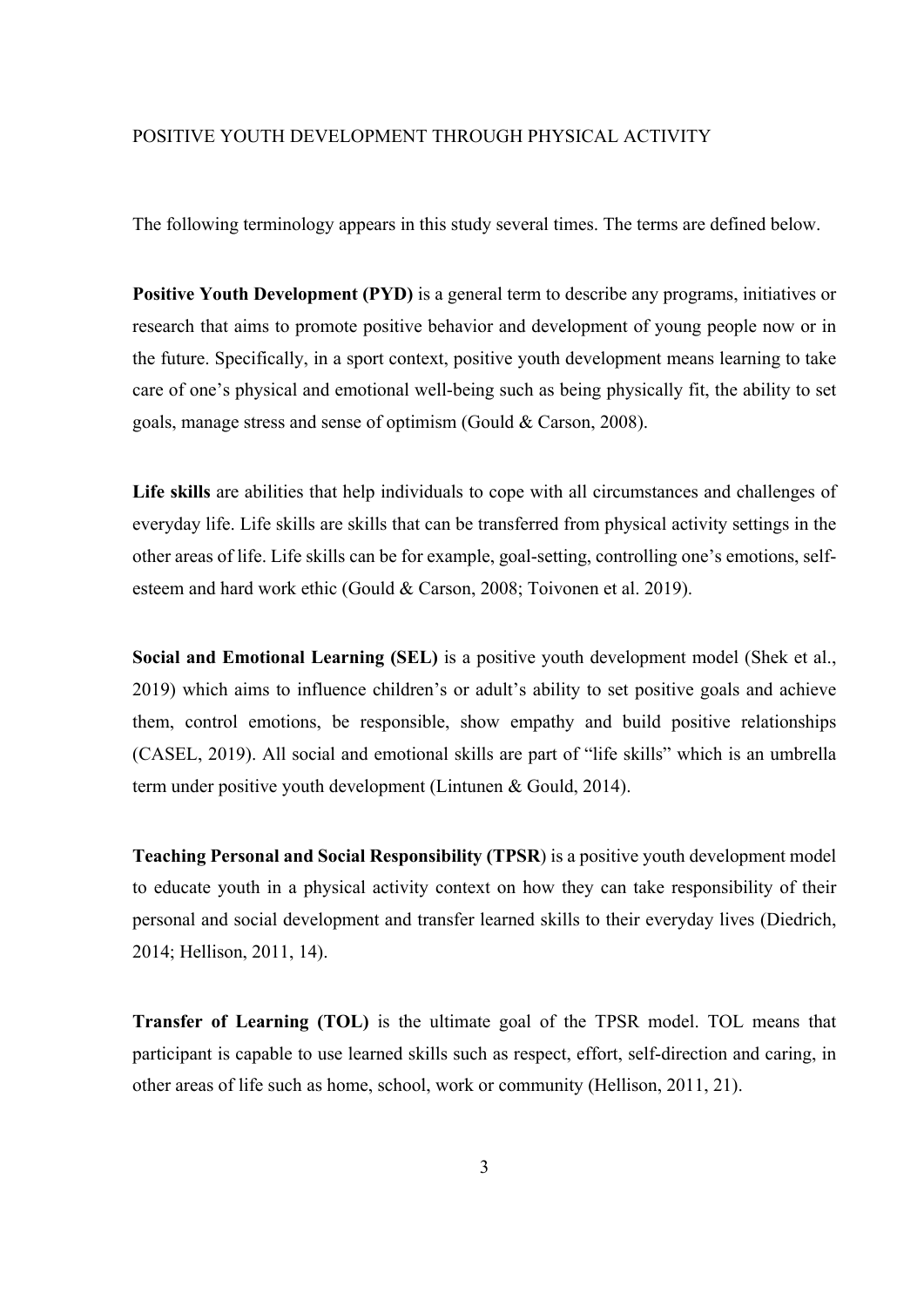#### **1.1 Positive Youth Development (PYD)**

Physical activity and sport have seen as a suitable context to teach positive social and moral behavior for youth (Gould & Carson, 2008; Gordon, Thevenard & Hodis, 2012). Even though, sport has been seen as a powerful tool, positive social and moral behavior is not improved automatically through sports. Coaches, athletes, teachers and sports instructors need to be trained on how to develop their social and emotional competencies (Gülay & Gürsel, 2017; Toivonen et al., 2019; Lintunen & Gould, 2014).

**Positive Youth Development (PYD)** is an umbrella concept for various models and programs aiming to engage youth in positive experiences, positive relationships and positive environments to develop and recognize their strengths. Generally, PYD programs aim to promote emotional, social, cognitive, behavioral and moral competences of youth (Catalano, Berglund, Ryan, Lonczak, & Hawkins, 2002; Gould & Carson, 2008; Shek, Dou, Zhu & Chai, 2019). PYD programs can be implemented in schools, communities, families or social networks.

School and educators are expected to graduate students who are socially and emotionally competent, responsible and able to work with people of diverse backgrounds (Durlak et al., 2011). According to the national standards of Physical Education in the USA, promotion of personal and social responsibility is one of the goals to be achieved in the Physical Education (SHAPE 2013). In addition, in Finland, the goal of the education is not only to teach school subjects but integrate the skills needed in everyday life. According to the Finnish national standards of Physical Education, students should learn how to be physically active as well as learn through physical activity. Learning through physical activity means respectful interaction, responsibility, self-development, recognizing and controlling one's feelings and developing positive acceptance towards oneself. Physical Education in schools is seen as an opportunity for joy, togetherness, relaxation, socializing, teamwork and helping others (Opetushallitus, 2014).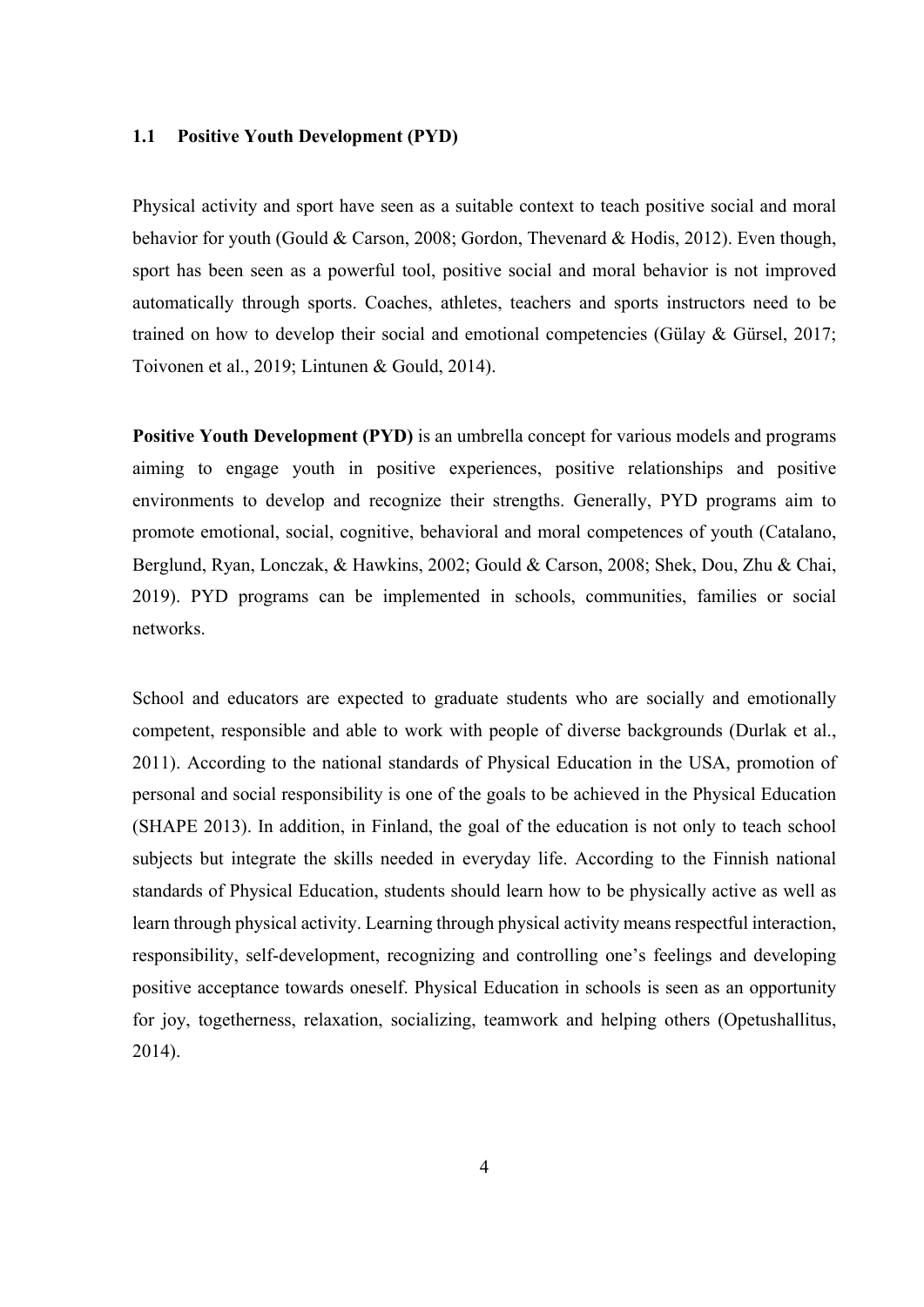Programs to promote positive behavior through physical activity shows promising results on the improvement in academic achievement (Durlak et al., 2011; Petitpas, Van Raalte, Cornelius & Presbrey, 2004; Pozo, Grao-Cruces & Perez-Ordás, 2018) communication skills (Durlak et al., 2011; McKown, 2017) social and emotional skills (Taylor, Oberle, Durlak & Weissberg, 2017) leadership (Gordon et al., 2012; Wright, Li, Ding & Pickering, 2010) self-control, effort and an ability to help others (Hellison & Walsh, 2002), self-confidence and an ability to solve conflicts (Pozo, Grao-Cruces & Perez-Ordás, 2018).

Would be naïve to propose that only being involved in sports, youth would gain the skills to be successful in life. However, sport provides many opportunities for youth to understand more about the world around them, about themselves, their decisions and tools to become more responsible persons (Blanco et al., 2013; Gülay & Gürsel, 2017; Gordon, 2010; Hellison, 2011, 13; Martinek & Hellison, 2016; Petitpas et al., 2004). To successfully promote positive behavior of the youth, the programs should include carefully planned goals, content and methods (Gülay & Gürsel, 2017; Toivonen et al., 2019; Lintunen & Gould, 2014). Majority of the of the positive youth development focuses in a non-sport context (Gould & Carson, 2008). There is a lack of reviews, structure and evaluation tools regarding the positive youth development-based programs specifically focusing on the sport context (Gould & Carson, 2008; Shed, 2012). In addition, the field of positive youth development through sports is very practice driven. Thus, a long-lasting research is lacking behind the practical approaches. The ultimate goal for the all the positive youth development programs is that the life skills that participants are learning through the programs would transfer into their everyday lives. The results regarding the transfer of the life skills in the PYD programs is inconsistent. In addition, often transfer of life skills from sport to other areas of life is believed to be an automatic process (Gould & Carson, 2008).

Another barrier to successfully promote life skills through sports is the fact that the coaches and instructors leading the activities are not often properly educated how to include promotion of the life skills in the sport session (Gould & Carlson 2008). The instructors of the programs are the key factor for the successful promotion of the positive youth development (Toivonen et al., 2019). In addition, currently, the majority of the research is focusing if life skills can be developed through sports. However, more research is needed to describe and evaluate *how* the life skills are taught in the positive youth development programs. Since the development of life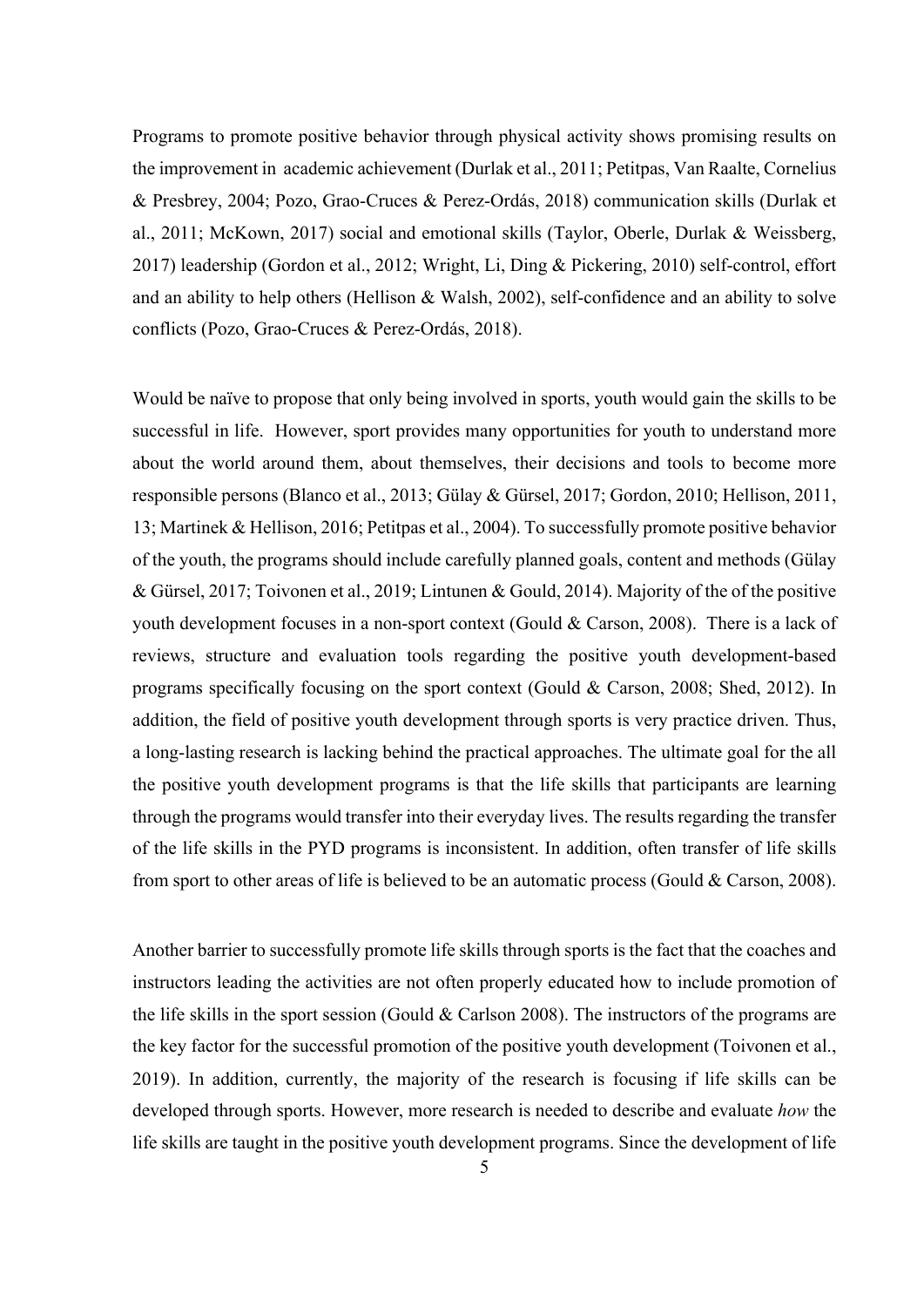skills takes place over time, the importance to investigate the positive development of the youth over time has been noted in the previous literature (Gould & Carson, 2008).

Over the years, several programs to promote positive youth development through sport have been implemented such as Social and Emotional Learning (SEL) (Durlak, 2015), Teaching Personal and Social Responsibility (TPSR) (Hellison, 2011) and Play it Smart (Petitpas et al., 2004). In this review, SEL and TPSR will be introduced in more detail.

# **1.2 Social and Emotional Learning (SEL)**

**Social and Emotional Learning (SEL)** is a process to help children and adults to develop skills that are needed in life to be able to live in harmony with yourself and others. SEL influences children's and adult's ability to set positive goals and achieve them, control emotions, be responsible, show empathy and build positive relationships. SEL programs promote effective communication skills such as thinking, behavior and self-regulation (CASEL, 2019; Durlak et al., 2011; McKown, 2017). Physical activity and sport involve several emotions from extreme joy to major disappointment. Even though, sport and physical activity have situations where social and emotional skills are practiced naturally (team dynamics, dealing with disappointment, fair play) development of social and emotional skills need to be taught to coaches, educators and instructors (Durlak et al., 2011; Lintunen & Gould, 2014).

SEL approach develops both intrapersonal and interpersonal skills. Two intrapersonal skills (self-awareness and self-management) help one to develop skills within oneself. Practicing selfawareness is getting to know one's own advantages and disadvantages, and to develop confidence. Self-management skills help in ability to set and maintain goals and control one's emotions. By practicing three interpersonal skills of SEL (social awareness, relationship skills and responsible decision-making) one becomes socially more competent when interacting with others. Social awareness means an ability to show empathy to others and to accept and respect diversity. Relationship skills are important in maintaining friendships by being a good listener and having cooperation skills. Responsible decision-making aspect of SEL, develops one's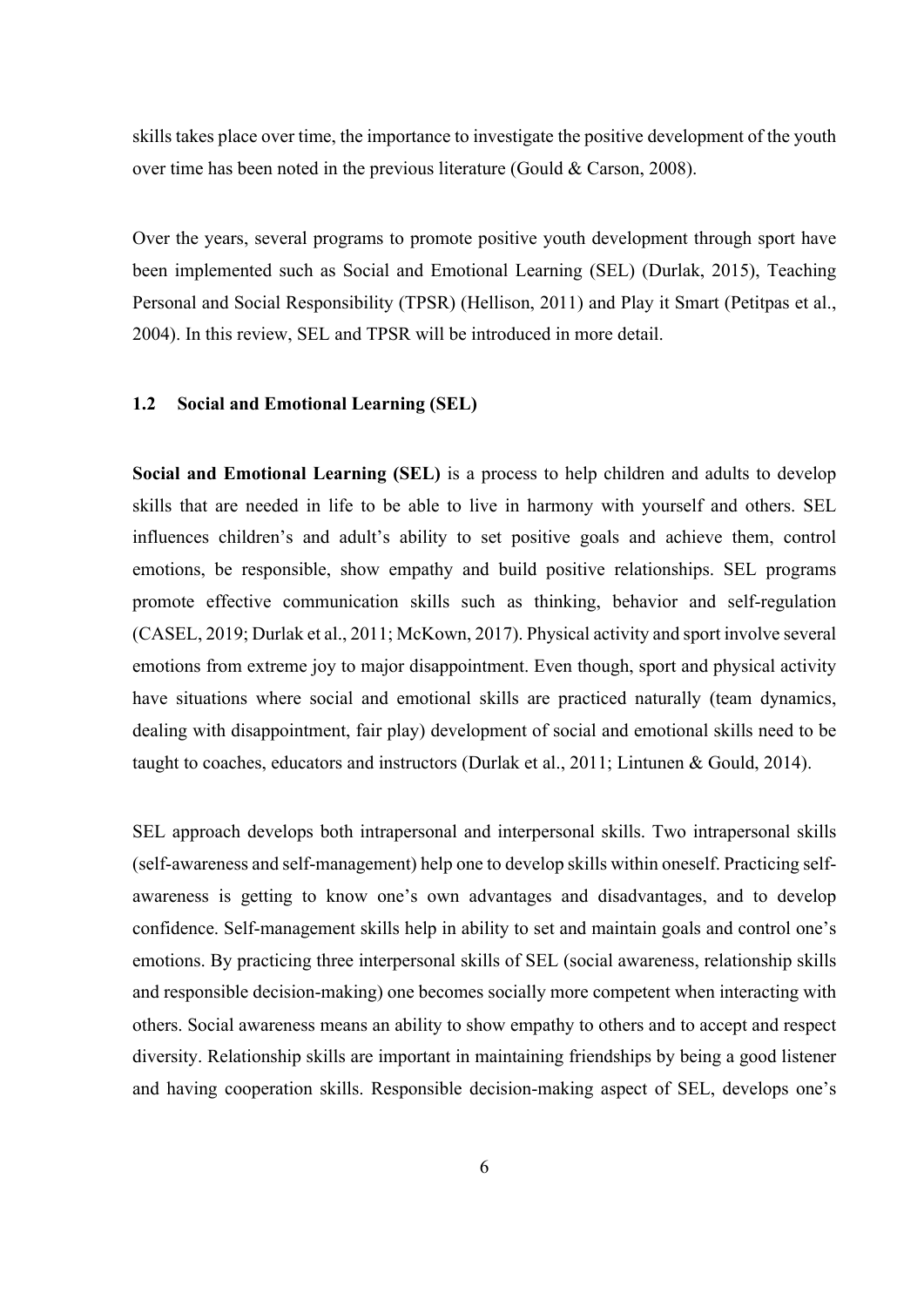ability make decision based on safety, social norms and ethical standards (Lintunen & Gould, 2014).

Social and emotional competence is a product of SEL programs. The end result of SEL is a capability to recognize strengths and weaknesses of others, show empathy, express and manage emotions, be a good team player, handle conflicts and make ethical and responsible decision (Lintunen & Gould, 2014). Over the years, SEL programs have generally provided positive results in the school settings. On 2011, through a meta-analysis, altogether 213 studies, involving 270 000 school-aged children, were evaluated. The study found that SEL interventions enhanced students' attitudes towards themselves, others and school. More specifically, the SEL interventions had an impact on the academic performance, social and emotional skills, coping with problems, positive social interaction and self-reflection. The SEL participants had a lower rate of behavior issues and emotional distress compared to control group. These findings suggest that the programs which focused on developing social and emotional competence, transferred positively in the other areas of children's lives (Durlak et al., 2011).

Social and emotional skills are internationally considered as important skills that can be developed through education (Gordon, Jacobs & Wright, 2016). SEL programs can be delivered in several settings such as schools, homes and communities (CASEL, 2019; McKown, 2017). The majority of the SEL studies were accomplished in school-settings by educators, fitness instructors and coaches (Durlak et al., 2011; Lintunen & Gould, 2014). A meta-analysis found that the SEL programs were also successfully implemented by classroom teachers and other school staff. This finding is encouraging for seeing the development of social and emotional skills as a part of educational routines, instead of seeing it as a separate action (Durlak et al., 2014). However, it is important that coaches, teachers, educators and instructors, practice social and emotional competence themselves so that they are skilled to pass those skills forward to the younger generation. Socially and emotionally competent leaders have skills to promote positive and supportive learning environment. The leaders of the SEL programs can promote social and emotional competence by using different communication skills such as active listening and Imessaging, promote team building, focus on the style of giving feedback (Lintunen & Gould, 2014).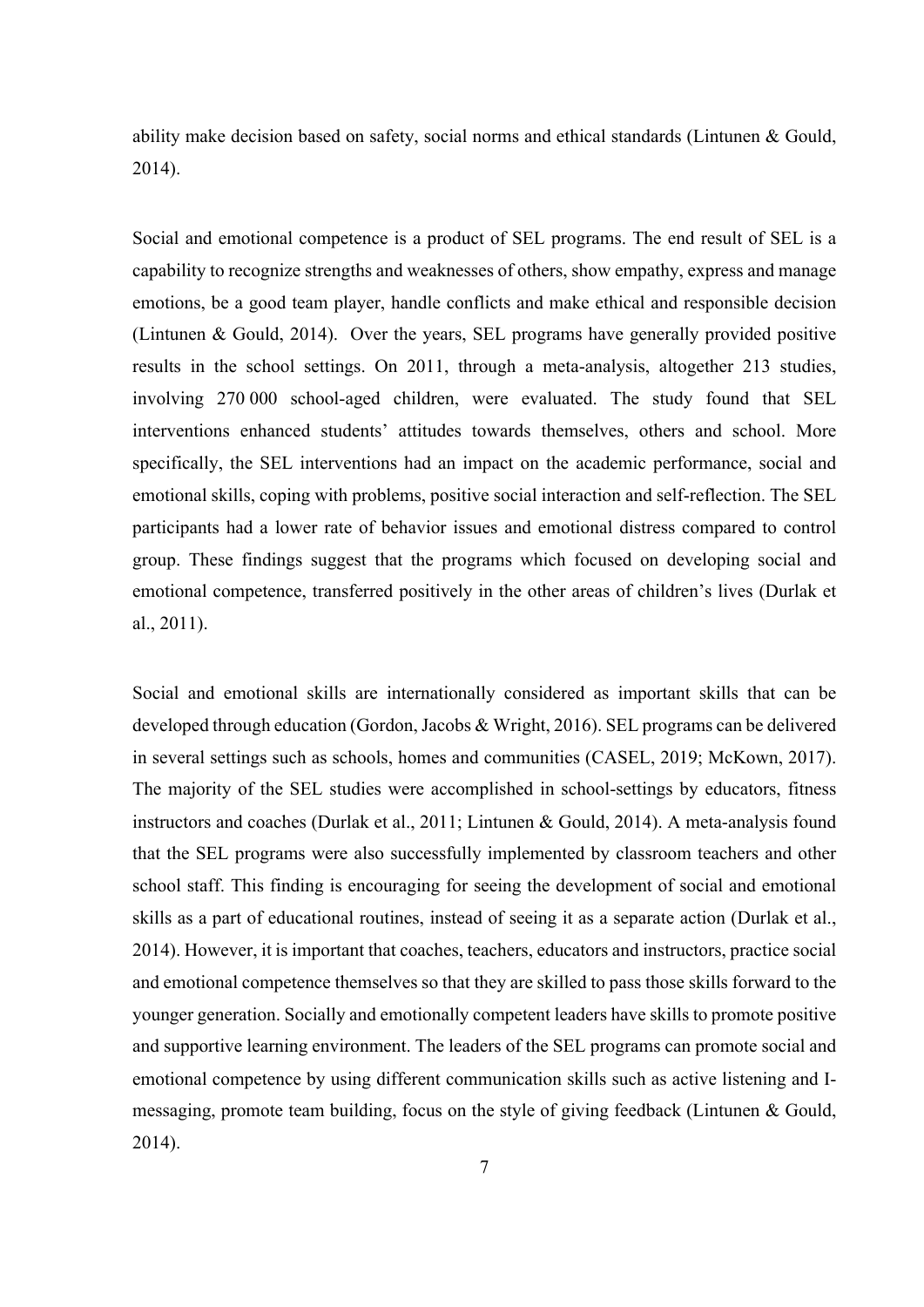#### **1.3 Teaching Personal and Social Responsibility (TPSR)**

This study is based on a positive youth development model called Teaching Personal and Social Responsibility (TPSR). In this chapter, you will be introduced by the model in a nutshell, the purpose, how does the TPSR-model can look like in practice, what have been researched previously, the findings and weaknesses of the previous research.

The TPSR model was founded by Don Hellison more than 50 years ago in Chigago, to help youth to become better people by promoting human decency and positive interaction with others through physical activity. In the neighborhoods of Chigago, youth face challenges with social problems such as guns at school, poverty or racism (Hellison, 2011, 5; Martinek & Hellison, 2016). Physical activity was seen as a suitable context to teach youth to become responsible of their own and others well-being. In Chigago, many of the former students continue as leaders. Consequently, they have internalized the ideology of TPSR already during their student years and have a good starting point to learn to implement the program.

In other contexts, TPSR programs are often implemented by program leaders without no formal training to the TPSR model (Toivonen et al., 2019). Over the years, the TPSR model has developed from a practical approach to a model that has been applied mostly in the USA but also in New Zealand, England, Spain, Canada, South Korea, Turkey and Finland (Gülay & Gürsel, 2017; Hellison & Walsh, 2002; Toivonen et al., 2019). Since the program leaders have the full autonomy to promote the values and the ideology of the model freely, all the TPSR programs look different (Martinek & Hellison, 2016; Pozo, Grao-Cruces & Perez-Ordás, 2018).

#### **The purpose of the TPSR model**

Since the beginning, the ultimate purpose of the TPSR model was to help children to have better lives. Thus, only teaching life skills during the Physical Education lessons was not enough. The skills had to be taught in a way that participants can use learned skills in other areas of life (Hellison, 2011, 25; Hellison & Walsh, 2002). The purpose of the TPSR model is to educate youth in a physical activity context on how they can take responsibility of their personal and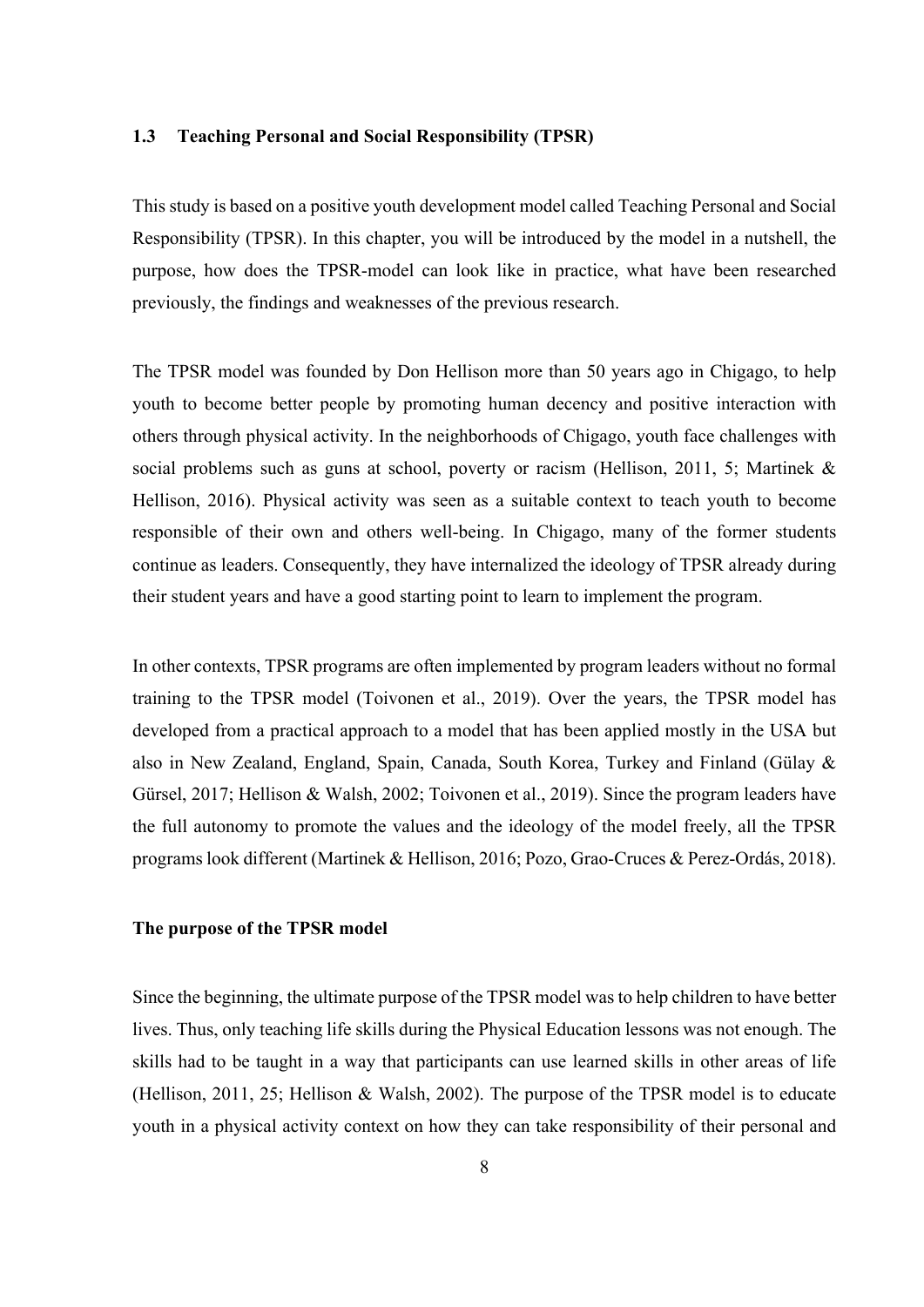social development (Diedrich, 2014; Hellison, 2011, 14). And most importantly, to transfer mentioned skills to their everyday lives (Diedrich, 2014; Gordon, Jacobs & Wright, 2016).

#### **TPSR model in practice**

To successfully implement the TPSR model, the program is required to be systematically planned, implemented and lead by educated program leaders (Toivonen et al., 2019). However, each program leader has the autonomy to implement the model in a way they feel it fits best to the environment. However, always having the values of the TPSR model as a basis (Martinek & Hellison, 2016; Pozo, Grao-Cruces & Perez-Ordás, 2018). The daily program format and teaching strategies have been developed by Hellison to help program leaders to implement the model. The program leaders should include the following aspects into the TPSR-program: **core values**, **five levels of responsibility, themes of responsibility for teachers and few assumptions** (Hellison, 2011, 13). **Tool for Assessing Responsibility Based Education (TARE)** is a tool to evaluate the implementation of the TPSR model (Wright, 2009).

In the TPSR model, youth are guided to reflect more deeply about themselves through two personal responsibilities: **effort and self-direction** and two social responsibilities: **respect and caring** (Toivonen et al., 2019). The mentioned responsible behaviors are aimed to achieve through five levels of personal and social responsibility **1) respect 2) participation and effort 3) self-direction 4) caring and leadership 5) transfer of learning** (Gordon et al., 2016; Hellison, 2011, 21). The responsibility levels should be used flexibly, individualized and considered as a tool for teaching (Hellison, 2011, 33). The levels are not intended to be achieved by students similarly. However, the levels can provide steps, goals and framework for program leaders and youth (Hellison, 2011, 21).

The first two levels (respect and effort) are essential skills for building a safe learning environment physically and psychologically. Self-control, ability to solve conflicts and including everyone in a meaningful way are part of the level one. The level two, aims to develop an ability to cooperate with everyone in the class (Gordon  $&$  Doyle, 2015). On the level three (self-direction) teaching is shifted to be less teacher-centered by independent working stations.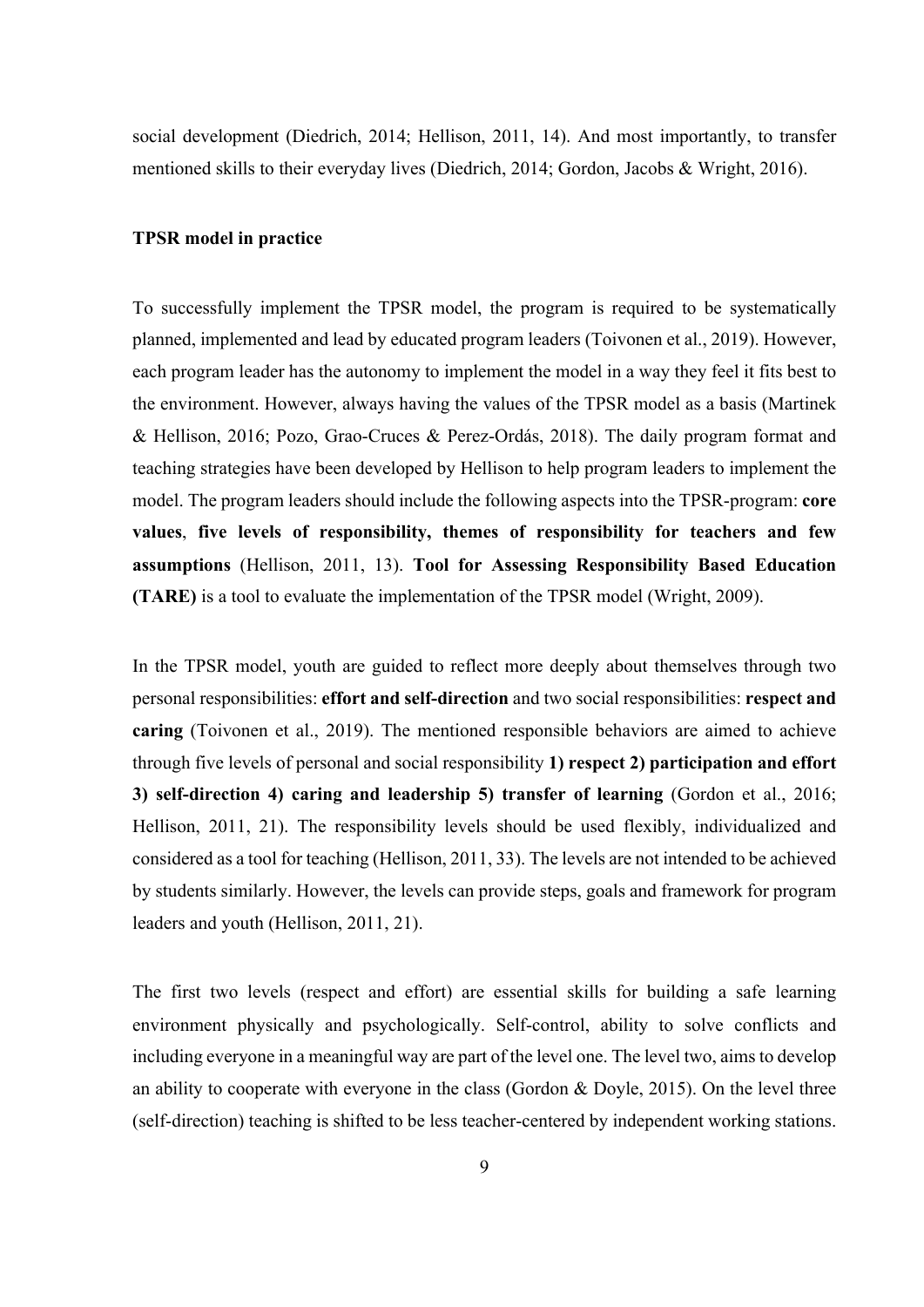The level four (helping and cooperation) emphasizes the ability to see situation from the viewpoint of others and the ability to take leadership roles (Hellison, 2011, 35-41).

The level five (transfer of learning) encourages the participants to trial learned skills from the first four levels in the other contexts of life (Gordon & Doyle, 2015; Hellison, 2011, 45). Transfer of life skills is the most challenging level of all, since the environment outside the gym is often not as supportive. Youth can't be forced to use ideology of the TPSR, instead they need to be empowered and encouraged to try actions by themselves and make decision whether they will use the learnt skills or not (Hellison, 2011, 21-25). Transfer of learning should be educated, supported and promoted in all levels of responsibility by the program leader by reminding about the importance of being a team player, encouraging youth to take leadership roles in community and supporting youth to have their own opinions (Gordon & Doyle, 2015; Wright, 2009).

Reflection time during and after the activity is necessary regarding the transfer of the skills (Gordon & Doyle, 2015). Transfer of learning can be short and far reaching. Simple, automatic skills can be achieved through short reaching transfer. Far reaching transfer requires deeper understanding and ability to transfer specific skills from context to another (Salomon & Perkins, 1989). Transfer of skills to other context in life doesn't exist without leader of the program educating participants about the transfer (Gordon & Doyle, 2015).

Overall, the evaluation of the effectiveness of a TPSR program is not a simple task. There are several options for the program leaders to evaluate their own work: reflective journal, TPSR teacher questionnaire, daily journal and an observational tool: Tool for Assessing Responsibility Based Education (TARE) (Hellison, 2011, 175). TARE is a tool for program leaders to evaluate the fidelity and the effectiveness of the TPSR programs.

#### **Settings to implement TPSR programs**

The TPSR model have been applied for various target groups and settings mostly in the USA but also in New Zealand, England, Spain, Canada, South Korea, Turkey, Portugal and Finland (Gülay & Gürsel, 2017; Hellison & Walsh, 2002; Pavão, Santos, Wright, & Gonçalves, 2019;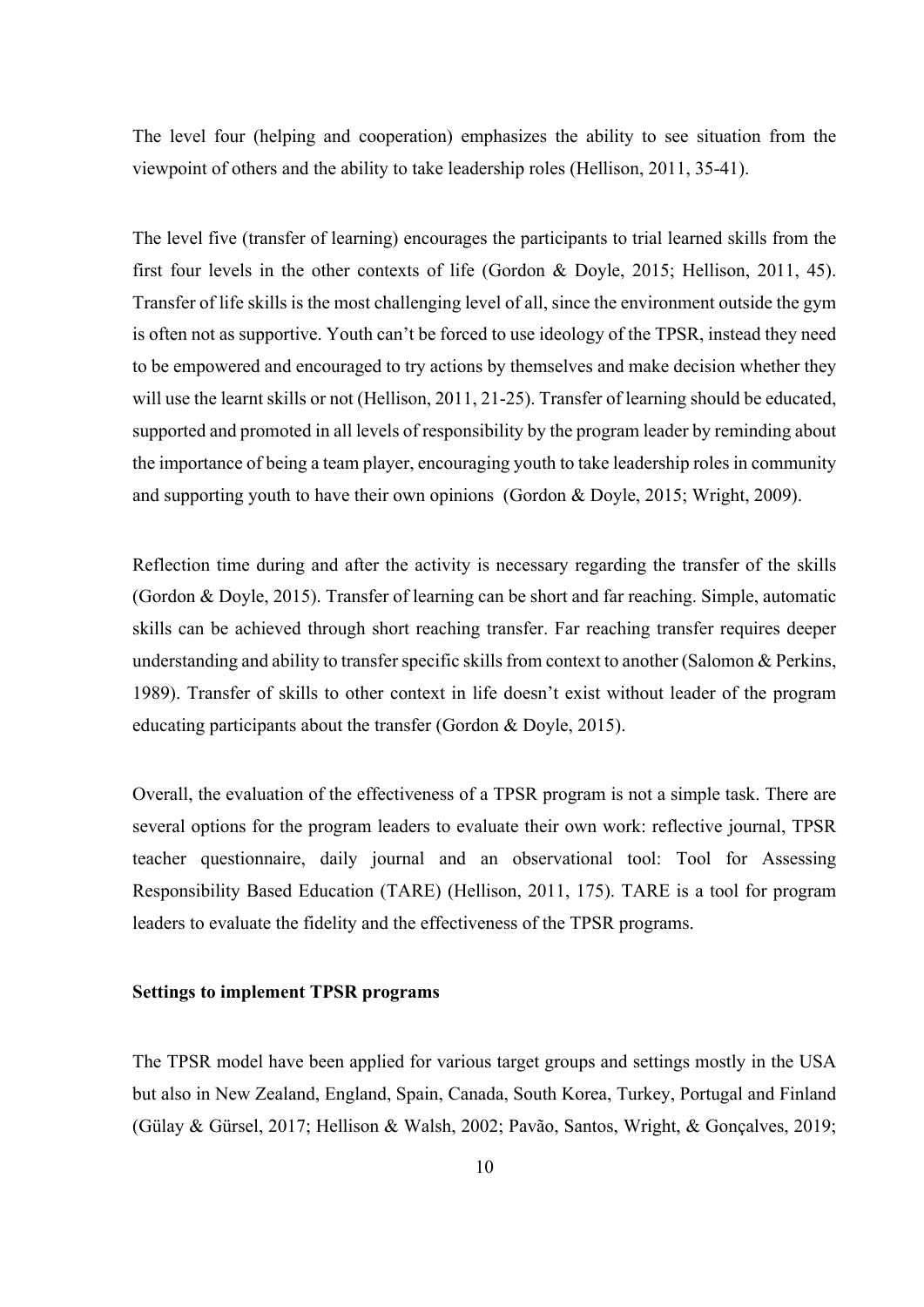Toivonen et al., 2019). Previous studies suggest that the responsibility-based programs have be successfully applied in a secondary school and community settings (Jacobs, Castañeda & Castañeda, 2016) alternative schools and summer camps (Li, Wright, Rukavina, Pickering, 2008; Hellison, 2011, 11) and after-school programs (Gordon, 2010; Hellison, 2011, 11). TPSR-programs are often integrated to Physical Education subject (Gülay & Gürsel, 2017; Rantala & Heikinaro-Johansson, 2007). TPSR programs can be targeted for various audiences: community-based approach, assisting schools' programs, university-schools approach and professional development program (Martinek & Hellison 2016).

#### **TPSR program leaders**

TPSR program leaders are often Physical Education teachers (Gordon, 2010; Toivonen et al., 2019). In addition, model have been successfully led by classroom teachers (Gordon, 2010), coaches, future Physical Education teachers, community program directors or master's degree students (Martinek & Hellison, 2016). In some cases, students who were first involved in the TPSR programs as participants, have finally became co-leaders for other TPSR programs (Toivonen et al., 2019).

In addition, opportunities to train **novice physical activity instructors** to understand and apply the TPSR model in practice have been recently investigated (Toivonen et al. 2019). Novice physical activity instructors were seen as a suitable audience to adopt the values of the TPSR model since they did not have any pedagogical training and are eager to learn different styles of teaching. In addition, in clubs, young adults and volunteers are often leading sport practices in Finland. There is a need for trained, skilled instructors (Koski & Mäenpää, 2018; Toivonen et al., 2019). However, there is a lack of research focusing on the TPSR training programs for novice instructors. Especially, the lack of research on evaluating the experiences and acceptability of the novice instructors. This study focuses specifically in the novice physical activity instructors and their experiences.

To successfully lead and implement the TPSR model, it is a key for the program leaders to believe and live the values and the ideology the model (Hellison 2011, 19-28). To make TPSR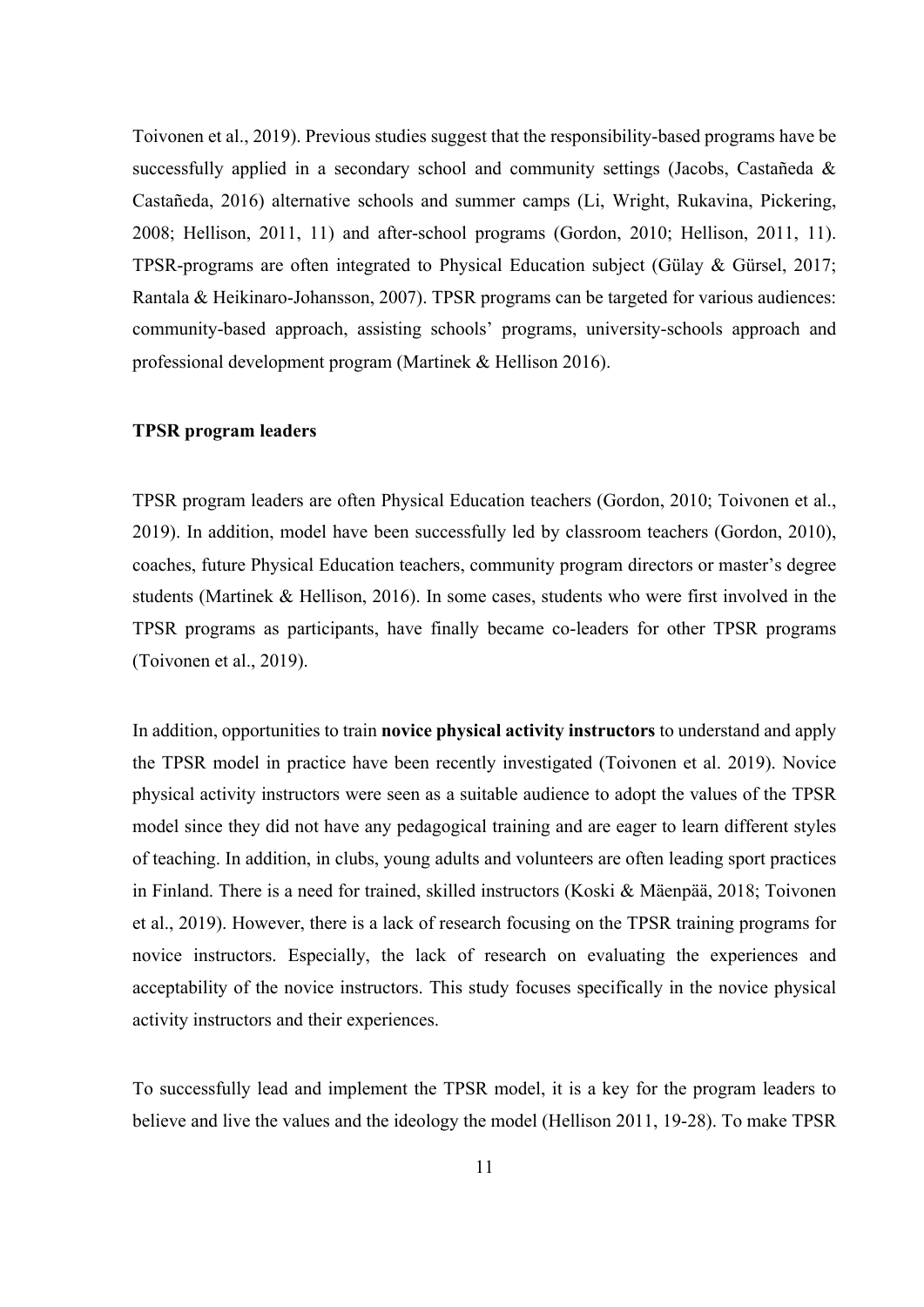work, it requires passion, commitment, flexibility and autonomy by practitioner as well as participants (Martinek and Hellison 2016).

#### **Professional development for TPSR program leaders**

The leaders of the programs are the key factor for the successful promotion of the positive youth development (Toivonen et al., 2019). However, the coaches and instructors leading the activities are not often properly educated how to include promotion of the life skills in the sport session (Gould & Carlson 2008; Toivonen et al., 2019). Referring to a scoping review of 43 TPSR studies, in 30% of the studies, the professional development of the TPSR practitioners' was not mentioned (Pienmäki, 2019).

As stated, leaders of the model are often Physical Education teachers. An example of a TPSRbased professional development program is the four-year Physical Education Teacher Education (PETE) program at the University of Regina. At the University of Regina, the entire program of physical education, health and outdoor for student teachers, faculty teachers and beginner teachers, is based on the beliefs and the philosophy of the TPSR model and the importance of mentoring. In the program, the beginner teachers will learn about the TPSRmodel and become mentors for the other students. It is believed, that providing mentorship opportunities during the teacher education studies, the future teachers will receive a first-hand experience on how to be personally and socially responsible (Hellison, 2011, 126; Shannon & Forsberg, 2014). Pavão et al. (2019) recommend universities and teacher education programs to include TPSR-based training in the curriculum. It was suggested to compare the responsibility behaviors of TPSR trained teachers to ones who have received a traditional teacher education program (Pavão et al., 2019).

In addition, TPSR professional development programs have been implemented through conference sessions, workshops, weekend courses which have been seen as a successful model to familiarize a big number of participants about the TPSR. The limitation mentioned in courses and workshops is the lack of depth.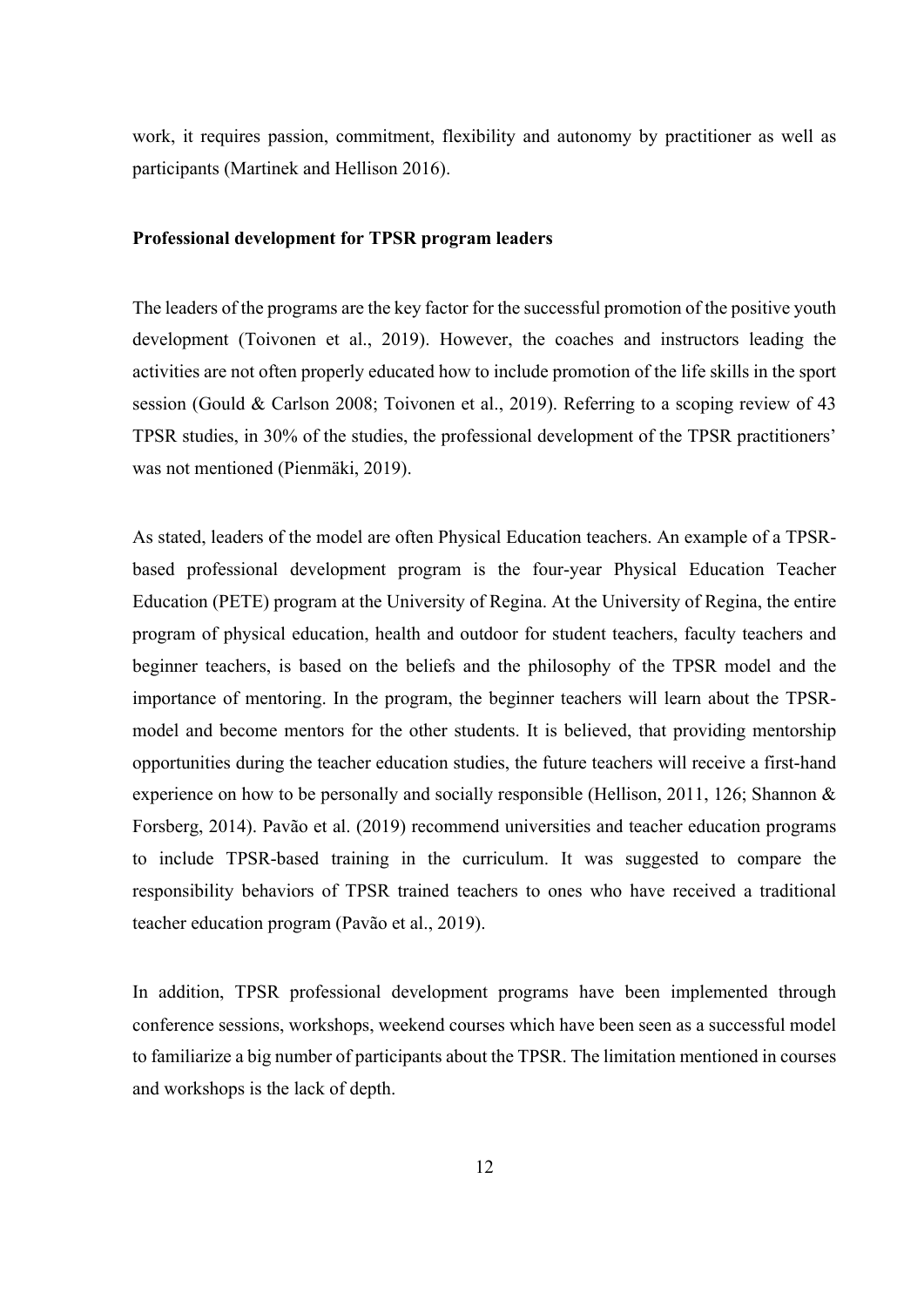This study explores opportunities for novice instructors, who yet have no experience on teaching, to become leaders of the TPSR program. Hellison (2011, 118-119) believes that when educating novice instructors about the TPSR model, it is important to provide field experiences, experiential learning and assignments to create the best possible opportunity for them to truly understand the ideology of the TPSR. The TPSR model have been taught to novice instructors for example by one-on-one teaching by already experienced TPSR program leaders. The limitation in the one-on-one approach is the ability to train only a small number of program leaders. Novice instructors have been trained through a week-long or semester-long education programs (Hellison (2011, 118-119)

Toivonen et al. (2019) developed the first TPSR related multi-method randomized controlled intervention study to train novice physical activity instructors to implement the TPSR model. According to Toivonen et al. (2019) the development process of efficient and theory-based ttraining was challenging due the lack of existing protocols and manuals to explain how to organize a well-designed TPSR-based training. In the end, the program design was developed based on theory, evidence synthesis and advices from experts. Prior the TPSR instructor training, to understand the model in depth, the organizers took part on workshops and performed a thoughtful one-on-one TPSR training by experts. The TPSR training program for novice instructors lasted 20-hours including seven meetings throughout four weeks of time. The training program included theory, model lessons, practice teaching lessons, observation and reflection. In the teaching try-outs, novice instructors implemented responsibility-based teaching strategies, responsibility levels, daily program format and life skills into the physical activity sessions. First, novice instructors were introduced by the TPSR theory and expectations of their participation. Second, novice instructors were first involved as participants in the TPSR model sessions and followed by planning a TPSR-based session in pairs. Third, novice instructors instructed their first TPSR session in pairs to their peers. Followed by the first instructing, novice instructors developed a further session plan and instructed for young volunteer athletes. At the next meeting, novice instructors were observing a coach on their coaching behavior. Lastly, novice instructors had their third instructing experience by leading a practice for a sport team. Limitations in the TPSR based training for novice physical activity instructors were the small number of instructors trained at once. In addition, the training was time-consuming (Toivonen et al., 2019).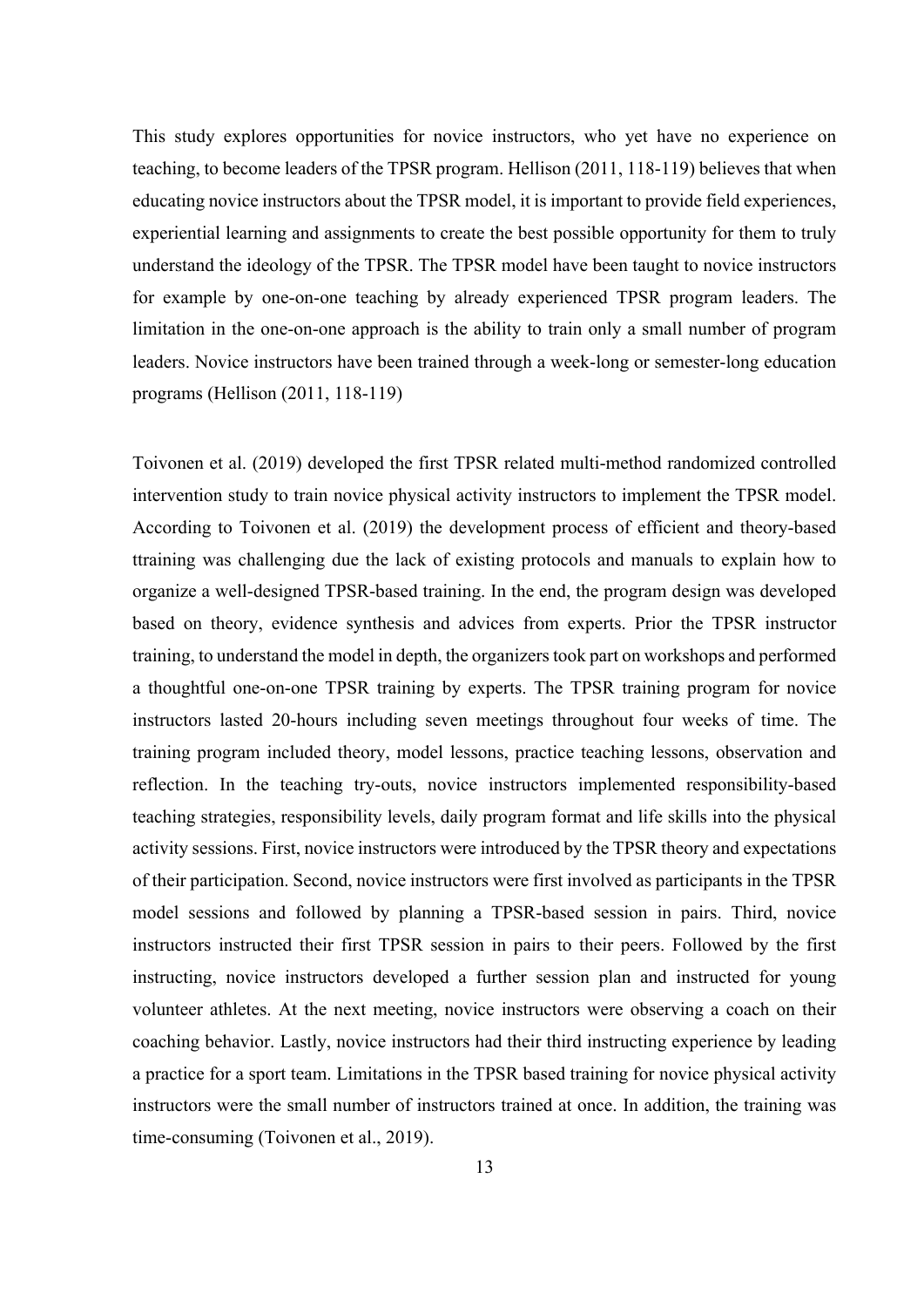#### **Results of the TPSR model**

TPSR model can be called "from practice to theory" model. The TPSR model has been practically implemented and tested more than 50 years. However, today, more and more research regarding the TPSR model exist (Hellison, 2011, 5; Walsh, Ozaeta & Wright, 2010). Several studies suggest that TPSR-based programs have developed positive learning environment, developed teacher-student relationships and engaged youth in responsible roles (Gordon et al., 2012; Wright, Li, Ding & Pickering, 2010), improved participants' self-control, effort and an ability to help others (Hellison & Walsh, 2002; Pozo, Grao-Cruces & Perez-Ordás, 2018), reduced off-behavior among students, improved self-confidence and an ability to solve conflicts. Responsibility-based Physical Education promoted students' ability to take more responsibility of their own life and well-being and had a positive impact on academic performance such as grades, truancy and motivation towards the school (Pozo, Grao-Cruces & Perez-Ordás, 2018) and helped participants to transfer self-control in the classroom settings (Gordon et al., 2012; Hellison & Walsh, 2002; Wright et al., 2010).

Even though, the TPSR model has been implemented and researched for several decades, the evidence of the actual impact of the model is still scarce (Gordon et al., 2012; Pozo et al., 2018; Toivonen et al, 2019). Several TPSR-related quantitative and qualitative studies have been published but not many randomized controlled trials exist (Pienmäki, 2019; Wright, 2010). According to Pienmäki's scoping review investigating 43 TPSR based studies, majority of the studies were qualitative studies (65 %) and implemented in the USA (60 %) and only 5% of the 43 TPSR based studies were randomized controlled studies.

In addition, the ultimate goal of the model – participants' ability to transfer learned skills to everyday life – is the most difficult aspect to observe and measure and thus, have not been researched enough (Gordon & Doyle, 2015; Walsh, Ozaeta & Wright, 2010; Pozo et al., 2018). Since there is no one way to implement the TPSR model, one limitation and a challenge regarding the research is interpretation and fidelity of the implementation (Hellison, 2011, p. 13). There is not enough research of the implementation fidelity of the TPSR programs (Toivonen et al., 2019).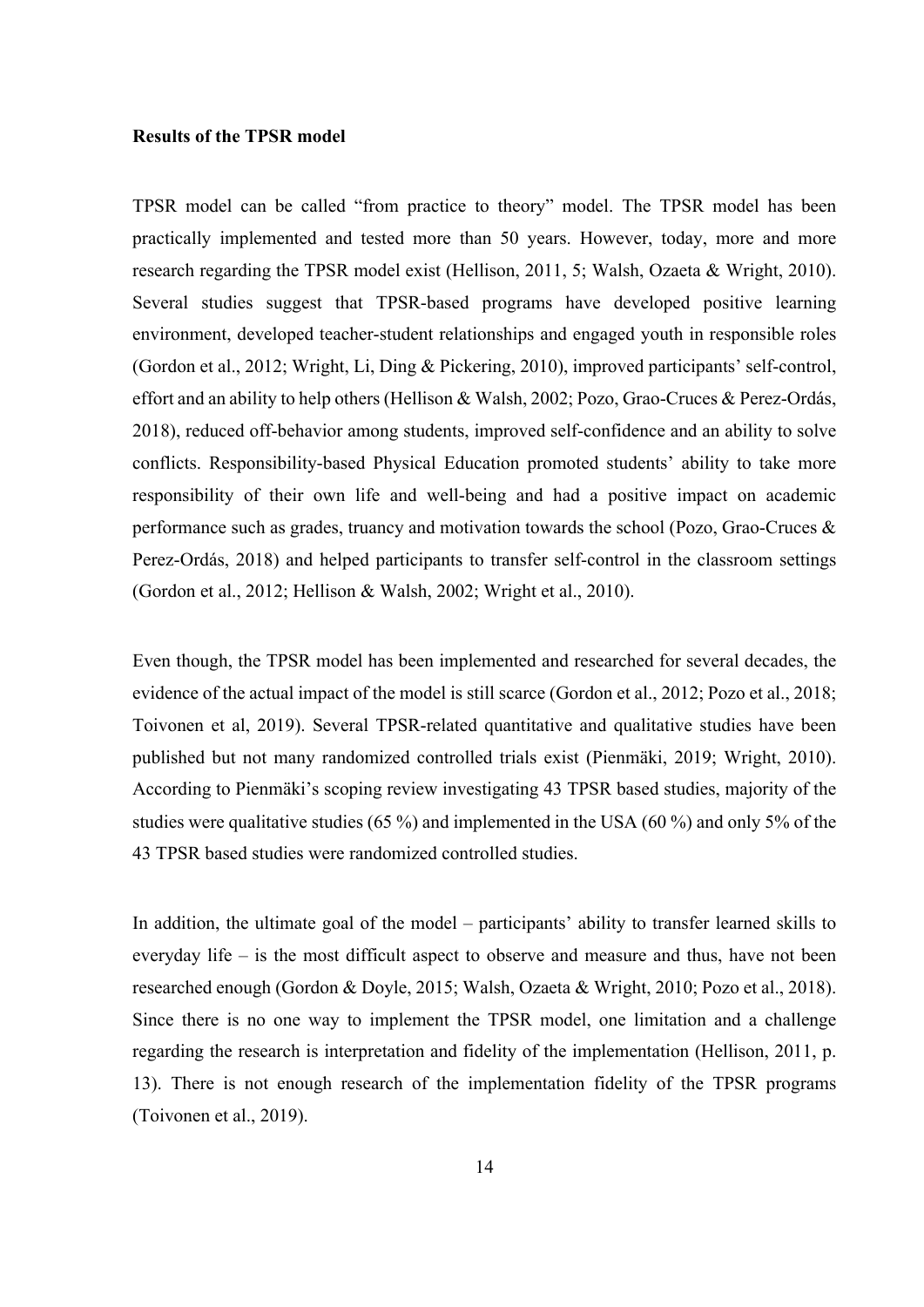Escartí, Gutiérrez, Pascual and Marín (2010) used qualitative methods such as interviews and surveys to investigate the impact of a one-year TPSR-based program. Study suggest that the responsible behavior of youngsters (n=30) self-efficacy and self-regulation of adolescent were improved in schools and other contexts (Escartí et al., 2010).

Gordon (2010) evaluated the transfer of skills from Physical Education classes to other areas of life through interviews. Some of the participants experienced that the skills had been transferred to school, work or home. However, majority of the participants showed only slight understanding of transfer of learning to other contexts (Gordon, 2010). However, research keep showing mixed conclusions if the TPSR programs have succeeded delivering the goal of transfer of life skills (Gordon & Doyle, 2015; Gordon, 2010). Martinek and colleagues (2001) found that while students were able to transfer several aspects of the TPSR such as effort from the sport context to the classroom settings, 63% of the participants did not transfer goal setting to the classroom settings. Thus, it has been concluded that transfer is not an automatic process.

Long-lasting TPSR programs, small class size (Hellison & Walsh, 2002), goal setting and mentoring process included in the program (Martinek, Schilling & Johnson, 2001) seem to be beneficial regarding the transference of the learned skills. The most common measurement of transfer is self-reporting by the participants (Escartí et al., 2010). For the future research, it has been suggested to investigate more the conditions of the transfer of life skills to academic performance and other aspects of life (Gould & Carson, 2008; Gordon et al., 2012; Pozo et al., 2018). In addition, not enough research exists when a classroom teacher takes the responsibility of implementing TPSR in Physical Education settings (Gordon et al. 2012).

Toivonen and colleagues (2019) implemented a TPSR-based training program for novice physical activity instructors. Sjöblom & Ward (2018) evaluated the performance and competence of novice instructors who participated in the TPSR training program designed by Toivonen et al. (2019) right after the training. Sjöblom and Ward (2018) used observation and semi-structured interviews  $(n=3)$  to gain understanding of the ability of novice instructors to implement TPSR model. The results concluded that novice instructors were partially able to implement the TPSR model during the physical activity sessions. The structure of the sessions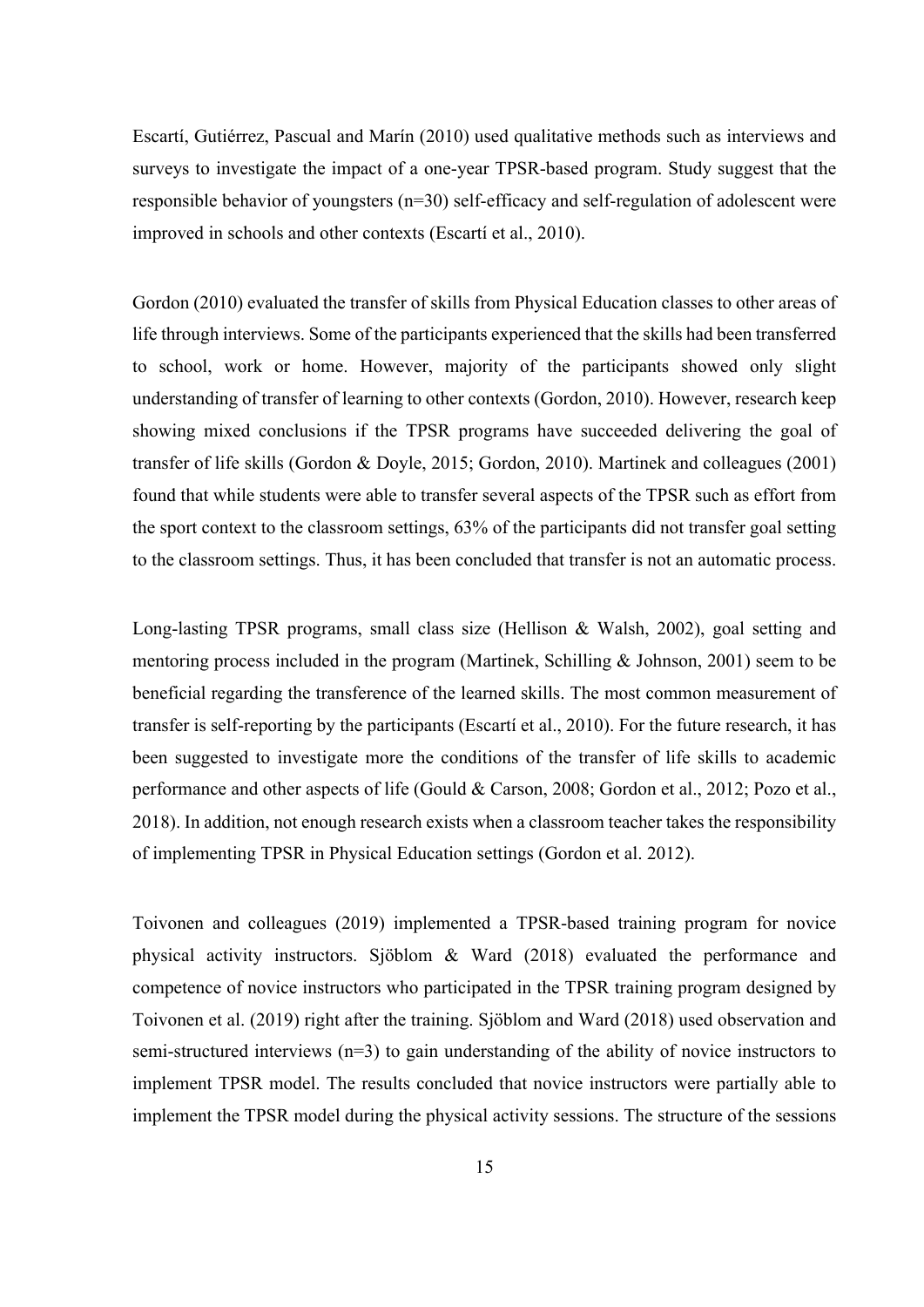based on the TPSR model was successfully implemented. However, promotion of the life skills was lacking during the physical activity part but was forthcoming especially during the reflection and conversational time of the sessions. In general, novice instructors felt competent to implement TPSR model in their physical activity instruction. As challenges, instructors mentioned the promotion of the life skills. However, the sample of this study was relatively small, so the results are not transferrable (Sjöblom & Ward, 2018). Later, the feasibility of the TPSR training program was evaluated through qualitative and quantitative methods. Feasibility was investigated by focusing on demand, practicality, acceptability, and implementation fidelity. Findings shows that TPSR training program was highly accepted by participants, experienced practical and implemented with fidelity. Overall, showing feasibility of the TPSR training for novice instructors (Toivonen et al. 2021).

According to Hemphill, Templin & Wright (2015) TPSR based professional development trainings were positively accepted by participants. In addition, TPSR instructor training implemented in 2016, was experienced as practical and highly accepted by the novice instructors (Toivonen et al. 2021). However, the amount of studies investigating and examining the acceptance and experiences of the TPSR trained instructors is limited. Therefore, there is need for future research to first, gather experiences of the trained instructors. Second, to develop and test protocols for TPSR instructor training based on the experiences of the participants (Toivonen et al., 2019).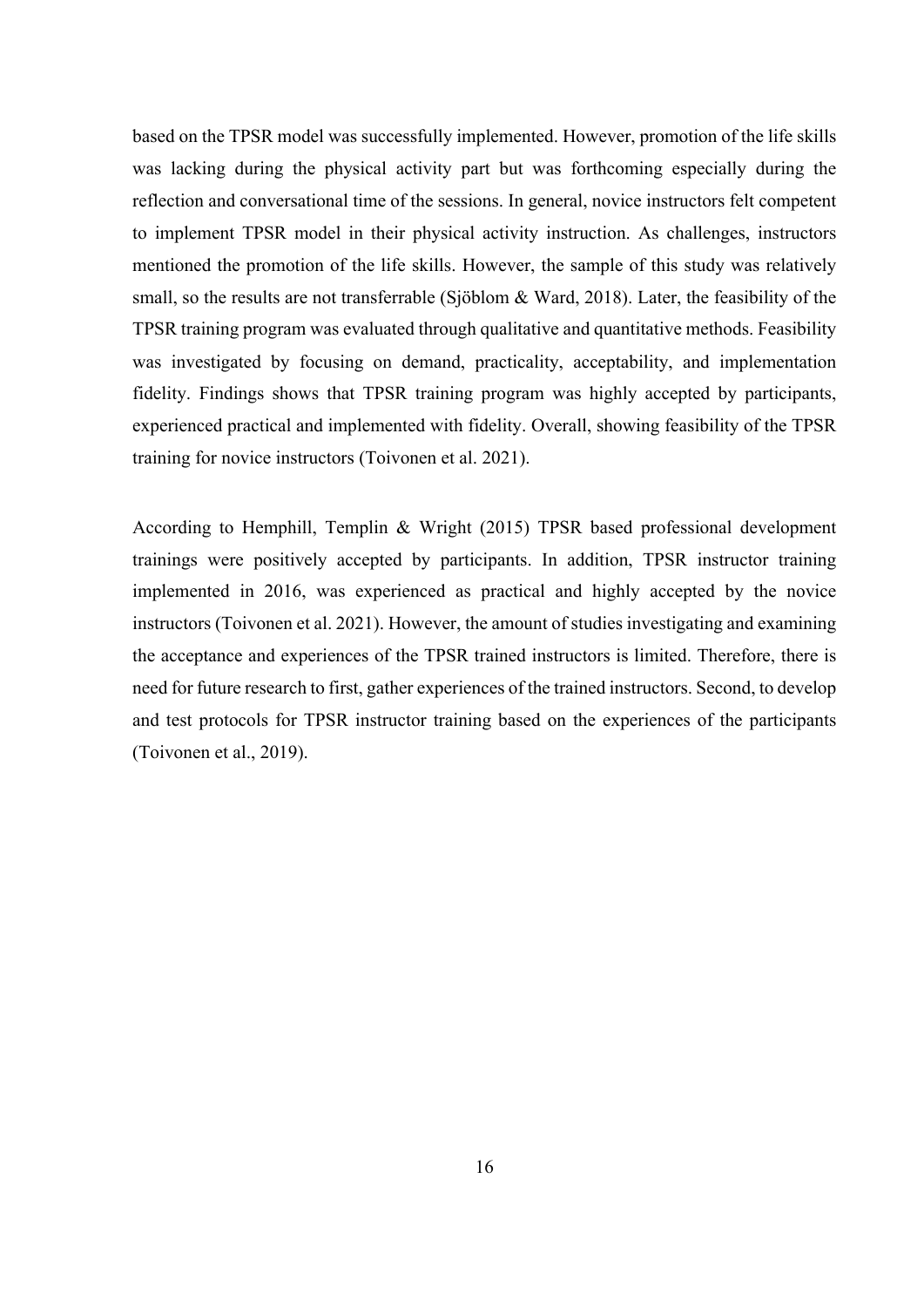#### **1.4 TPSR training program for novice instructors - the basis for this study**

In the basis of the study chapter, you will be introduced by the larger TPSR study and TPSR training program for novice physical activity instructors which took place in 2016 in Central Finland. Participants who took part in the TPSR training program were interviewed in this study.

The TPSR training program was implemented by professor Taru Lintunen and PhD student Hanna-Mari Toivonen. To this date, this intervention was a first study to provide guidelines on how TPSR-based instructor training for novice instructors can be effectively developed, implemented and evaluated. The intervention study was the first TPSR related multi-method randomized controlled intervention study for novice physical activity instructors and a published TPSR-based training intervention for novice instructors (Toivonen et al., 2019). The aim of the training was to educate novice physical activity instructors to learn to understand and adapt the TPSR model in practice. Novice physical activity instructors were seen as a suitable audience to adopt the values of the TPSR model since they did not have any pedagogical training and are eager to learn different styles of teaching. In addition, in clubs, young adults and volunteers are often leading sport practices in Finland. There is a need for trained, skilled instructors (Koski & Mäenpää, 2018; Toivonen et al., 2019).

Eight novice instructors took part in the TPSR training program which included theory, model lessons, teaching try-outs, observation and reflection. The intervention was implemented to test a formal and well-designed TPSR based training program for novice physical activity instructors. The goal was to develop an effective evidence based TPSR instructor training program that can be replicated in the future. The aims are supported by the previous publications – there is a need to describe carefully new interventions, analyzing the effectiveness and feasibility (Martinek & Hellison, 2016). More information about the TPSR-based training program is described by Toivonen and colleagues (2019).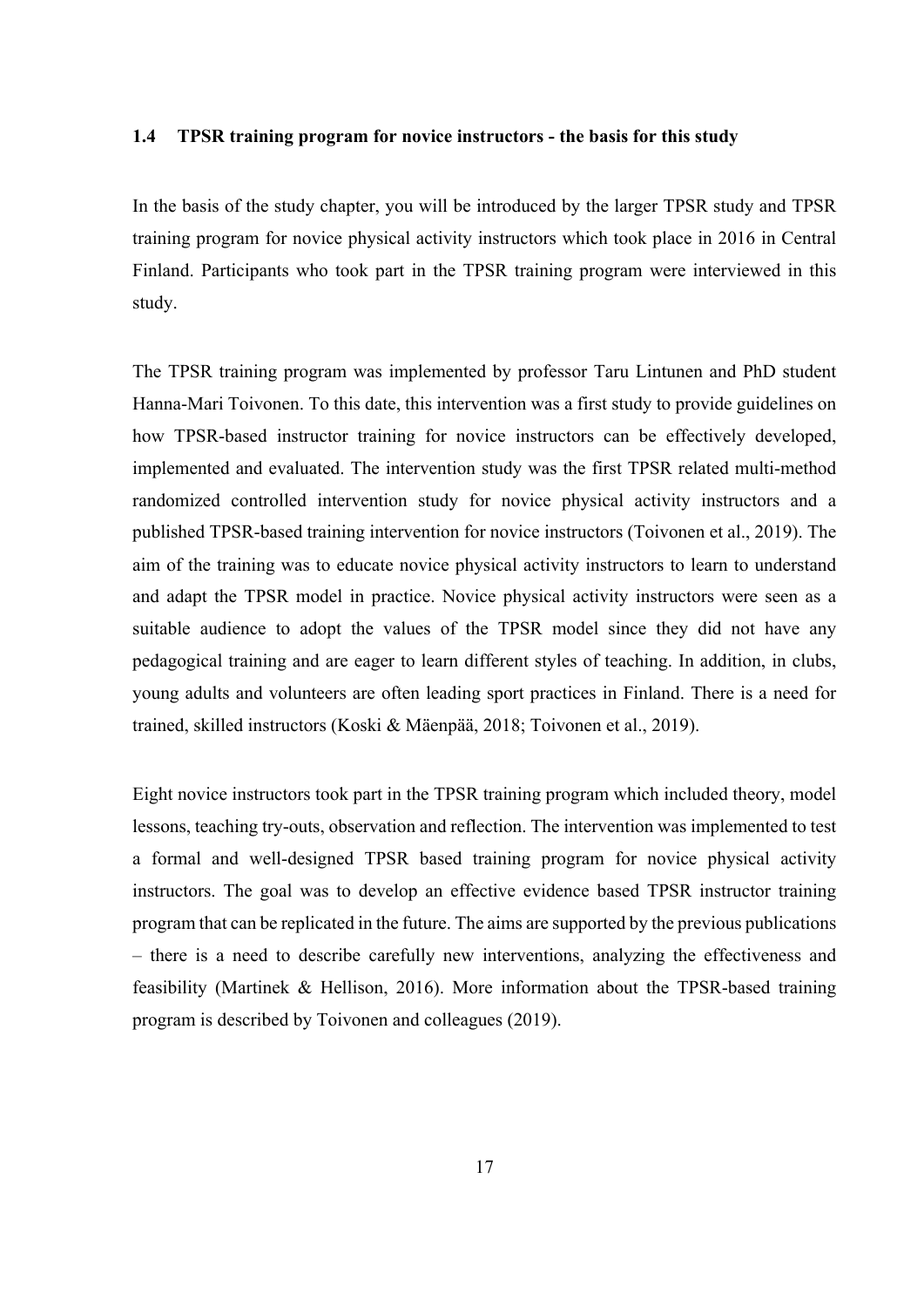This study is a follow-up study to provide unique information about the experiences of the five novice physical activity instructors about the TPSR-training, TPSR model and the transfer of learning three years after the training program was organized.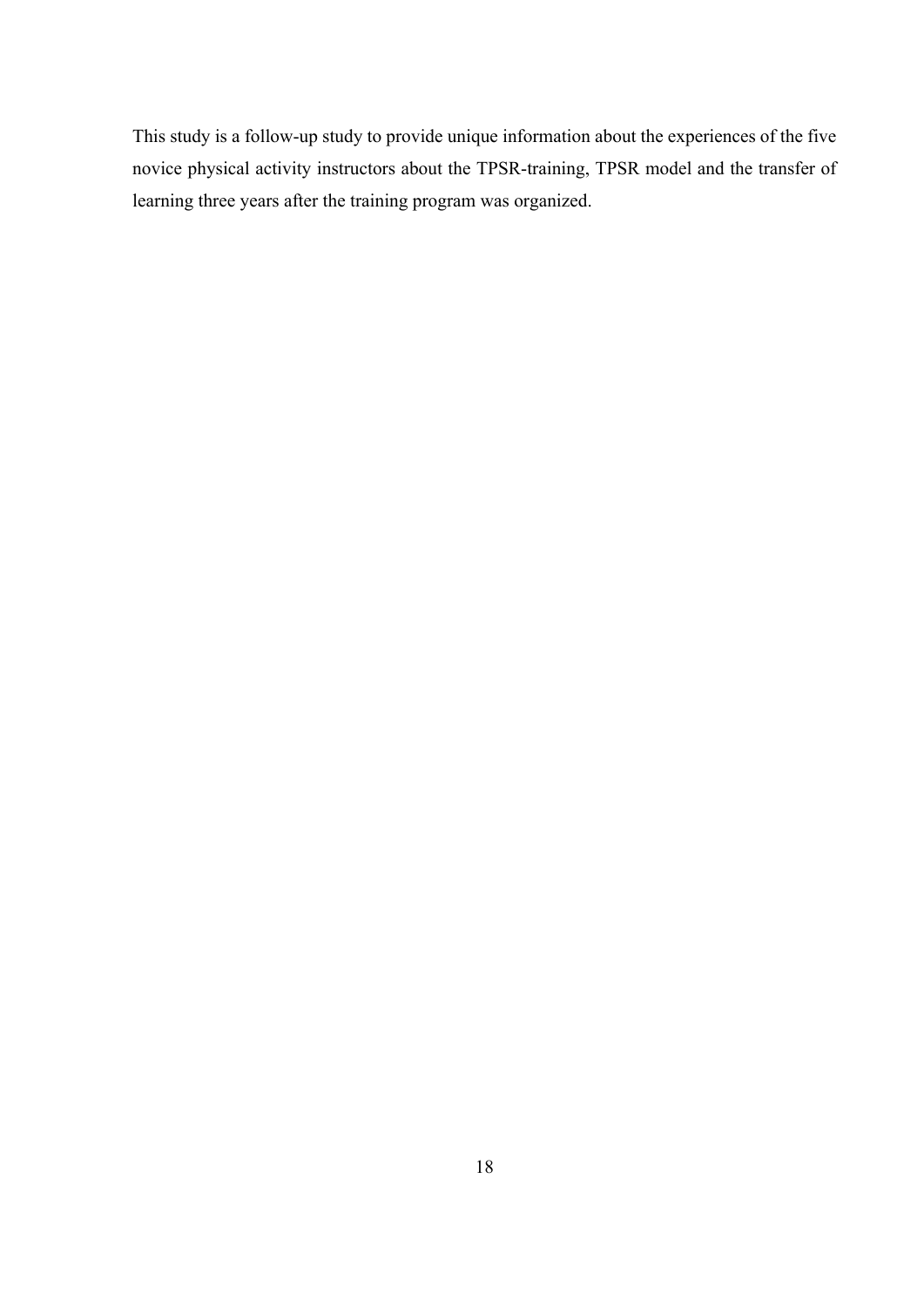#### PURPOSE OF THIS STUDY

The purpose of this study was to describe the experiences of the five novice physical activity instructors about the TPSR training program, TPSR model and transfer of learning three years after the training took place.

The research questions in detail:

- o How was the TPSR training program experienced by the novice physical activity instructors?
- o How was the TPSR model perceived by the novice physical activity instructors?
- o Have the novice physical activity instructors used the TPSR training program, TPSR model and have they been useful for the novice physical activity instructors later in life? (Transfer).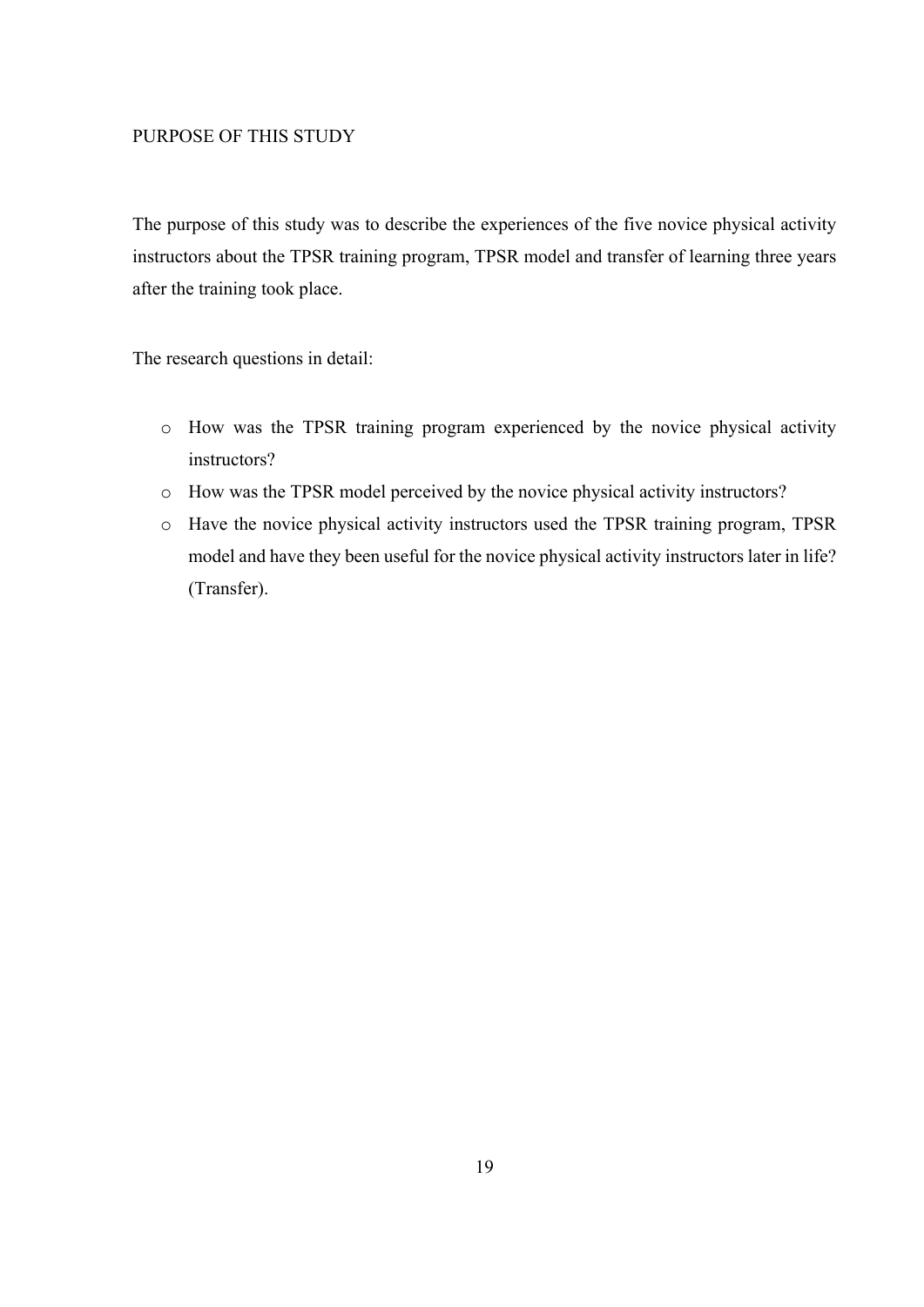#### METHDOLOGY

#### **Research methods**

This study is a qualitative research and the data was collected through semi-structured interviews. This is a qualitative case study and the case is experiences of the group of trained instructors.

One of the purposes of the qualitative approach is to research a topic that is not yet well researched. The purpose of the qualitative research is to understand a phenomenon or the way that people experience a specific phenomenon. Qualitative research aims to develop concepts, insights and deeper understanding. Often, there has to be a qualitative research first to understand the phenomenon to be able to successfully implement a quantitative study (Taylor & Bogdan, 2016).

Qualitative research aims to understand how a similar situation is seen from different point of views. In the qualitative research, people, the context and the group are seen as a whole (Taylor & Bogdan, 2016). In the current study, all participants took part in the TPSR training program which was the shared context. However, every participant has a perception of his or her own and was interviewed individually.

The aim of this research was to hear five individual experiences of the novice instructors. When focusing on the describing a phenomenon, the research focuses on the individual, subjective experiences of the participants (Flick, 2014).

The data of this study was collected through semi-structured interviews. Interviewing in qualitative research means face-to-face interaction between the researcher and participants. The aim of the researcher is to hear and understand individual perspectives about certain situations or events. The goal of the interview method in qualitative research, is to hear what a participant has to say and to deeply understand the perspective and a message of the interviewee. Interviews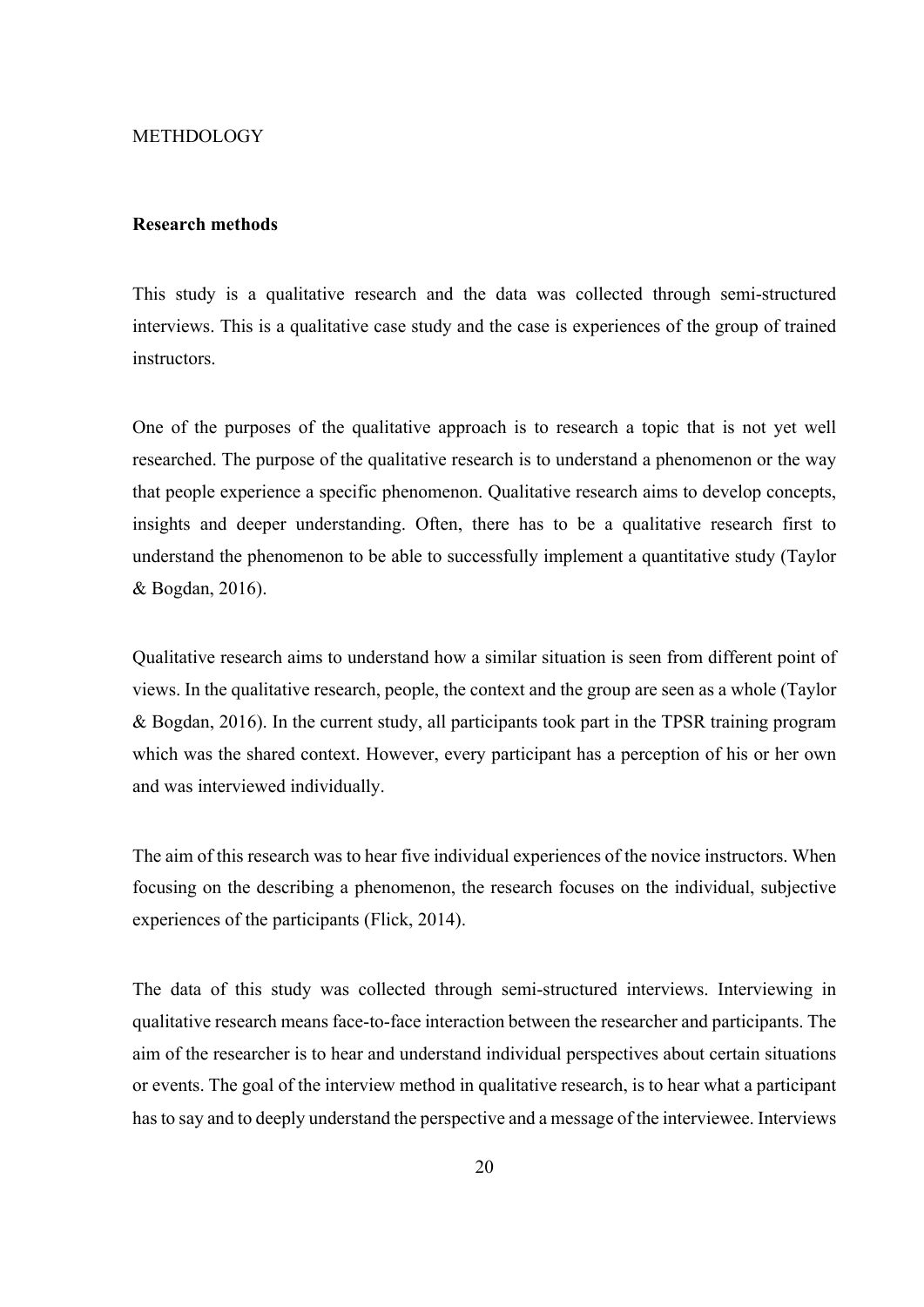as a research method is often suitable if the center of the research is the past situation (Taylor & Bogdan, 2016). The goal of the interviewer was to ask questions that made the interviewees to remember past experiences, in this case participation in the TPSR training programme.

There are different ways to interview. The style of an interview depends on the purpose of the study (Flick, 2014). In this study, we used a semi-structured approach. Semi-structured interviews mean conversational, one participant at the time, style of an interview. Questions can be open and closed and often include follow-up questions such as why or how (Adams, 2015). In the interview situation, the participants may have not reflected how they experienced the situation that interview is focusing on. The interviewer can decide what type of questions and how the questions are asked. Often, the interviewer aims to develop questions that are openended and descriptive questions about general topics. The interviewer needs to listen carefully and ask the interviewee to provide more detailed answers and press for clarifying answers (Taylor & Bogdan, 2016).

The limitation of the interview method is what the interviewee is mentioning in an interview, can't be seen as a fact what a person would say or do in the situation. Interviewees may have a challenge to articulate a certain moment or an interviewer may misunderstand what an interviewee try to say. Thus, we can't take interviews as a fact value, but through interviews we can learn how a participant has experienced a specific situation. When analyzing the interviews, it is important to focus also on the tone and gestures of the interviewee, not only the content (Taylor & Bogdan, 2016). Face-to-face interviews allows interviewer to read the body language and facial expressions (Hirsijärvi & Hurme, 2000, 35).

Prior the interviews, the researcher familiarized herself with the procedures and research design of the TPSR training program implemented in 2016. The researcher had conversations with the program leaders, professor Taru Lintunen and PhD student Hanna-Mari Toivonen, and read the materials of the TPSR training program. The interview questions were finalized in the collaboration with the program leaders of the TPSR training.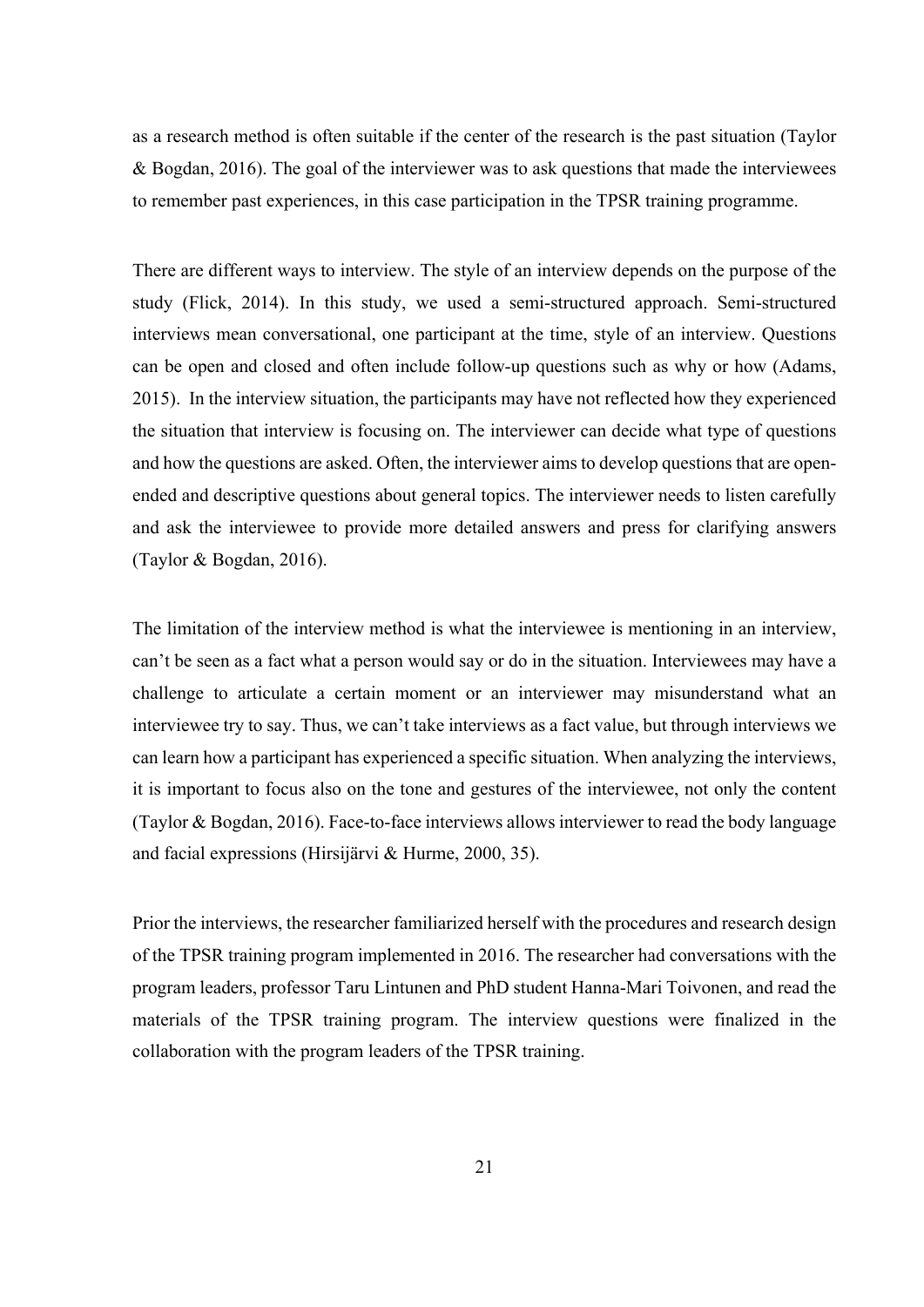#### **Participants**

To be able to participate in this study, participants had to be involved in 20 hours "Nuoret rulettaa" TPSR training program in autumn 2016. In 2016 at the baseline, participants of the TPSR training program (n=8) were young adults (>18 years old) who did have no or little experience in physical activity instruction (less than 6 months of full-time or one year parttime). Participants were on their last year of high school or vocational school or recent graduates.

All novice physical activity instructors who took part on the TPSR-based training  $(n=8)$  were invited to participate in this study. Instructors were recruited by the organizer of the TPSR training program, PhD student Hanna-Mari Toivonen. **Finally, five novice instructors were interviewed.** Three instructors withdrew from the study because of personal reasons. At the time of the recruitment for this study in 2019, instructors were 20-22 years old males (n=3) and females (n=2). All instructors were either studying in the university level, working or applying to studies. All participants lived in the Central Finland and spoke Finnish as their native language.

#### **Data collection**

Interviews took place in the classrooms of the University of Jyväskylä on  $26<sup>th</sup>$ ,  $27<sup>th</sup>$  and  $28<sup>th</sup>$  of July 2019. The place was chosen to be suitable for interviews. All interviews were recorded and video recorded to be able to go back to the gestures of the interviewee. All participants were interviewed individually, and the duration of the interviews varied in between 27 minutes to 41 minutes. The average duration of an interview was 35 minutes.

Interview questions were developed by the researcher and reviewed by the supervisors, professor Taru Lintunen and PhD student Hanna-Mari Toivonen. In addition, the interview questions were brainstormed together with other experts of the TPSR model: Achillios Koutelidas, Nikolaos Digelidis and Elvira Papageorgiou during researcher's exchange period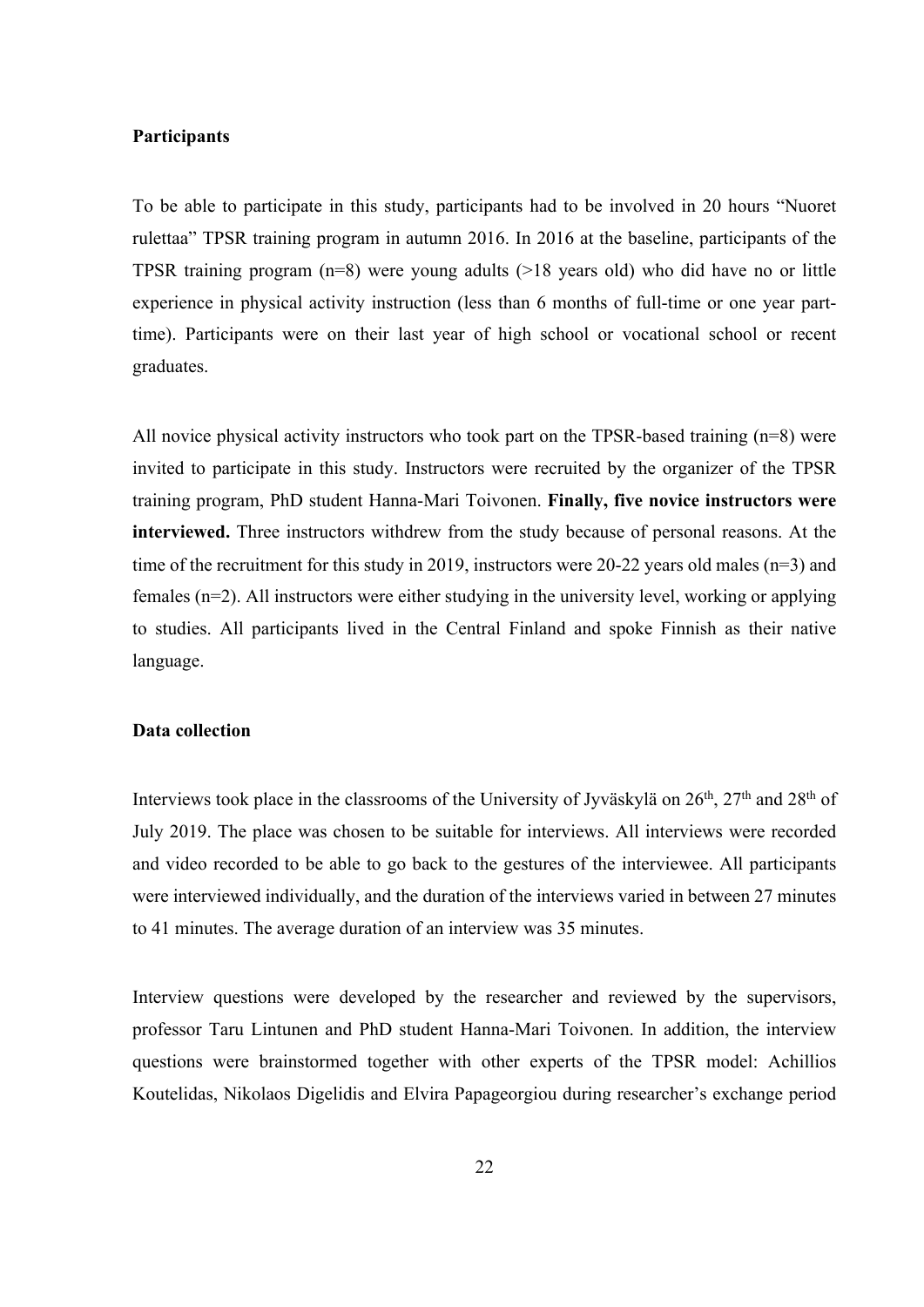at the University of Thessaly. After the feedback from the supervisors, the interview questions were finalized. The interview questions were divided into six categories:

- 1. Background information
- 2. Instructor's experience of the TPSR training program
- 3. Instructor's experience of the TPSR model
- 4. The perceived impact of the model to instructor's personal and social responsibility
- 5. The possible perceived transfer of the TPSR based skills on instructor's life
- 6. The possible experienced transfer of TPSR to instructor's physical activity instruction/leadership

Throughout the interviews, instructors were asked to clarify or expand their answers if the researcher felt it necessary. In the end, instructors were given an opportunity to share any additional comments.

#### **1.5 Data analysis**

#### **Method of a data analysis**

Qualitative data analysis means a process to interpret the material to make the statements more structured, understandable and having a meaning. The data analysis part of the research begins after the sample of the research has been decided, data has been collected and prepared. Analysis aims to summarize the entire data without losing any relevant information and to restructure the data in a clear and meaningful form (Flick, 2014).

The qualitative data analysis can have several aims: **describe a phenomenon** based on the individual or group, **compare** the findings of different studies, **explain** the differences and in the end **develop a theory** and to present a generalizable statement based on the current research findings combined with the previous texts and cases (Flick, 2014).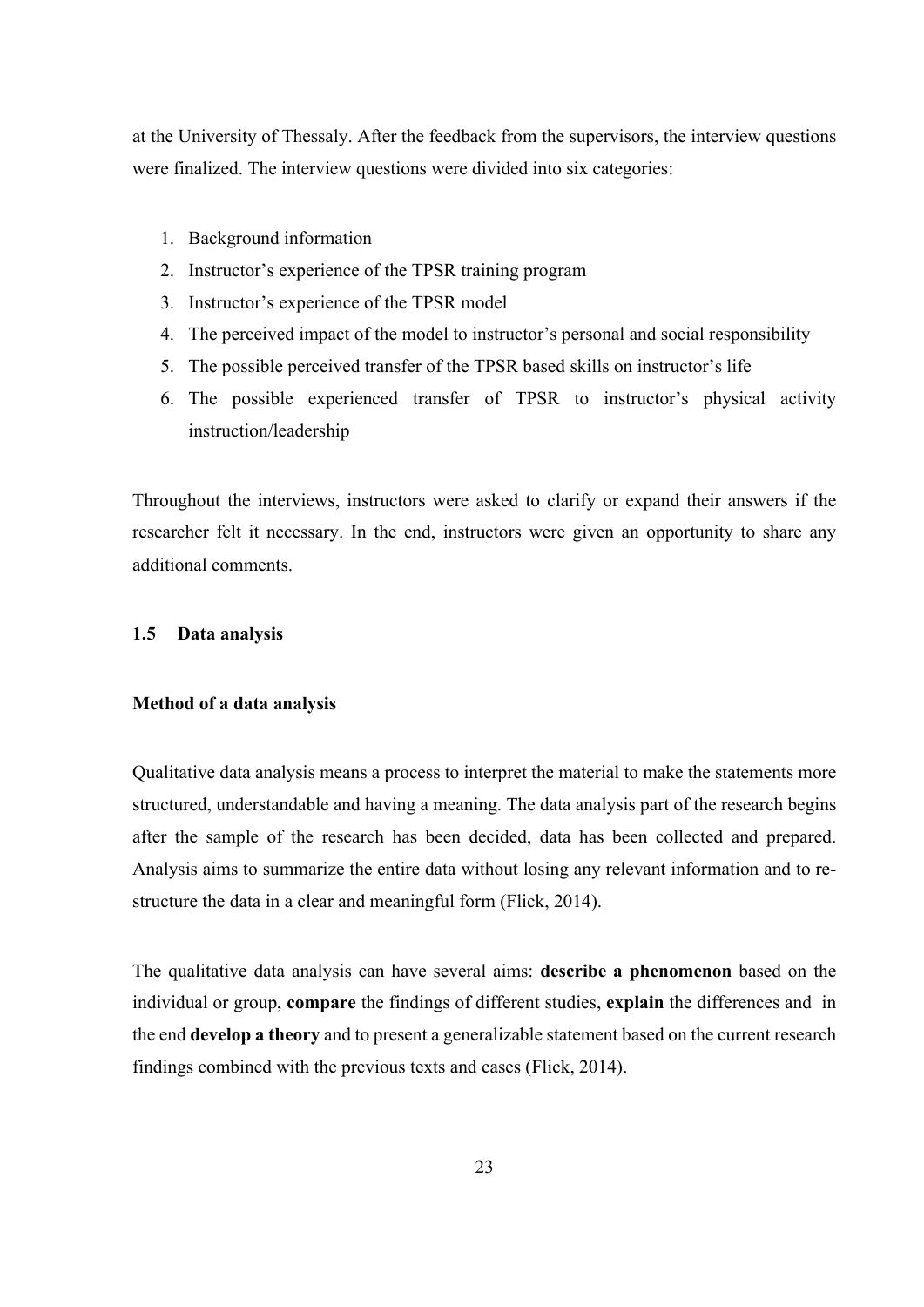There are different ways to analyze the data. In this study, we used abductive method to analyze the results. Abduction is searching for an explanation for a question that started the desire for the research. Abduction always starts with familiarization of the previous data and in the end, aims to explain the phenomenon better than in the beginning of the process (Flick, 2014). In abductive analysis, the results are based on both the existing theoretical framework and the findings from the data. Often, the research questions are developed based on the existing theory or the lack of existing theory. Abductive analysis means a creative process, where a new hypothesis and themes can be discovered based on new research findings during the data analysis (Flick, 2014; Tavory & Timmermans, 2014; Timmermans & Tavory, 2012).

In the abductive analysis, the researcher is moving forward from the existing theories towards inventing new ones. The result of abduction can be a new hypothesis which then needs to be further researched and observed. Abductive analysis requires first, deep understanding of the existing theories and second, an analysis of the data that follows the step of the methodology. Abductive analysis focuses on investigating the relationships between theory, methodology, and observation (Tavory & Timmermans, 2014; Timmermans & Tavory, 2012).

The analysis of this study proceeded in the following phases: transcript of the interviews, the first observations of the data, analyzing the content based on the research questions, finding similarities and differences and comparing the data, developing the categories and subcategories occurring from the data, going deeper into the data by counting the quantities of the similarities and differences, starting to verbally re-structure the findings of the data.

# **Transcription**

All of the interviews were transcribed. Transcription means a written version of material which is originally presented in another form (Flick, 2014). Transcription of the data, led to a total of 44 pages of written form of data, including 16,501 words. The transcription process helps the researcher to get an overview of the data.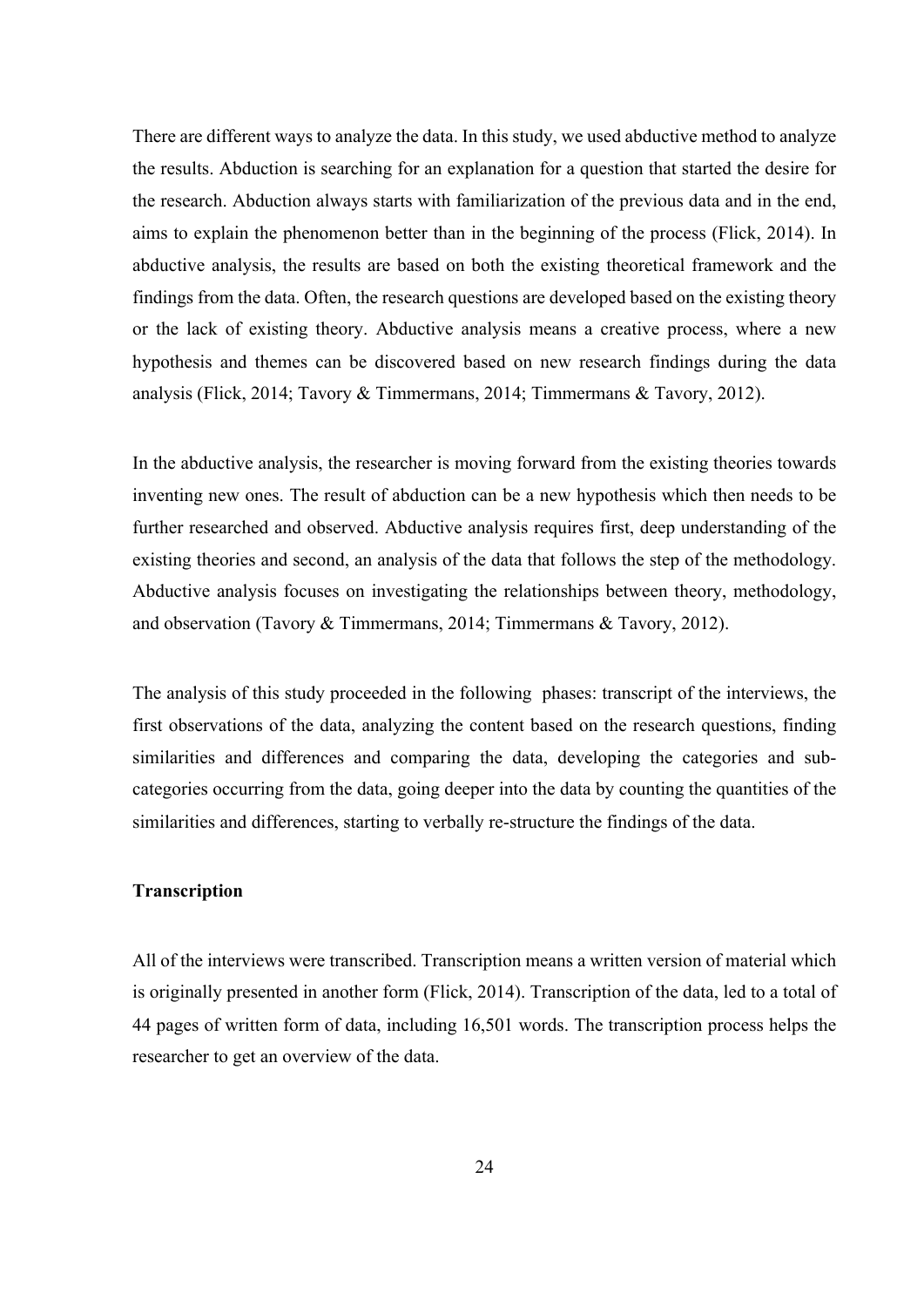#### **Categorizing and coding**

When analysing an interview data, the process follows three stages: data reduction, data reorganization and data re-presentations (Flick, 2014). Followed by the transcription, all of the interviews were read through several times. The re-organization phase of the analysis began through categorizing and coding. Categories are larger ideas that are developed through codes. Codes are named pieces of the data to summarize the larger categories. In the analysis process, the researcher aims to find similarities, differences and individual statements (Flick, 2014).

This research aims to find an answer to three research questions: experience of the novice physical activity instructors on 1) TPSR training program 2) TPSR model 3) transfer of their learning. Data analysis began by searching for an answer to the three questions above. Data analysis moved forward to main categories and sub-categories that were developed based on the existing theories and finding from the data.

The analysis began by going through each interview individually and moving quotes and statements regarding the main category to the excel sheet. The individual statements of the participants were located under a category based on the three research questions. Each statement was inserted to the excel sheet as a direct quote followed by a summary made by the researcher. The goal of the summary was to highlight the key message of the quote. Followed by a summary of the quotation, the researcher started to divide the main categories and sub-categories. In addition to the quotations, the analysis framework included a number of the interview, personal notes of the researcher and a specific research question that each quotation is answering to.

For example, for the research question regarding the instructor's experience of the TPSR training program, all of the direct statements regarding the experience from all interviews were inserted under the theme/category. The interview questions that were focusing on getting information of the TPSR training were inserted into the sheet. For example, a question: "What was difficult about the TPSR training" was taken under an investigation. Once all the statements regarding the difficulties were inserted, the researcher started to identify themes that were appearing from the data. Statements talking about lack of participants, challenge to be a good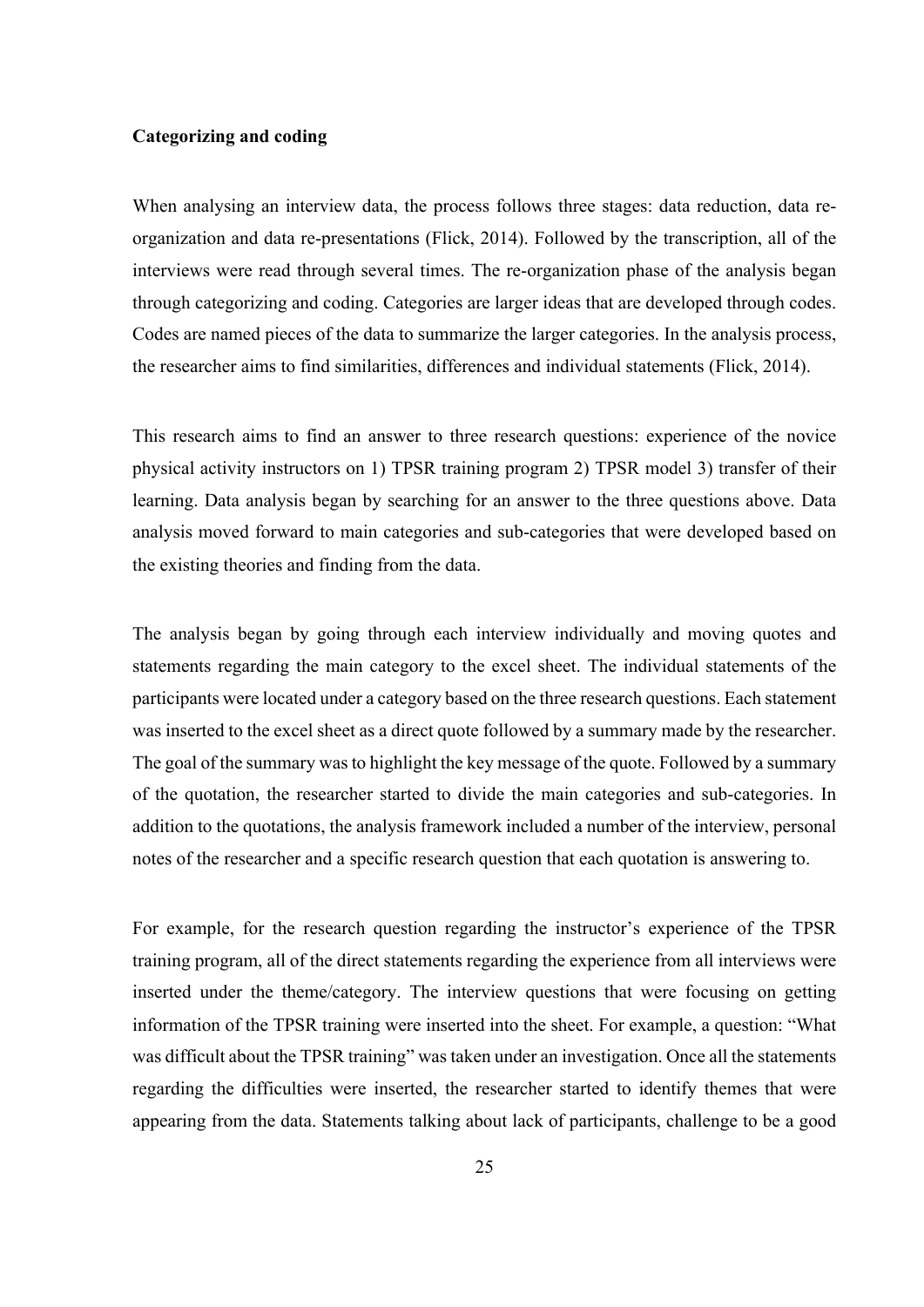instructor, challenge to combine theory and practice were formed into sub-categories. Then, the researcher investigated, how many of the instructor's mentioned a challenge such as "challenge to combine theory and practice". This process allowed the researcher to identify different factors, include individual statements, hierarchical differences as well as find out the similarities and differences. Then, categories were examined and compared within and between categories. Researcher looked for an answer on how the categories are alike and how they are different (Flick, 2014).

# **Re-presentation of the data**

Once the main categories were identified, the description of the differences, similarities and identified phenomenon began. Typically, the findings of the research are then compared to existing theories and beliefs. Ultimately, as a result of an analysis, the researcher aims to present a generalizable statement by comparing researcher's own findings with the existing theories (Flick, 2014).

| <b>Theme</b>                                                               | Category                                             | Sub-category                                   |
|----------------------------------------------------------------------------|------------------------------------------------------|------------------------------------------------|
| Instructor's experience of the TPSR<br>training program and the TPSR model | Memories from the<br><b>TPSR</b> training<br>program | Practical instructing<br>experience            |
|                                                                            |                                                      | The lack of participants<br>in the clubs       |
|                                                                            |                                                      | Theory sessions based<br>on the TPSR model     |
|                                                                            |                                                      | Practical games part of<br>the theory sessions |
|                                                                            |                                                      |                                                |

*Table 1. The themes, categories and sub-categories of the data*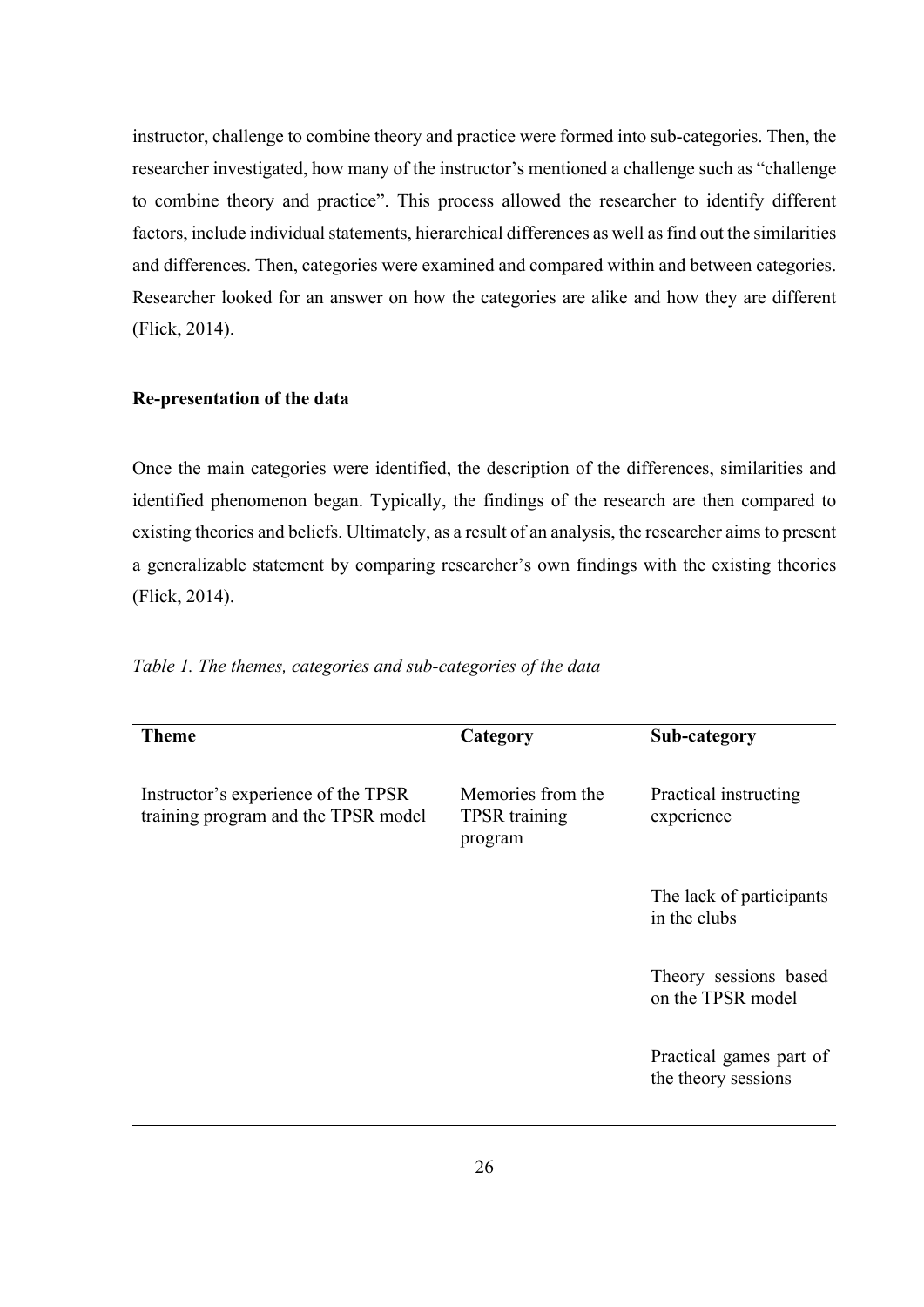First-ever job experience

| <b>Theme</b>                                                                  | Category                        | Sub-category                                        |
|-------------------------------------------------------------------------------|---------------------------------|-----------------------------------------------------|
| Instructor's experience of the TPSR<br>training program and the TPSR<br>model | Memories from the<br>TPSR model | Physical activity as a tool<br>to teach life skills |
|                                                                               |                                 | Respect and responsibility                          |
|                                                                               |                                 | Communication/interacti<br>on                       |
|                                                                               |                                 | Good behavior                                       |
|                                                                               |                                 | Reflection                                          |
|                                                                               |                                 | Emotions and psychology                             |
|                                                                               |                                 |                                                     |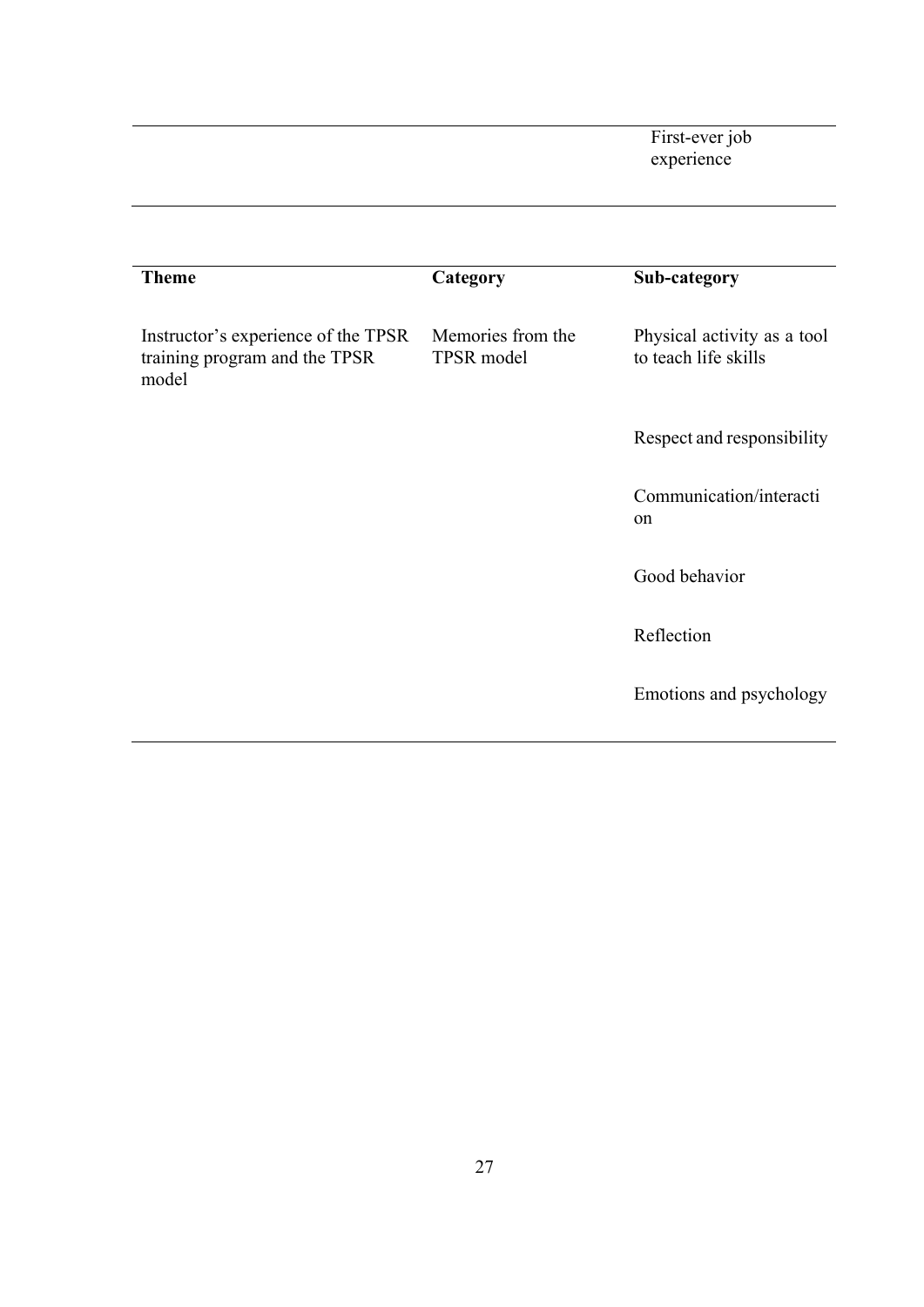| <b>Theme</b>                                                               | Category                                                 | Sub-category          |
|----------------------------------------------------------------------------|----------------------------------------------------------|-----------------------|
| Instructor's experience of the TPSR<br>training program and the TPSR model | Memories of the specific<br>aspects of the TPSR<br>model | Daily program format  |
|                                                                            |                                                          | Teaching strategies   |
|                                                                            |                                                          | Responsibility levels |
|                                                                            |                                                          | Evaluation            |
|                                                                            |                                                          | Values                |
|                                                                            |                                                          |                       |
|                                                                            |                                                          |                       |
| <b>Theme</b>                                                               | Category                                                 | Sub-category          |
| Instructor's experience of the TPSR<br>training program and the TPSR model | Memories of the life<br>skills                           | Respect               |
|                                                                            |                                                          | Interaction skills    |
|                                                                            |                                                          | Responsibility        |
|                                                                            |                                                          | Perseverance          |
|                                                                            |                                                          | Acceptance            |
|                                                                            |                                                          | Caring for others     |
|                                                                            |                                                          | Honesty               |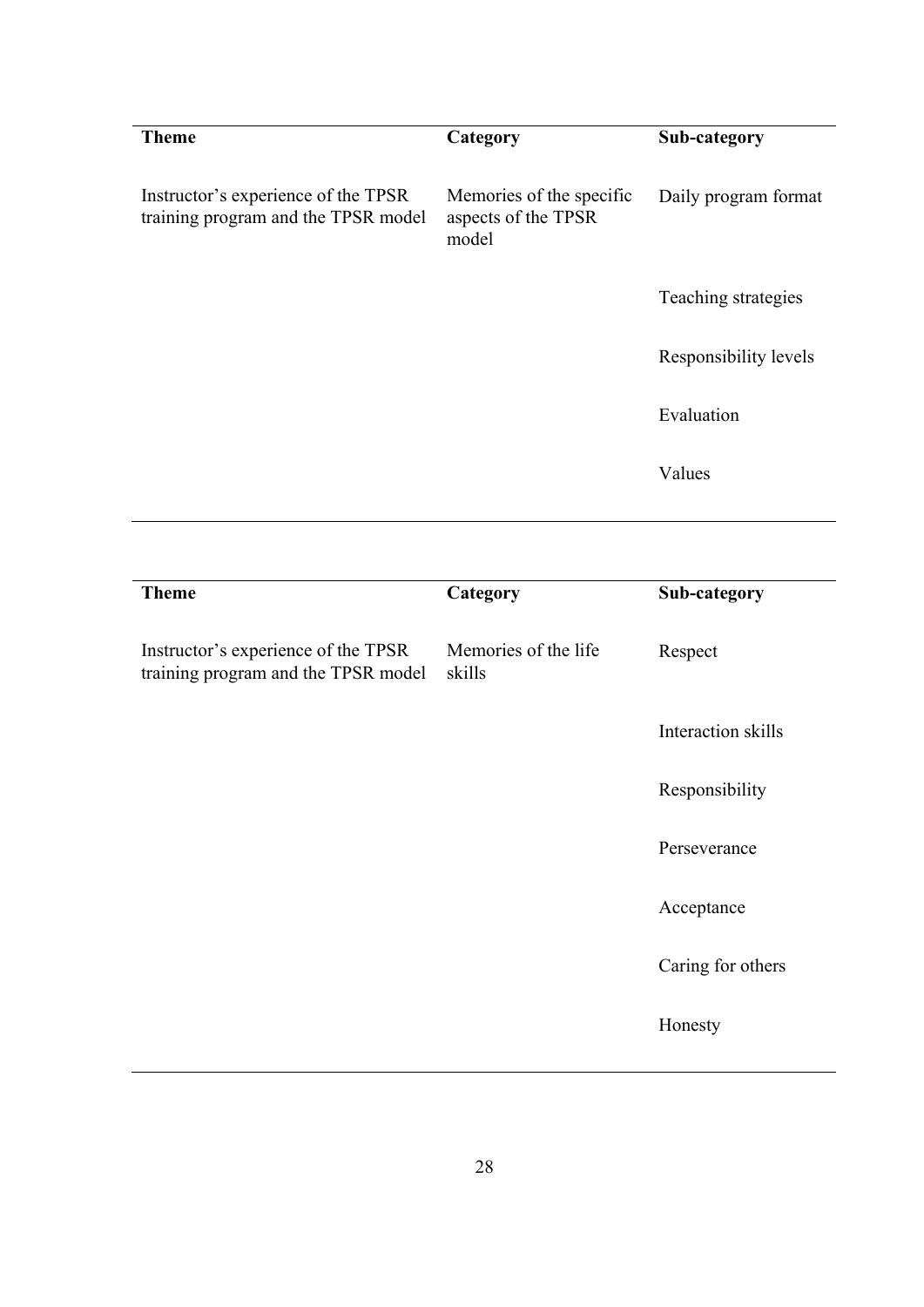| <b>Theme</b>                                                                  | Category                                             | Sub-category                                                |
|-------------------------------------------------------------------------------|------------------------------------------------------|-------------------------------------------------------------|
| Instructor's experience of the TPSR<br>training program and the TPSR<br>model | Challenges of the TPSR<br>model and TPSR<br>training | Instructing                                                 |
|                                                                               |                                                      | 1.1 Lack of the feeling of<br>competence                    |
|                                                                               |                                                      | 1.2 Children as a target<br>group                           |
|                                                                               |                                                      | 1.3 Include TPSR theory<br>into practice                    |
|                                                                               |                                                      | 1.4 Complexity of the<br>TPSR model                         |
|                                                                               |                                                      | 1.5 Theory part was too<br>dominant in the TPSR<br>training |
|                                                                               |                                                      | 1.6 Follow the session<br>plan in practical session         |
|                                                                               |                                                      | 1.7 Promote the transfer<br>of life skills                  |
|                                                                               |                                                      | 1.8 Teach life skills                                       |
|                                                                               |                                                      | 1.8 Engage in a deep<br>conversation                        |
|                                                                               |                                                      | 1.9 Psychological focus<br>of the TPSR model                |
|                                                                               |                                                      |                                                             |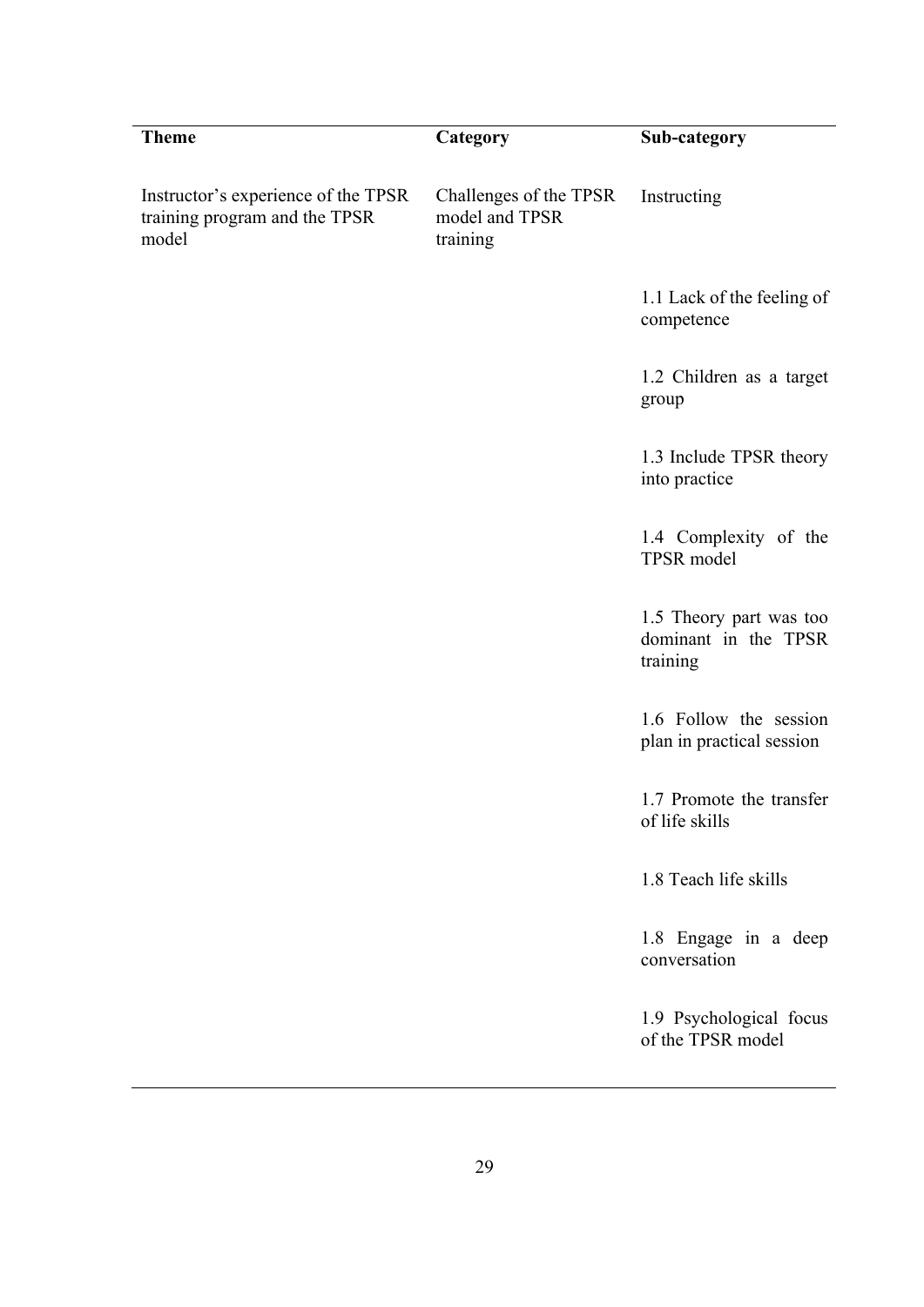| Category                                                                 | Sub-category                                              |
|--------------------------------------------------------------------------|-----------------------------------------------------------|
| <b>Experienced learnings from</b><br>the TPSR training and<br>TPSR model | 1. Physical activity<br>instruction                       |
|                                                                          | 1.1 responsibility                                        |
|                                                                          | 1.2. bravery to instruct                                  |
|                                                                          | 1.3 feeling of<br>competence                              |
|                                                                          | 1.4. ability to give<br>feedback                          |
|                                                                          | 1.5 ability to consider<br>every participant              |
|                                                                          | 2. Life experience                                        |
|                                                                          | 3. Awareness of<br>teaching life skills<br>through sports |
|                                                                          | 4. Ability to reflect<br>one's own behaviour              |
|                                                                          | 5. Interaction skills in<br>social situations             |
|                                                                          | 6. Leadership                                             |
|                                                                          | 7. Confidence when<br>applying a job                      |
|                                                                          |                                                           |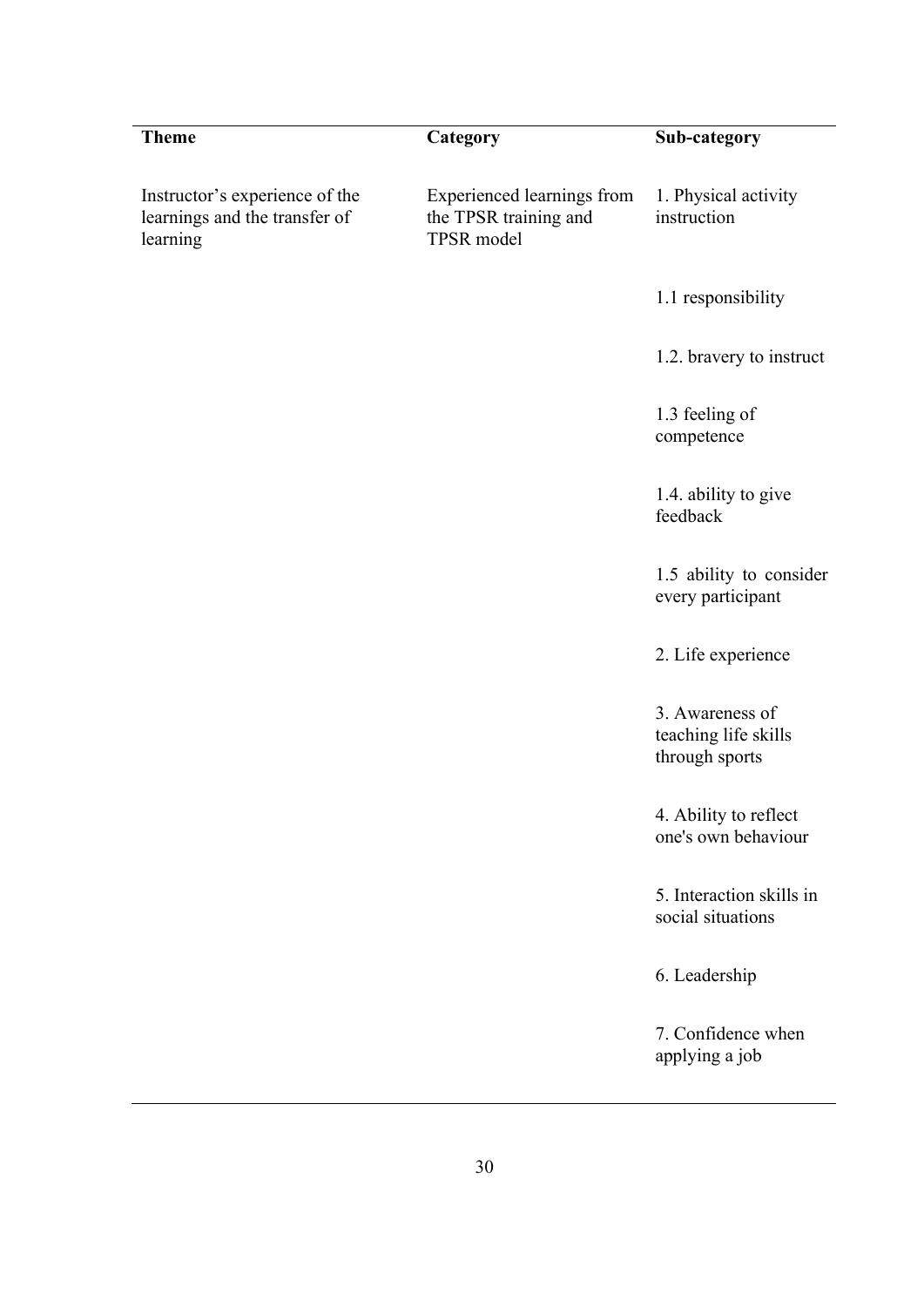| <b>Theme</b>                                                             | Category                          | Sub-category                                           |
|--------------------------------------------------------------------------|-----------------------------------|--------------------------------------------------------|
| Instructor's experience of the<br>learnings and the transfer of learning | Perceived transfer of<br>learning | Physical activity<br>instruction                       |
|                                                                          |                                   | Leadership                                             |
|                                                                          |                                   | Employment or<br>studying                              |
|                                                                          |                                   | Social responsibility                                  |
|                                                                          |                                   | Ability to observe the<br>coaching styles of<br>others |
|                                                                          |                                   | No transfer                                            |
|                                                                          |                                   |                                                        |
| <b>Theme</b>                                                             | Category                          | Sub-category                                           |
| Instructor's experience of the<br>learnings and the transfer of learning | Me as an instructor               | Structure of the<br>session (daily<br>program format)  |
|                                                                          |                                   | Life skills, values, and<br>responsibility             |
|                                                                          |                                   | Feedback                                               |
|                                                                          |                                   | Involvement of all                                     |
|                                                                          |                                   | A theme for every<br>session                           |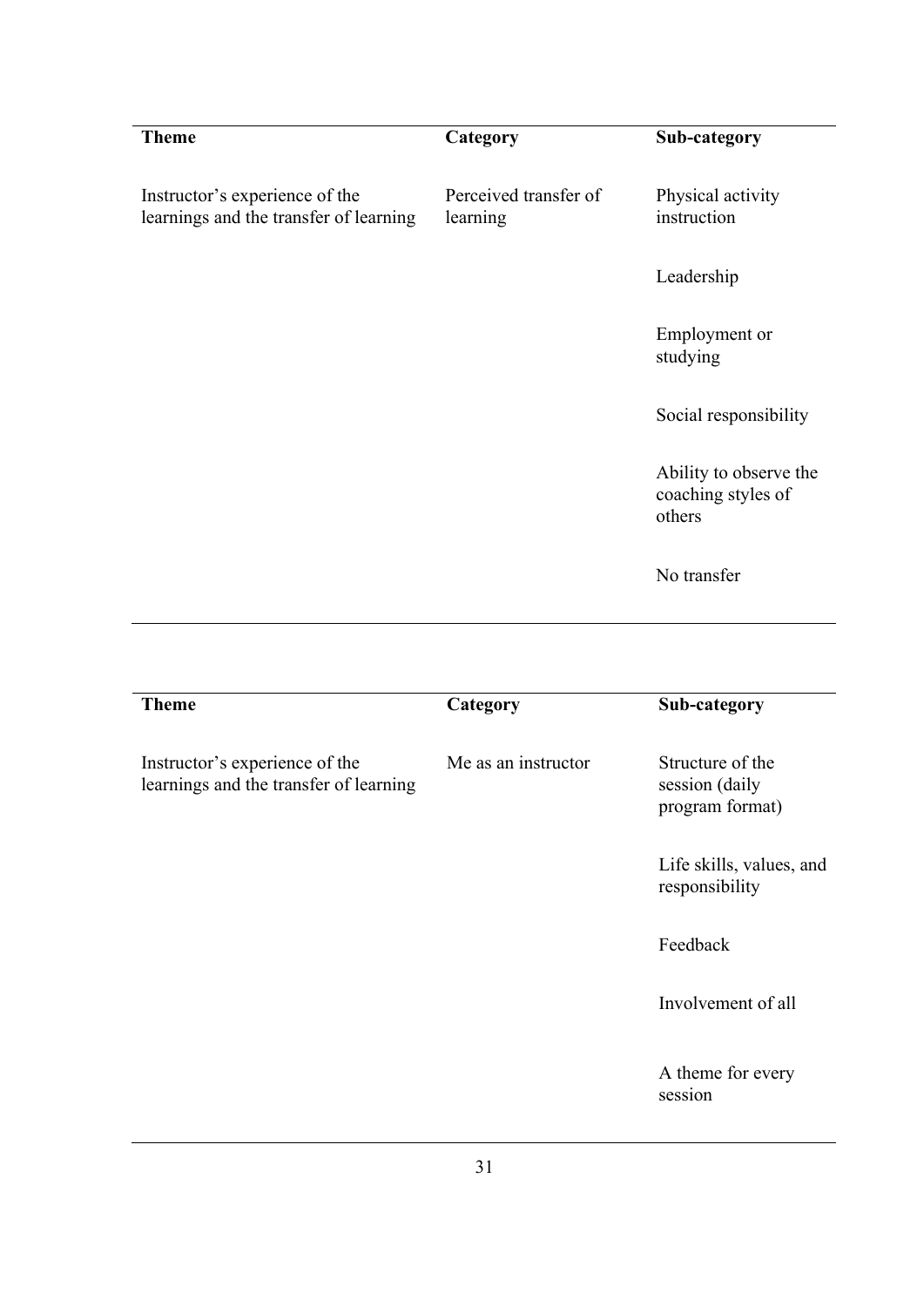Clear roles

| <b>Theme</b>                                                             | Category       | Sub-category                       |
|--------------------------------------------------------------------------|----------------|------------------------------------|
| Instructor's experience of the<br>learnings and the transfer of learning | Me as a leader | Relaxed                            |
|                                                                          |                | Communicative                      |
|                                                                          |                | Flexible                           |
|                                                                          |                | Considerate of all<br>participants |
|                                                                          |                | Open                               |
|                                                                          |                | Controlling                        |
|                                                                          |                | Responsible                        |
|                                                                          |                | Determinant                        |
|                                                                          |                | On a same level as<br>participants |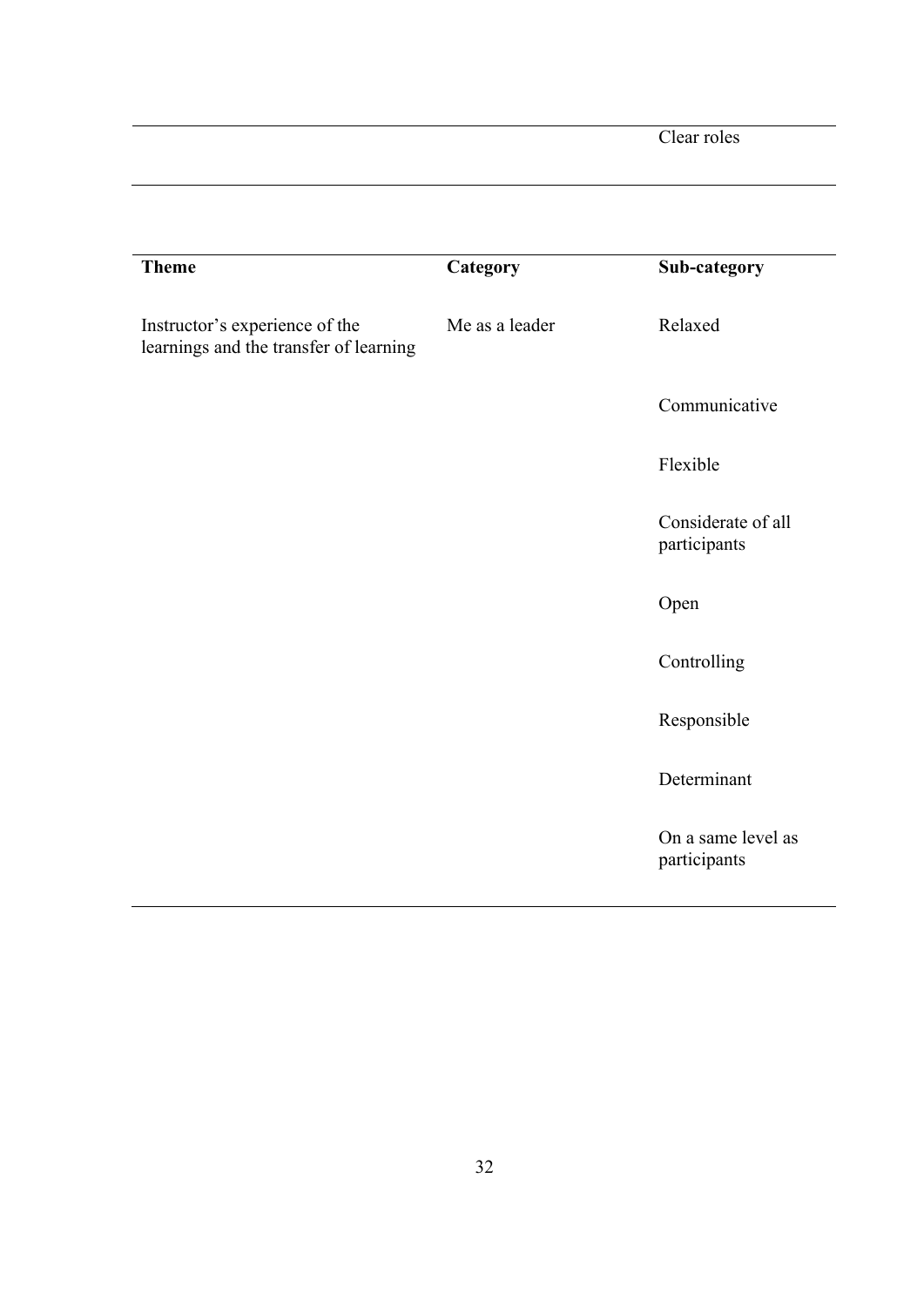#### **Evaluation of trustworthiness and ethical issues**

Regarding the qualitative data analysis, it has been stated that there is a lack of studies that explain *what qualitative researchers do* when they analyze the data and *why they do this.* The data analysis is often done in a hands-on way, rather than based on existing explained processes. The challenge with the possibility of the personal interpretation of the researcher and the danger of decontextualizing when separating the data in categories need to be considered. Referring to Flick (2014), one strategy to ensure that the findings are in relation with the context is to highlight the unique context of this specific audience and call the study "a case study". Some of the challenges when using interviews as a method are how to handle the amount of the data, forcing data into "misleading" categories, challenges with methodology and hesitation if the methods are used in a correct way (Flick, 2014).

This study followed the ethical guidelines of the University of Jyväskylä. The study was approved by the Ethics Committee of the University of Jyväskylä (No. 29062015). Interviewees were informed and reminded that the participants identity remains anonymous and their answers will be only used in this master's thesis study. The draft results were sent to the participants of the study prior the publishing. Participants of the study were encouraged to read through the results and give feedback if the presented results are in line with their view of the event. All the interviews were conducted with the participants native language (Finnish) and the statements were translated in English by the researcher. The translation process might cause interpretation. Trustworthiness and objectivity were considered when it was decided that the interviewer will be a person who was not part of the TPSR training program in 2016. The goal of the interviewer was to create an environment where the participant felt comfortable on speaking about their experiences (see Taylor & Bogdan, 2016). The decision to have an interviewer who was not involved in the training program, allowed participants to speak comfortably about their positive as well as negative experiences. The fact that the researcher of this study, was not part of the TPSR training program in 2016, increases the trustworthiness of the study.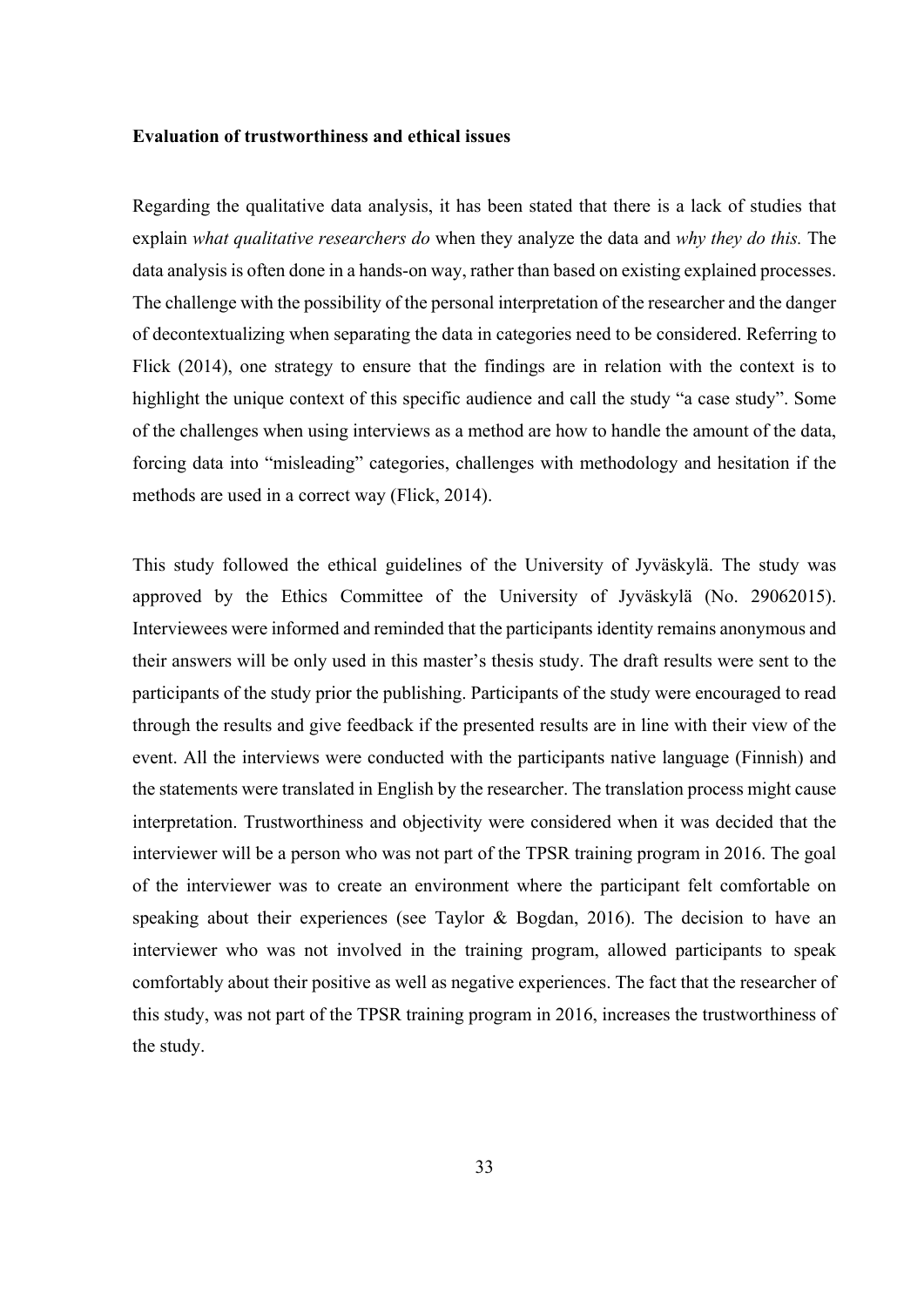Writing a memo is a one method to increase the trustworthiness. A memo includes questions and ideas of the researcher throughout the whole data collection and analysis phase. Writing a memo helps the researcher to observe the data and get distance from it (Flick, 2014). The researcher wrote down her first thoughts after each interview and reflected the process. The researcher was reflecting her own behavior as interviewer. Interviewers journal is a good tool to have moments from the interview saved for the later analysis (Taylor & Bogdan, 2016).

The selection of the participants was decided together with the organizers of the TPSR training program, professor Taru Lintunen and PhD student Hanna-Mari Toivonen. However, since three instructors were left out from the original group of participants in 2016, it is noted that the group of instructors in this study (n=5) might present an opinion of more engaged group.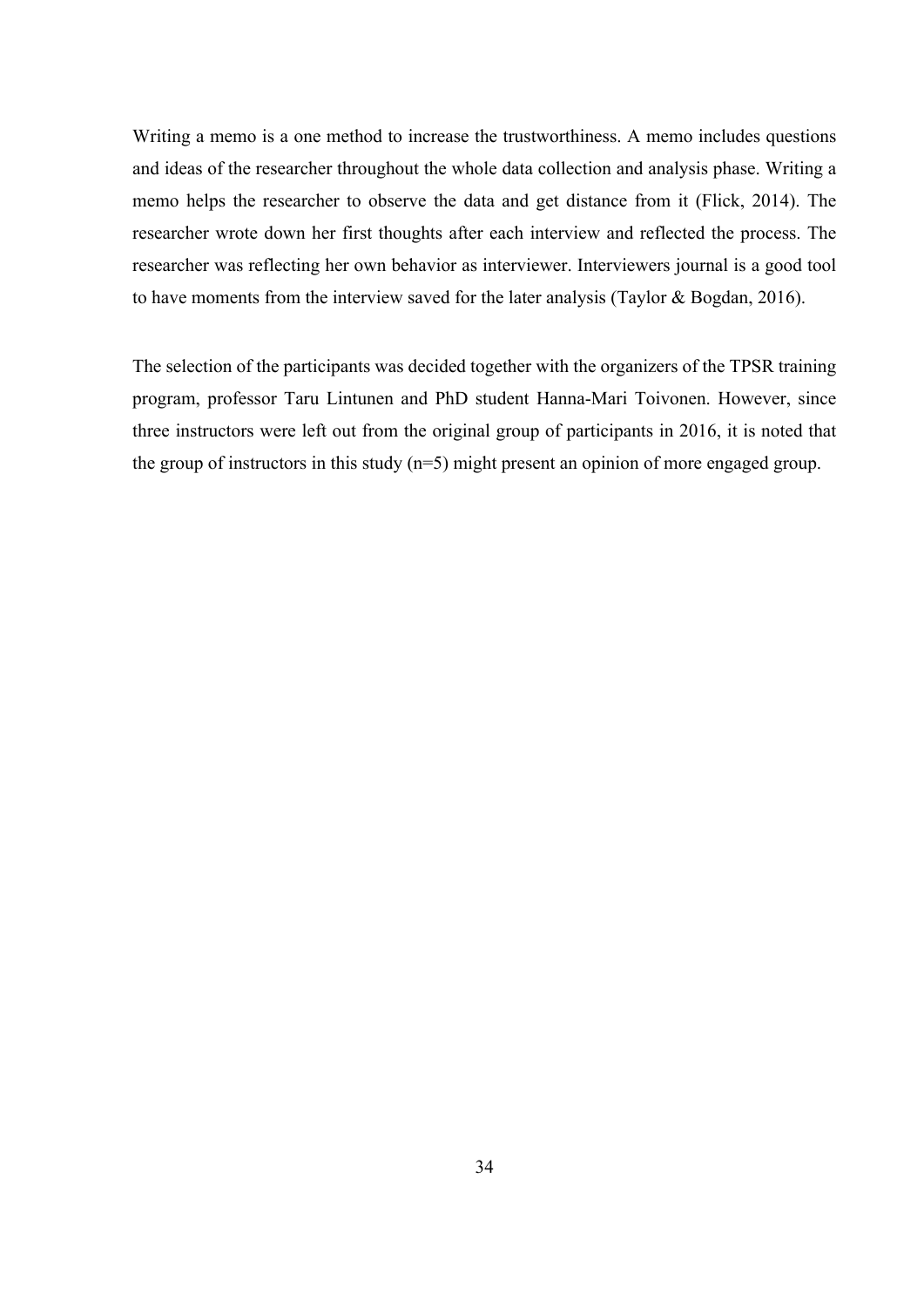## RESULTS

### **1.6 Instructors' experiences of the TPSR training program and the TPSR model**

The first part of the results is based on the research questions one and two: How were the TPSR training program and the TPSR model experienced by the novice physical activity instructors. First, the experiences of the TPSR model and TPSR training program were separated from each other's by the researcher, to ensure the feedback from the training implemented in 2016. However, the first finding from the interviews was that the TPSR model and the training were often seen as a same concept by the instructors. Thus, the results are presented in the same chapter.

### **Clarity of the memories of TPSR training program**

All instructors had different memories from the TPSR training program. However, all the instructors (n=5) memorized the practical instructing experience, the lack of participants in the clubs and TPSR theory sessions which were part of the training. In addition, four out of five instructors mentioned the interactivity and the games that demonstrated the TPSR theory.

| Category                        | Sub-category                                 | n |
|---------------------------------|----------------------------------------------|---|
| Memories from the TPSR training | Practical instructing experience             | 5 |
|                                 | The lack of participants in the clubs        | 5 |
|                                 | Theory sessions based on the TPSR 5<br>model |   |

*Table 2. Memories from the TPSR training program*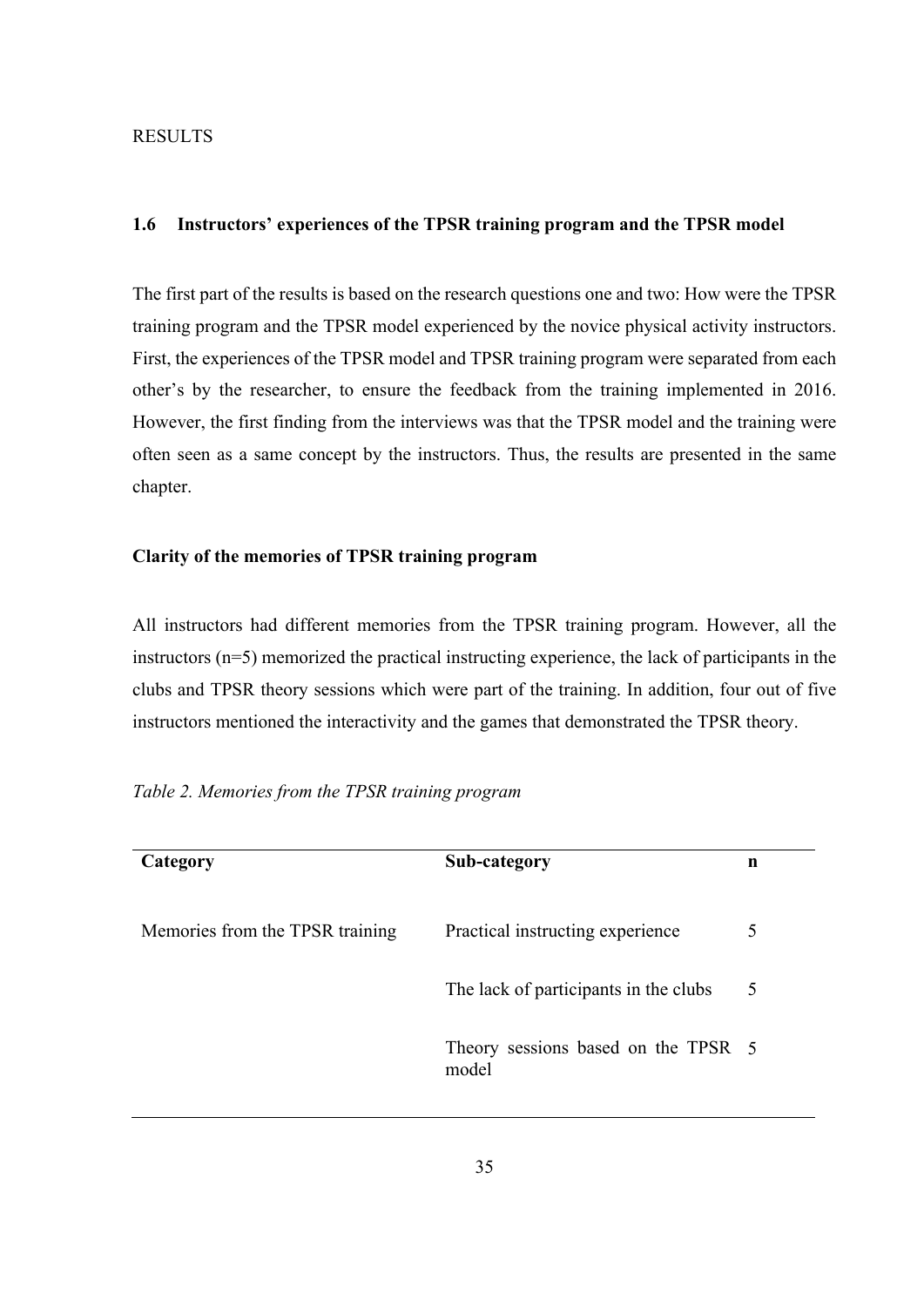Practical games part of the theory 4 sessions

First-ever job experience 1

Instructors were asked to describe "What do you remember from the TPSR training program?" Since the TPSR training was implemented in 2016 and these particular follow-up interviews were recorded in 2019, all the instructors (n=5) mentioned in some part of the interview that it was difficult to remember aspects about the TPSR training since it took place three years ago:*"I have quite a good feeling about the training but it is difficult to rememeber since I haven't returned to the issues for a long time" #Instructor1.* 

Even though, instructors had forgotten some of the aspects of the TPSR training, the training and physical activity instructing were found as a positive and fun experience:

*"Aah it has been such a long time. I mean, I was left with a good feeling. It was quite fun to coach younger pupils and to lead this kind of a club. I also rememeber that there was not much participants but it was fun even with the small number of participants." Insturctor#1*

*"Äää siitä on niin pitkä aika. Ei, no hyvä fiilis jäi ainaki siitä. Se oli ihan hauskaa valmentaa niit nuorempia ja pitää vähän tämmöstä kerhoa. Ja tota sen muistan että siellä ei ihan hirveesti osallistujia ollu mutta oli kyllä kivaa olla niitten vähänki kanssa ketä siellä sitten oli." Insturctor#1*

One instructor remembered interactive games that helped the group to get to know each other's and the theory aspect of the training:

*"Hmm..well first we had getting to know each other games and we discussed the core of the model, what it is, the background and the history of the model. And the man, what was his*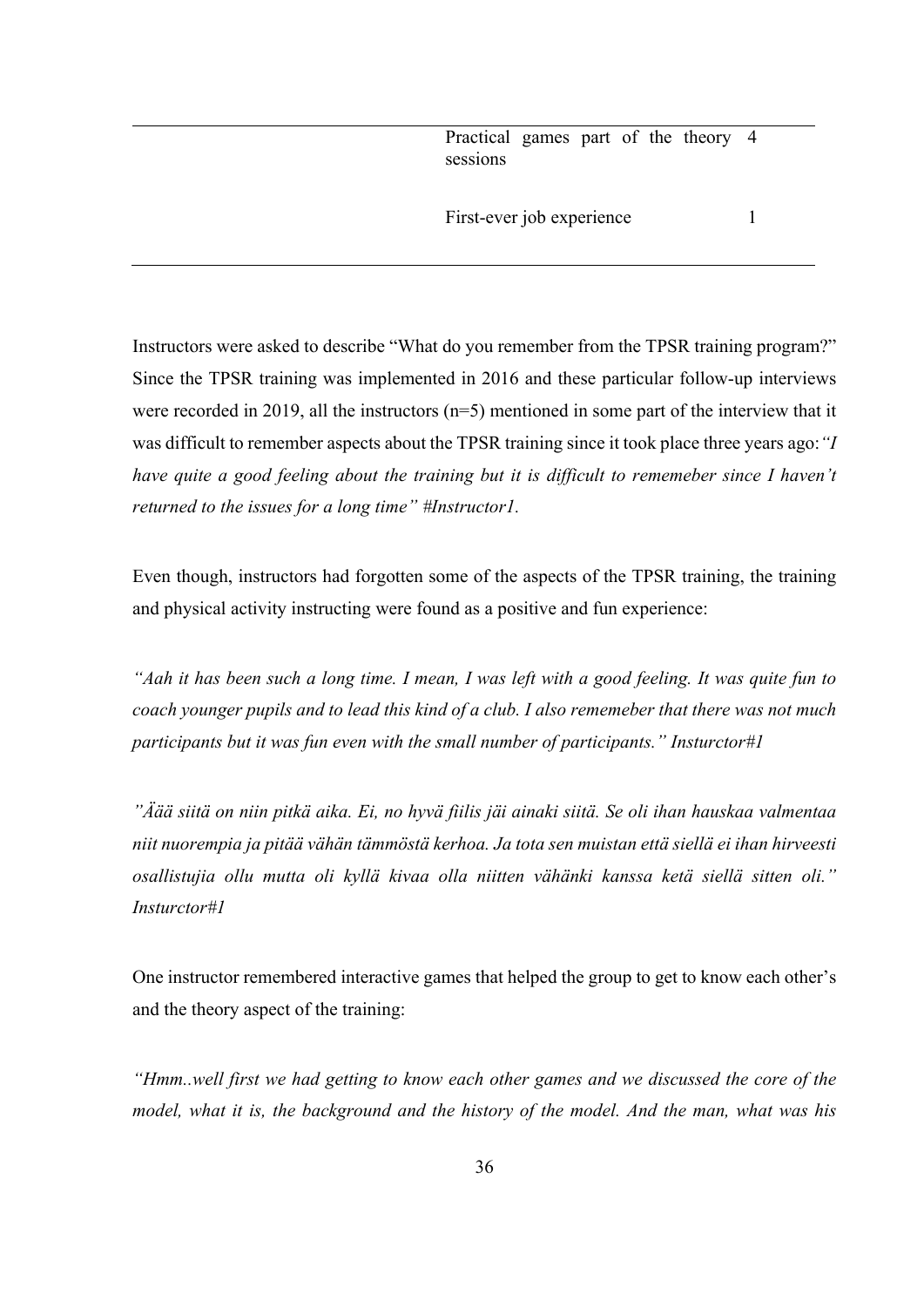*surname again, it has been two years already…* [Don Hellison, the developer of the TPSR model]*" Instuctor#2*

*Sen mä muistan. Mm.. no öö tota meillä oli ekana tutustumisharjotuksii ja sit puitiin et mistä siinä mallissa se ydinasia mikä se on ja sen taustatiedot missä se historia on. Ja se itse se mies, mikäs sen sukunimi on kun on kaksi vuotta*. [Don Hellison]*" Instuctor#2*

Another instructor described his memories about the practical instructing experience and the framework of the TPSR training program:

*"I guess it was a course of one and half weeks. Before the training started, we had one week of different exercises there and theory from 8 am until 4 pm, from Monday to Friday. Then if I remember correctly, we had some time in between and we had a practical instructing session. We went to lead a practice for, I don't remember which team, but it was a female football team. We led one practice based on the learnings from the previous weeks." #Instructor3*

*"Ööö se tais olla oliks se sellanen noin 1,5 viikon kurssi, meillä oli, se oli just enneku noi koulutus alko niin yks viikko siinä missä käytiin oliko kaheksassa neljään maanantaista perjantaihin, meillä oli sit kaikkia harjotteita siellä ja teoriaa ja tän tapasta ja sitten, ja sitten tän viikon jälkeen meillä oli muistaakseni oisko siinä ollu vähän aikaa väliä ja sit meillä oli sellanen käytännön ohjauskerta. Me käytiin ohjaamassa tossa en muista joukkuetta mutta semmoselle tyttöjalkapalloilijoille yhdet harjoitteet ja niitten sen viikon oppien perusteella niin ohjattiin sitä harjotusta sitten niille." #Instructor3*

Instructor#4 memorized the practical sessions based on the responsibility model, group discussions and lectures by a guest speaker:

*"I remember that we had several times group conversations and also I liked a lot when we had a guest speaker [Professor Paul Wright, expert of the TPSR training and research]. He brought a different aspects and a different perspective to the training. He spoke a lot about the responsibility model and opened it up from a different perspective. I also remember the*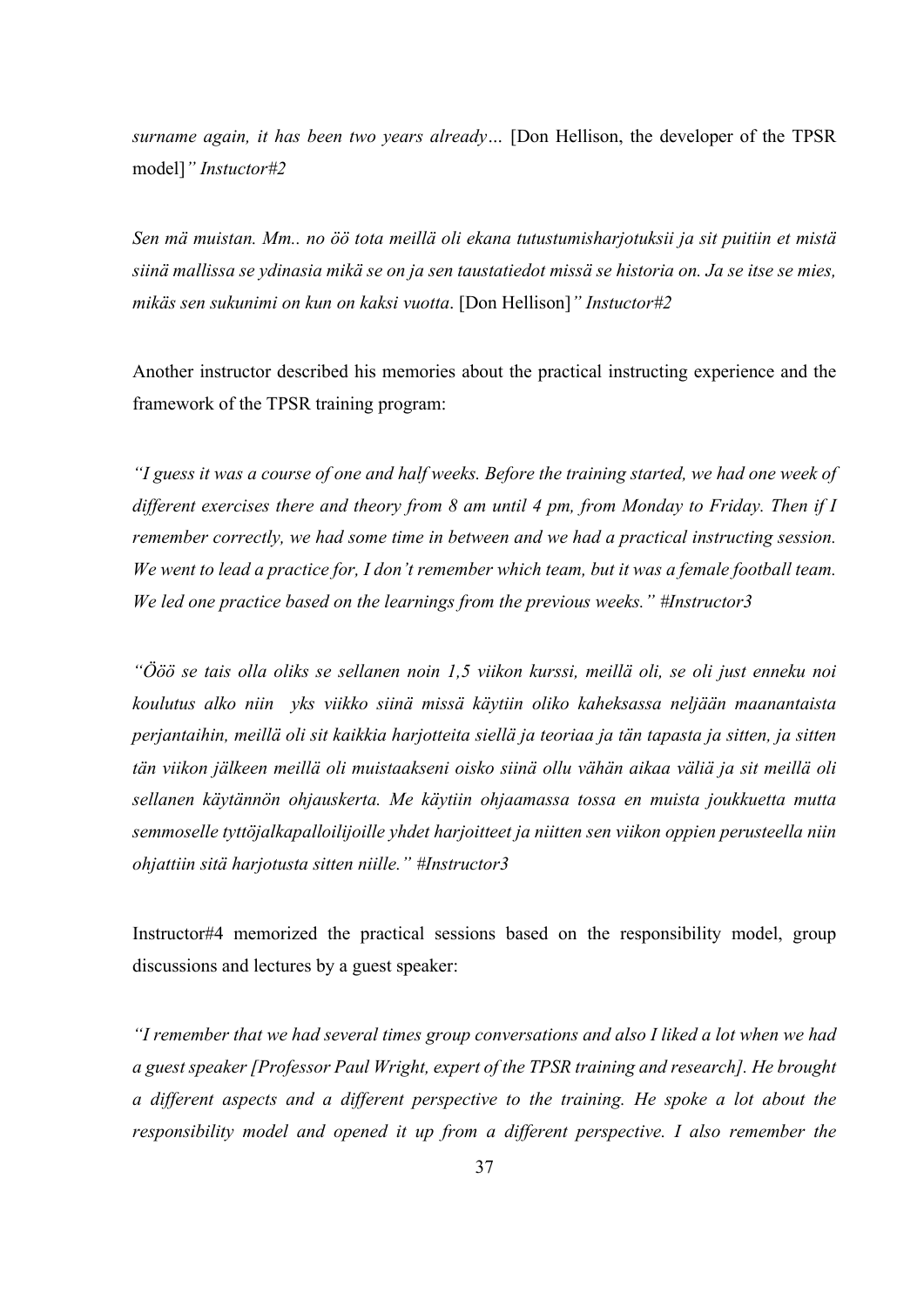*practical sessions where we practiced how to instruct and what are the important aspects related to the responsibility model." Instructor#4*

*"Öö, mä muistan et siinä oli tosi paljon sellasii koitettiin ainaki keskustella ryhmässä ja sit mistä mä tykkäsin tosi paljon et siellä oli öö, se yks vieraileva puhuja. Joka sit kerto tavallaan, miten tavallaan erillaisia pointteja toi ja erilaisia näkökulmia siihen koulutukseen. ja just siitä, puhu tosi paljon siitä tota vastuuntuntoisuuden mallista. Ja tavallaan avas sitä vielä eri näkökulmasta. Niin sen muistan. Ja sitten oli ihan käytännön harjoitteita et päästiin harjottelemaan sitä tota, miten ohjataan. Mitkä on sellasiii tärkeitä just siihen malliin liittyen. Joo." Instructor#4*

Instructor#5 remembered Hellison's model, practical games and instructing experience from the TPSR training:

*"I remember eating and listening stuff about the Hellison's model. We tried to understand and remember how the model works. That is basically what I remember about it these days. Then we played the games that we were about to instruct in the clubs. We also had a lot of games to get to know each other's" Instructor#5*

*"ÖÖö syötiin. Ja kuunneltiin sitä Hellisonin mallista niitä juttuja. Yritettiin painaa mieleen että miten se toimii. Siinä onkin aikalailla kaikki muistikuvat mitä siitä enää on. Sitten leikittiin niitä leikkejä mitä kerhoissakin vedettäis. Ja sitten paljon tutustumisleikkejä oli." Instructor#5*

## **Clarity of the memories of TPSR model**

When instructors were asked to describe what do they remember from the TPSR model, all instructors remembered more general aspects of the model (physical activity is a tool to teach life skills) rather than more specific aspects of the model (teaching strategies, values responsibility levels).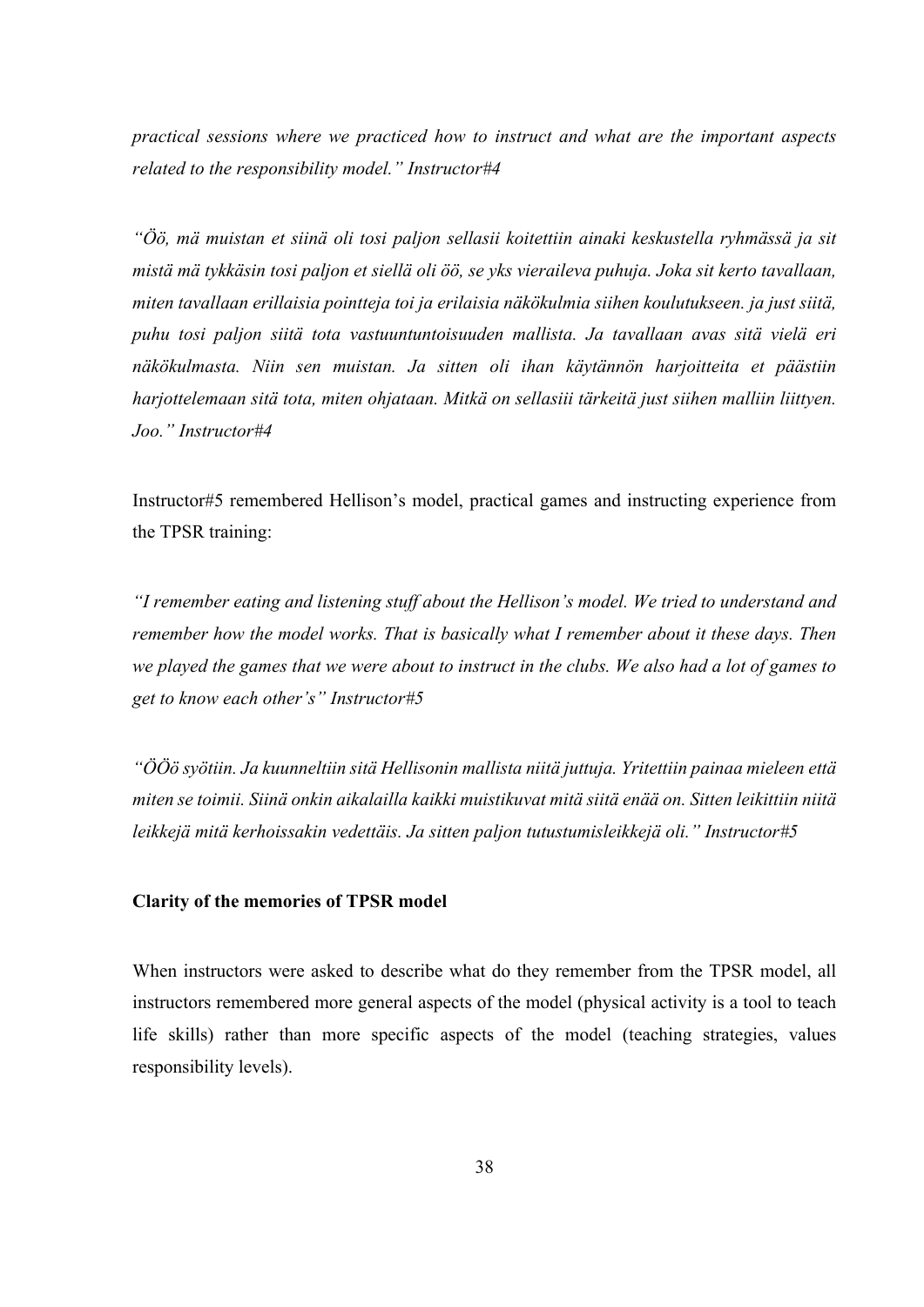| Category                     | Sub-category                                          | $\mathbf n$    |
|------------------------------|-------------------------------------------------------|----------------|
| Memories from the TPSR model | Physical activity as a tool to teach life 4<br>skills |                |
|                              | Respect and responsibility                            | $\overline{2}$ |
|                              | Communication/interaction                             | $\overline{2}$ |
|                              | Good behaviour                                        | 1              |
|                              | Reflection                                            | 1              |
|                              | Emotions and psychology                               | 1              |
|                              |                                                       |                |

*Table 3. Memories from the TPSR model* 

Instructors were asked to describe the ideology of the TPSR model in their own words. Four instructors (n=4) memorized that the purpose of the TPSR model is to teach life skills through physical activity and sports:

*"I remember that through sports you try to get the target group, I mean the children, to think about what physical activity and sports requires and how you can use that in your life. Respect of others, taking responsibility and what were some others…well, these were the things I remember now. Those were probably the main ones. The main idea (of the TPSR model) I do remember well." Instructor#2*

*"Mä muistan siitä sen, et niinku tavallaan liikunnan kautta niinku pyritään saamaan ne koehenkilöt kun lapset ne on varmaan lapset, lapset tavallaan pohtimaan että mitä se urheilu tai liikunta tavallaan vaatii ja miten sitä voi käyttää elämiseen sitten. Toisten kunnioittaminen,*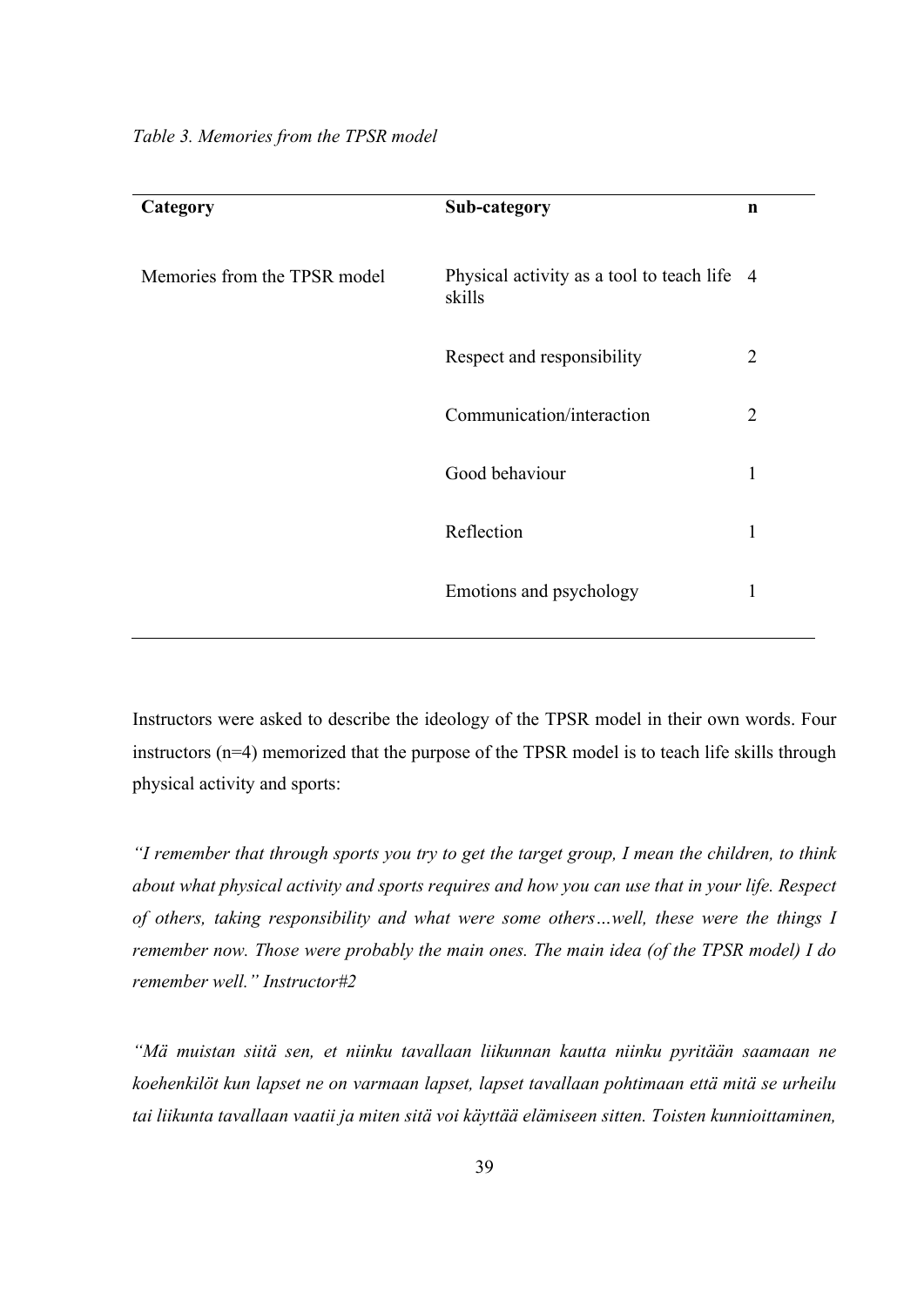*vastuunkanto ja mikäs siellä oli no nää on nää mitä mä nyt muistan. Ne oli varmaan sellasia keskeisimpiä. Ja sen mä muistan, kyl mä sen ydinidean muistan se painu hyvin mieleen." Instructor#2*

*"Well. I do remember that it was the purpose to learn good behavior and communication skills though games and play. That I remember, I don't remember much about it in detail." Instructor#4*

*"No. Sen mä muistan sen et oli tarkotus et opitaan niitten leikkien ja pelien kautta niin tavallaan niitä hyviä käytöstapoja ja semmosta hyviä vuorovaikutustaitoja. Semmosta. Emmä oikein hirveesti tarkemmin sitä muista. Joo." Instructor#4*

More specifically, instructors remembered that the TPSR model aims to promote respect and responsibility of the participants  $(n=2)$ , communication and interaction skills  $(n=2)$  good behavior  $(n=1)$  and reflection  $(n=1)$ . During the interviews, all instructors were asked to describe what do they remember more specifically about the values, teaching strategies, daily program format, responsibility levels and life skills of the TPSR model. The table below presents how many of the instructors were able to describe more specifically following aspects of the model.

*Table 4. Memories of the specific aspects of the TPSR model.* 

| Category                                                                   | Sub-category          | n |
|----------------------------------------------------------------------------|-----------------------|---|
| Memories of the specific aspects of the Daily program format<br>TPSR model |                       | 5 |
|                                                                            | Teaching strategies   | 3 |
|                                                                            | Responsibility levels | 2 |
|                                                                            |                       |   |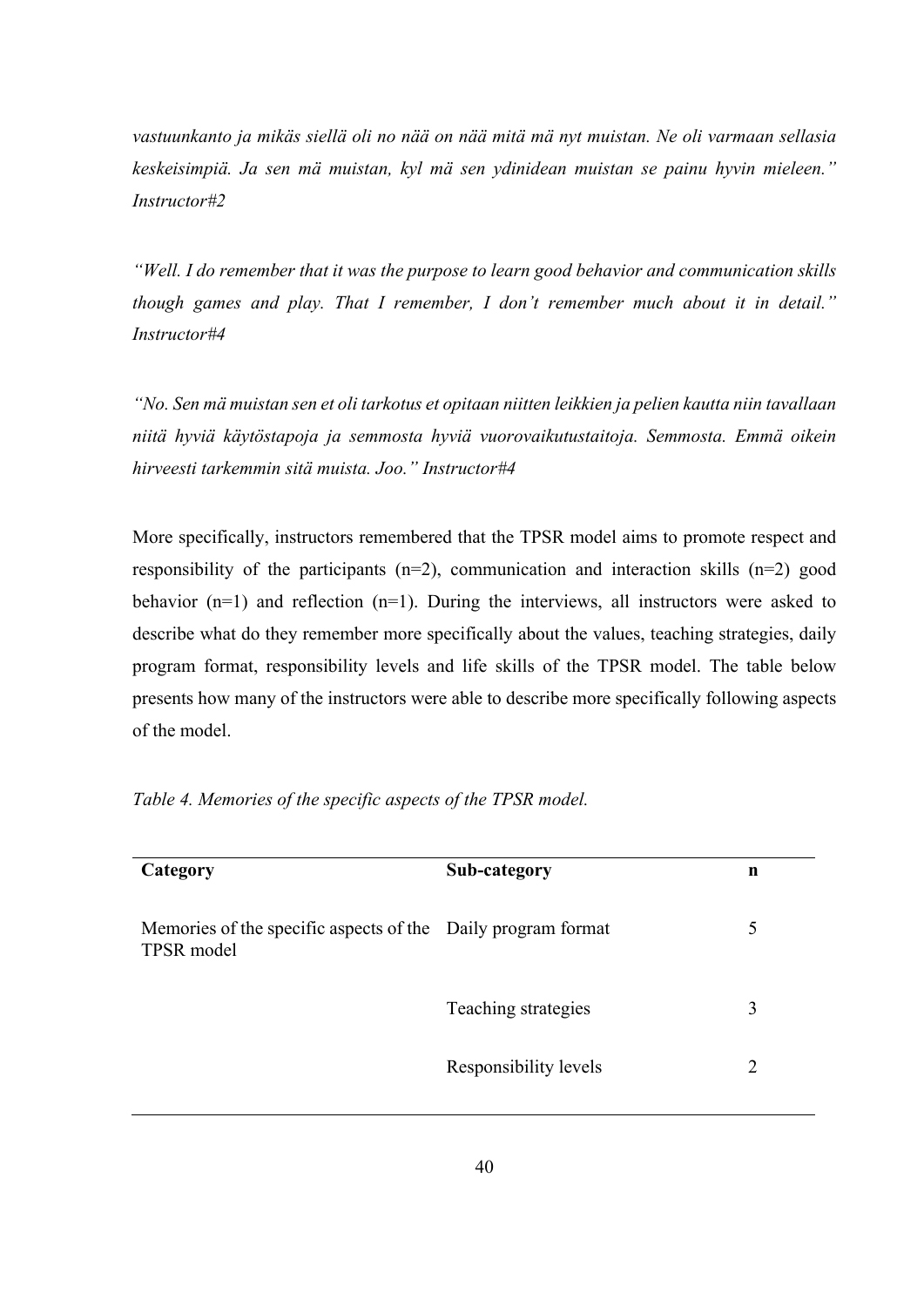| Evaluation |  |
|------------|--|
|------------|--|

Values 0

Interestingly, all the instructors  $(n=5)$  were able to describe daily program format more in detail:

*"Well the daily program format was the order that you were supposed to do everything. There was the awareness talk in the beginning, where you go through the goals and such. There was always one theme in one session. The theme was one of the values that you practiced during the session. Yes. Then there was the play time and games and, in the end, you went through how the value what we tried to teach and learn, appeared in the session and how the participants had learned it. Then in the end how this value could be used in real life." Instructor#4*

*"No tuntiformaatti oli ainaki niinku joo se oli se järjestys missä kaikki piti tehä. Siinä oli ne alkupuheet, mis käytiin niitä tavoitteita ja muita läpi ja sit siinä oli aina yhelle tunnille oli tavallaan sillee vähän niinku teemana yks niistä arvoista, mitä tavallaan harjotettiin. Joo. Ja sitten oli tietysti niinku ne leikit ja pelit ja loppuun tuli just se mis käytiin tavallaan läpi, miten nyt se arvo tai se mitä koitettiin tavallaan pohjimiiltaan koitettiin opettaa, tuli siinä ilmi ja miten ne opetettavat on oppinu sen ja sit siinä käytiin se miten sitä vois hyödyntää esim. tota arkielämässä ihan. Joo." Instructor#4*

*"Mmm..there was a some sort of brief in the beginning or something like that…then the beginning of the sports part, the actual play and in the end there was always some sort of a reflection. In the reflection, you tried to transfer the thing in real life. I guess…" Instructor#5*

*"Ööö joku alkuhommelli siinä oli, joku alkubriiffi tai joku vastaava ja sit oli liikuntaa tommosta alkuhommellia ja sitten se varsinaista toimintaa ja lopussa oli ainaki joku purkuhommelli. Missä sitten yritettiin siirtää sitä juttua sinne tota normielämään. Muistaakseni." Instructor#5*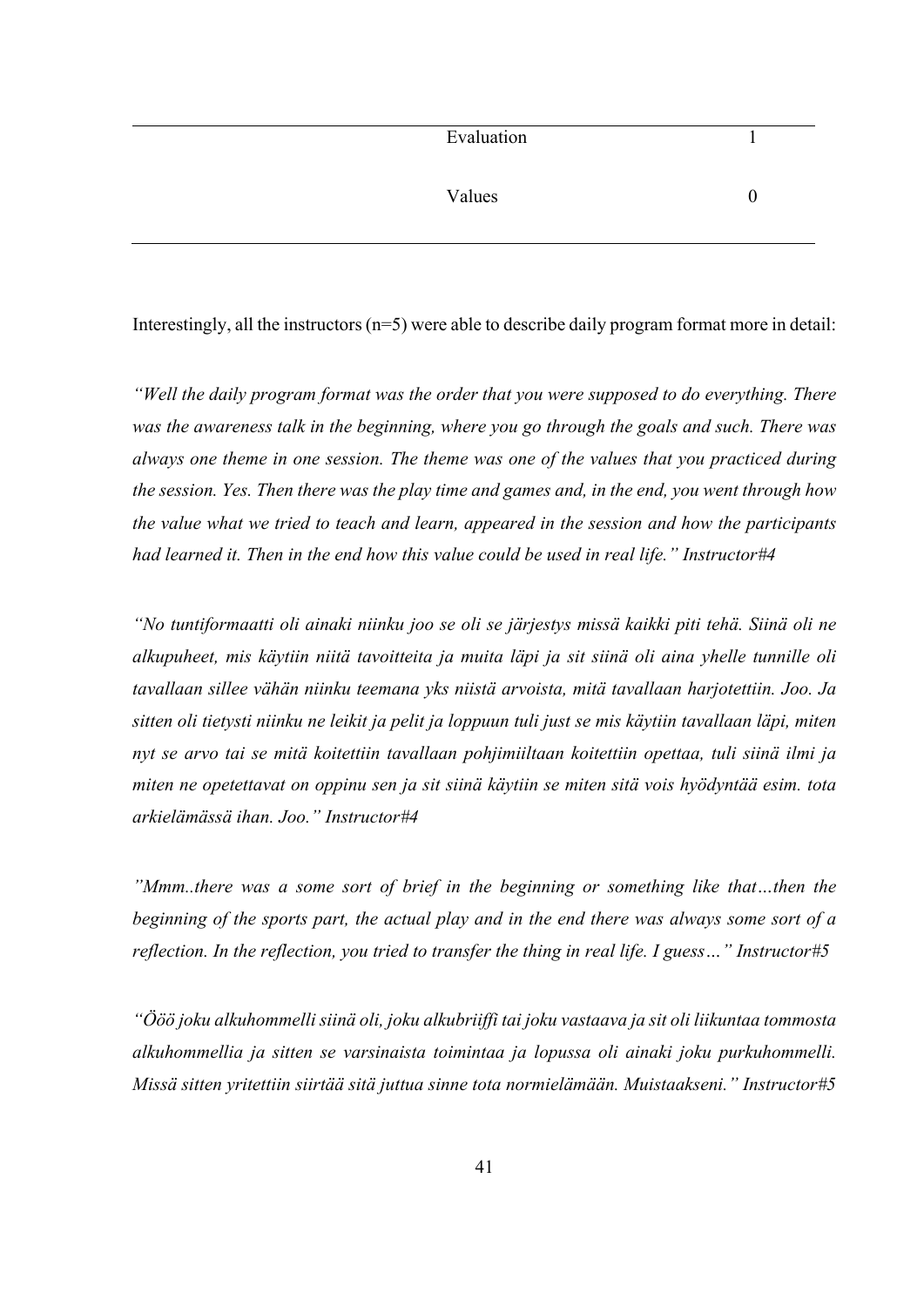How instructors described the daily program format was aligned with the format introduced by Hellison: "daily program format should always include five parts: relational time, awareness talk, physical activity plan, group meeting and self-reflection time" (Hellison, 2010, p. 49). The daily program format was the only specific aspect of the model that every instructor  $(n=5)$  were able to describe more in detail. When the researcher asked about the responsibility levels, two instructors (n=2) mentioned respect to be one of the levels. Regarding the teaching strategies, instructors memorized the importance to provide various options when instructing and give feedback and to be mindful of your body language. When instructors were asked about the key values of the TPSR model, instructors did not remember. However, when instructors were asked about their personal values, being trustworthy, responsible, respectful and considerate to others appeared the most among the instructors. Instructors described life skills in a following way:

*"Mmm...that kind of things that have an impact to your life and that can be learned" Instructor#1*

*"Ööö semmoset asiat mitkä vaikuttaa elämiseen ja mitkä on opeteltavissa?" Instructor#1*

*"Yes, I rememeber that. Now even better when you mentioned it. But what I have in mind is that those (life skills) can be adapted in the every day life. It was highlighted to us (in the training) that we could say to the participants that take these (life skills) into consideration for example in schools and with other people" Instructor#4*

*"Joo kyllä, joo kyllä muistan ton. Muistin sen toki nyt paremmin kun sanoit sen. Mutta on tosiaan mielessä ihan että näitä pystyy siis soveltamaan ihan jokaisessa arkielämässä ihan koulussakin et meille sitä painotettiin että vois niille nuorille sanoo että ottakaa huomioon nää vaikka sitten koulussa ja tälleen kaikkien kanssa." Instructor#4*

From their personal perspective, instructors described life skills to be such as respect  $(n=3)$ , interaction skills (n=2), responsibility (n=2), perseverance (n=1), acceptance (n=1), caring for others (n=1), honesty (n=1), listening (n=1), expressing your feelings (n=1) and openness (n=1).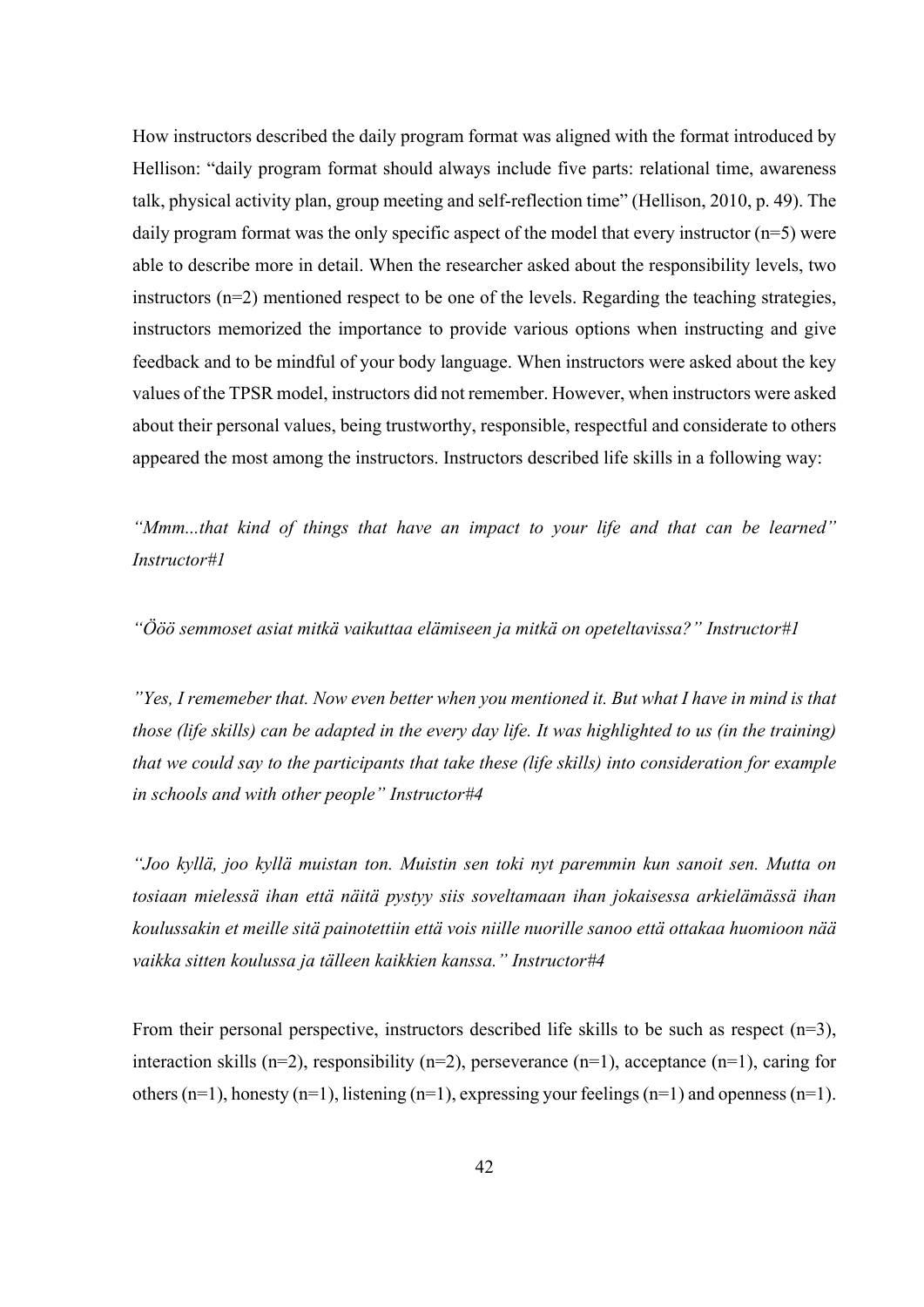### **Perceived challenges of the TPSR training program and the TPSR model**

During the interview, instructors were asked to describe "what was most challenging about the TPSR model" and "was there something in the model you didn't understand"? Instructors answered to the questions not only about the TPSR model but also regarding the content of the TPSR training and instructing experience. Thus, the findings are presented including the challenges regarding the TPSR model and the TPSR training.

After the TPSR training, participants instructed physical activity in the clubs to gain practical sport instructing experience. After the training, instructors were eager to implement and adopt the learnt skills. From practical reasons, the recruitment of participants to the clubs was limited. During the interviews, all instructors  $(n=5)$  mentioned the small number of participants involved in clubs as a challenge (all together 14 mentions in the interviews).

*"Well, considering that we didn't have a chance to implement it (TPSR model) I was left a bit with a feeling that how this (TPSR model) would look like in the practice. Yes, so it was a bit unfortunate" Instructor#3*

*"No kyllähän se jonkin verran tossa autto mutta siihen nähen et mitä me ei päästy kunnolla toteuttamaan siitä jäi vähän semmonen et miten tää käytännössä toimis. Niin se oli vähän sit ikävää." Instructor#3*

The challenges that appeared in the data regarding the TPSR model and TPSR training, were related to the instructing. Various different reasons why instructing felt challenging, appeared in the data: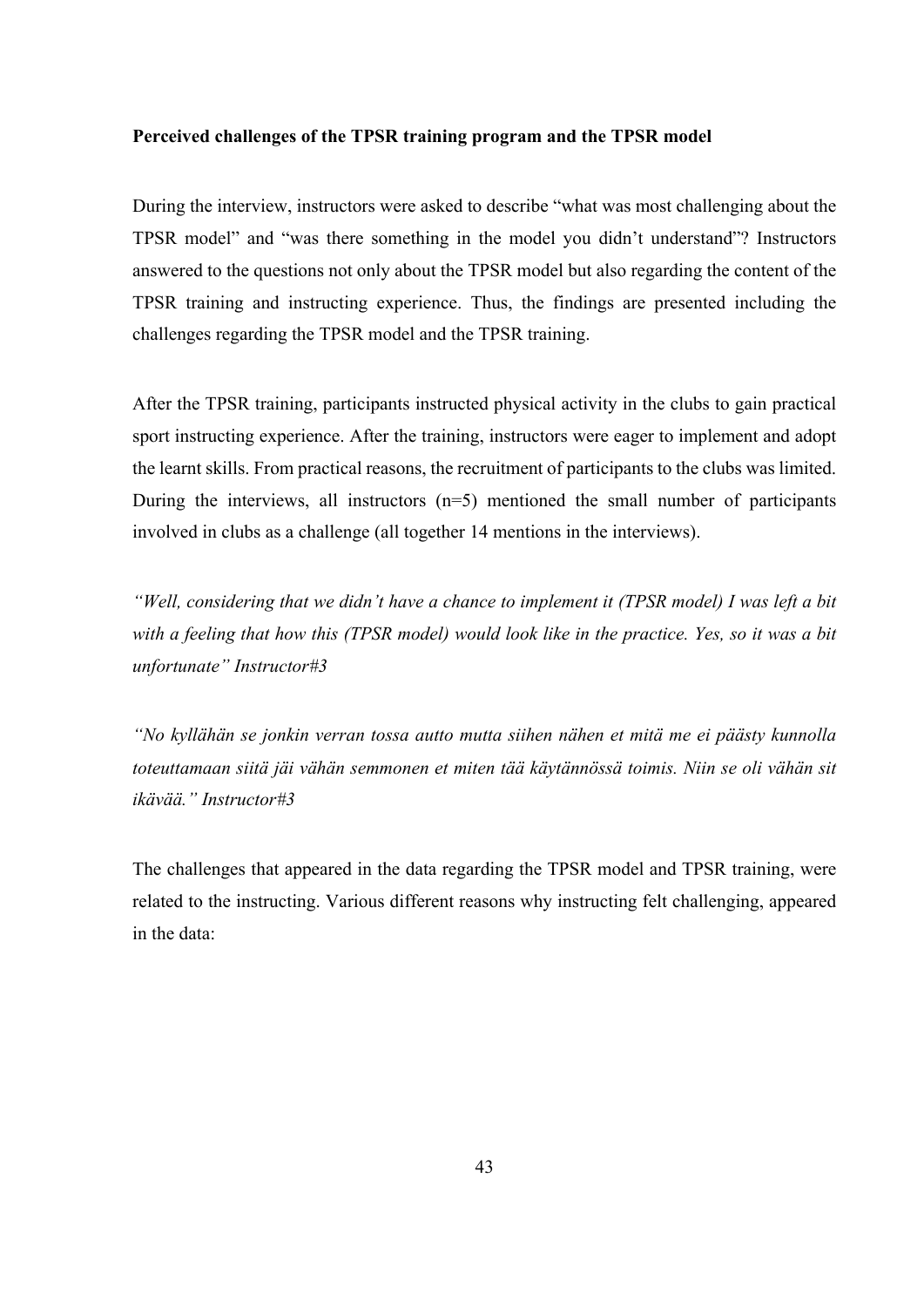| Category                                                 | Sub-category                                             | n              |
|----------------------------------------------------------|----------------------------------------------------------|----------------|
| Challenges of the TPSR model and<br><b>TPSR</b> training | Instructing                                              |                |
|                                                          | 1.1 Lack of the feeling of competence                    | 5              |
|                                                          | 1.2 Children as a target group                           | $\overline{4}$ |
|                                                          | 1.3 Include TPSR theory into practice                    | $\overline{4}$ |
|                                                          | 1.4 Complexity of the TPSR model                         | 3              |
|                                                          | 1.5 Theory part was too dominant in<br>the TPSR training | 3              |
|                                                          | 1.6 Follow the session plan in practical 2<br>session    |                |
|                                                          | 1.7 Promote the transfer of life skills                  | $\overline{2}$ |
|                                                          | 1.8 Teach life skills                                    | 1              |
|                                                          | 1.8 Engage in a deep conversation                        | 1              |
|                                                          | 1.9 Psychological focus of the TPSR<br>model             | $\overline{1}$ |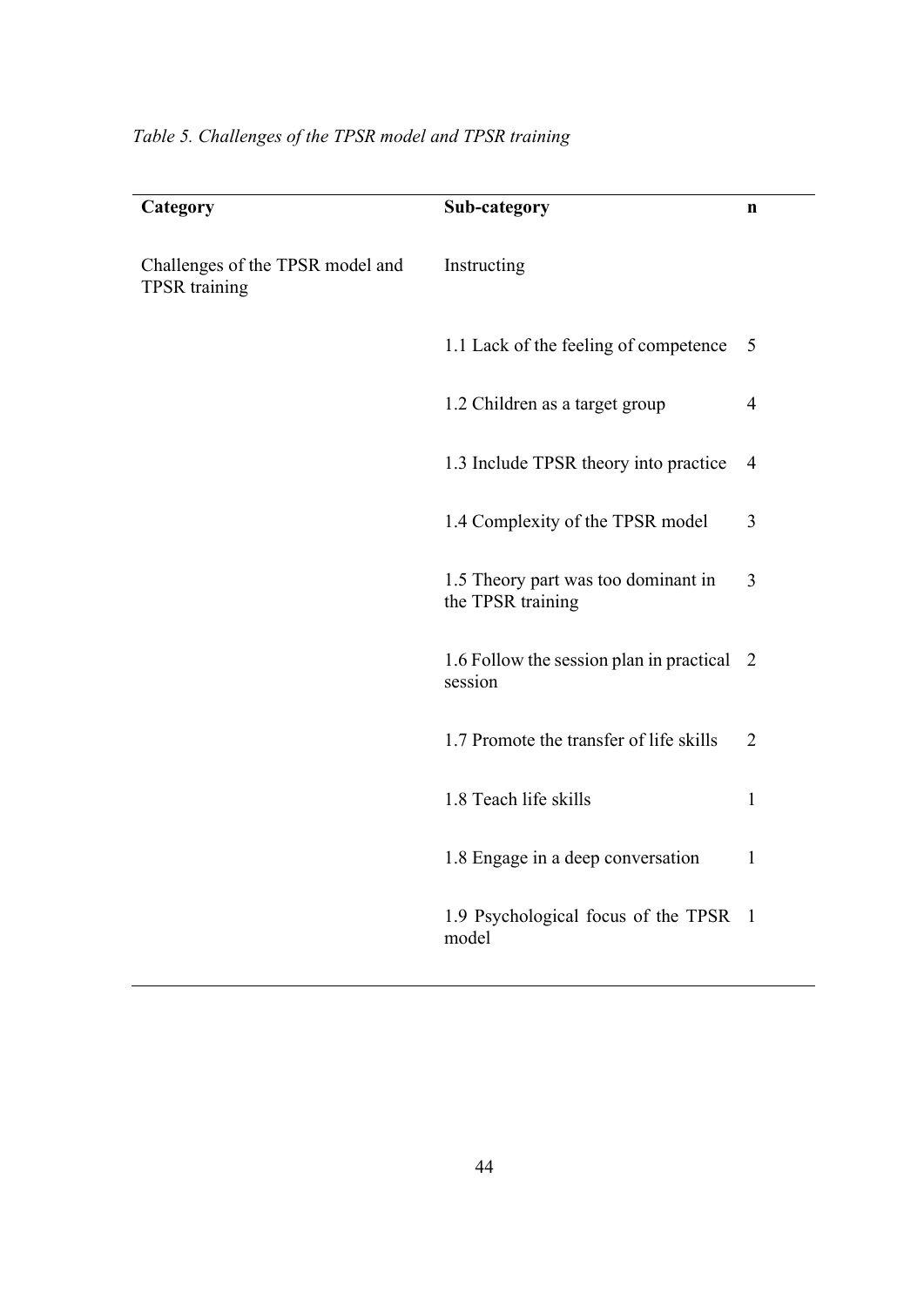Four out of five participants mentioned that they felt instructing children to be challenging.

*"Yes. Well one thing that I still remember is that it is not very easy to instruct children" Instructor#2*

*"Joo. No varmaan se jäi mieleen ettei oo hirveen helppoo ohjata lapsia." Instructor#2*

Some of the participants were hesitant if the TPSR training included enough practical instructing experience and if they were competent to instruct children after the training. However, they felt that the TPSR training provided tools for the future.

*"Mmm…from my perspective, it was (TPSR training program) a bit too theory centered. Some of the aspects were not informed to us during the training, and I guess we didn't have enough physical activity instruction. If the clubs would have actually began in some point, I am wondering if we would have had more problems in the practical sport instructing sessions. So, from my point of view, there was a bit too much the psychological side" Instructor#3*

*"Ööö no siis mun mielestä se oli tavallaan liian teoriapainotteinen ja jotain siitä jutusta ei meille kerrottu sen tutkimuksen aikana mikä varmaan kuuluukin siihen niin niin se ehkä ei saatu tarpeeks tota sitä liikuntajuttuja jos se oiskin lähteny toimimaan käytännössä se juttu niin oisko meillä sitten tullu lisää ongelmia että miten tää asia nytkin menis semmosia käytännön juttuja niissä liikunnan ohjauksissa, niin mun mielestä siinä ehkä liikaa painotettiin sitä psykologista puolta." Instructor#3*

*"It was my first time that I was leading an entire practice. I mean, it was actually quite challenging. All of these kind of things, how do you start the practice etc. felt suprisinly difficult. It cannot be described in the training or I couldn't understand how difficult the instructing can be. But well, it gave a lot and I got also tools for the future." Instructor#3*

*"Sekin oli ensimmäinen kerta kun pääs itse kokonaan vetämään jonku harjotteen niin kyllähän se oikeesti oli aika vaikeeta. Kaikki tämmöset jutut että miten sä nyt alotat tän harjotteen ja*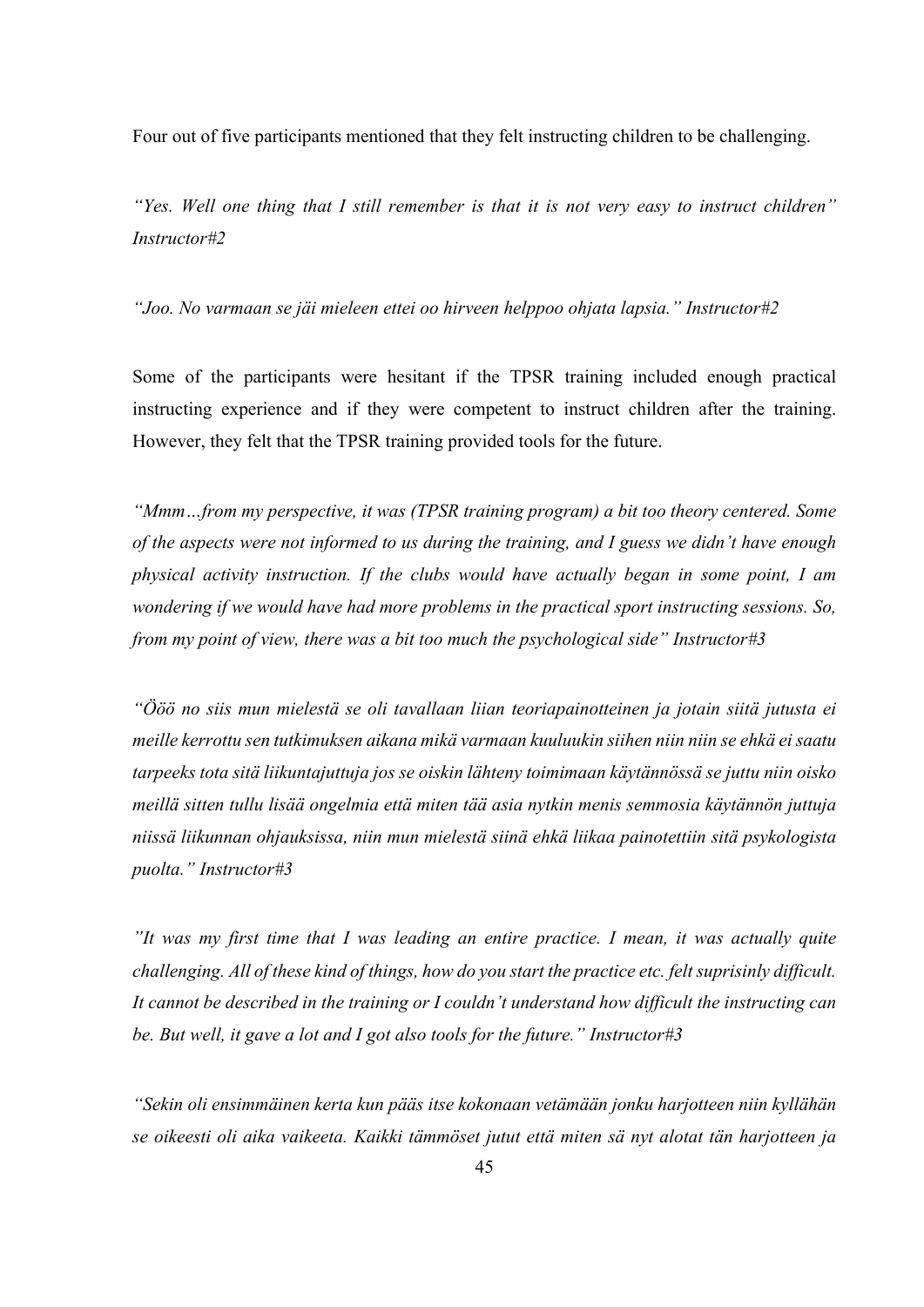*tämmöset niin tuntu yllättävän vaikeelta. Ei sitä osannu siinä koulutuksessa kuvailla tai suhtautua siihen että miten vaikeeta se sitten oikeesti voi olla niin kyl siellä oli yllättävän haastavaa. Mutta kyllä se tosi paljon myöskin anto et siitä sit sai myös jatkoeväitä siihen sitten jatkoon." Instructor#3*

Instructors stated that it was challenging to combine the TPSR theory knowledge to the practical session. Some of the instructors (n=3) experienced the TPSR training to have too dominant focus on the TPSR theory. The TPSR model was mentioned to be complex to understand and it was challenging to implement in practice.

Instructors were describing the challenges in the following way:

*"The training was really theory focused and I was even thinking after the training that there was too much theory and that I didn't get enough tools how instruct in real life. That was something I was thinking. Mmm...also we got some advises on physical activity instructions, I do remember those, and it was useful for the instructing. It was good." Instructor#2*

*…" se oli tosi teoriapainotteinen se koulutus ja se mulla jäi siitä sen koulutuksen jälkeenkin että se oli liikaa sitä teoriaa mun mielestä, että nyt ei ollukkaa eväitä siihen miten sitä käytännössä vedettäis. Niin semmonen mulla tuli siitä esille. Mmm no toki me saatiin myös liikuntavinkkejä että nekin jäi siitä ihan hyvin mieleen, että sä pystyt jotain harjotteita vetämään. Sekin oli ihan hyvää siinä." Instructor#2*

*"Well, in the beginning it (TPSR model) felt a bit… well I don't know if I would say this…but a bit complex. There was so many things to take into account when planning a session and all that…" Instructor#4*

*"No alkuun se tuntu vähän haastavalta tai silleen kun se oli silleen jotenki niin no en nyt sanois monimutkanen mut et siinä oli monta kohtaa et mitä piti kaikki ottaa huomioon siinä niinku sitä suunnitellessa ja näin…" Instructor#4*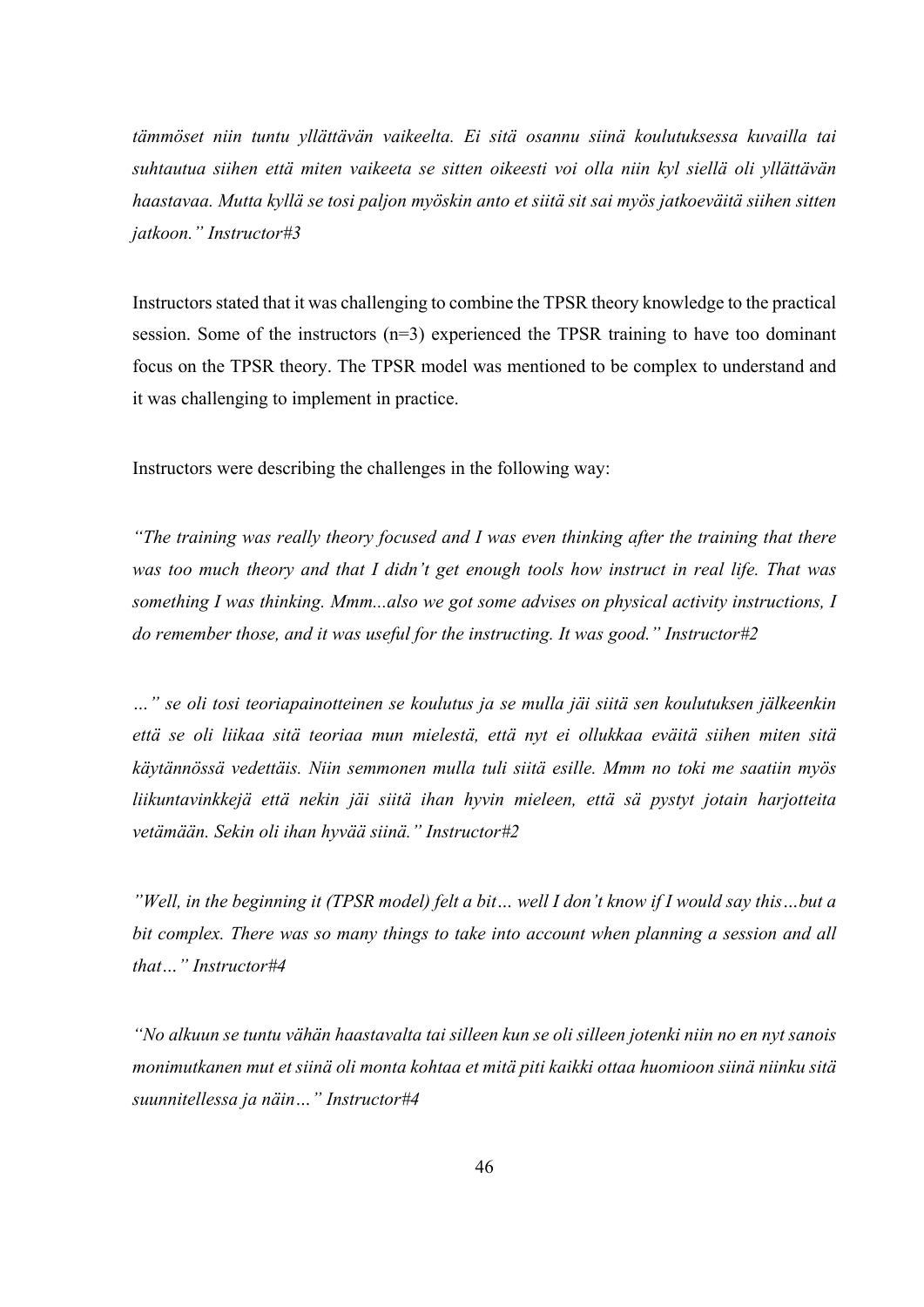For Instructor#5 the challenge was to have a deeper conversation with children and to support the transfer of skills:

*"Mmm…well, for me it was always difficult to try to transfer those things into a real life, or in general it was difficult to have a deeper conversations with the children. We had a deal with another instructor that he handles the conversations and I handle the sport" #Insturctor5*

*"Öö no mulle oli haastavaa aina tommonen kun piti justiinsa tota yrittää siirtää niitä juttuja sinne tosielämään tai ylipäätänsä kun piti tollee syvällisesti keskustella niitten lasten kanssa. Sovittiin (erään osallistujan) kanssa et se saa hoitaa keskustelun ja mä hoidan sitten ton liikunnan puolen." #Insturctor5*

Instructor#1 mentioned that it was difficult for her to instruct since she is relatively shy but having an opportunity to practice instructing for the first time with a familiar group, made the situation easier.

*"I mean, I was nervous. I am a bit shy person, so the first time made me pretty nervous. But then on the other hand, it was really good when we practiced in a familiar group. The group had become familiar in those couple of days when we were learning together so intensively. That made it (instructing) easier. After, it was pretty fun. I liked it." #Instructor1*

*"No kyl se jännitti. Kyl se jännitti. Mä oln vielä vähän sillee vähän ujo ihminen, niin se oli aika jännittävä kokemus ekan kerran. Mut sitten se oli toisaalta just hyvä kun siinä harjoteltiin siin tutussa porukassa. Tai joka oli tullu tutuksi siinä muutaman päivän aikana kun oltiin tiiviisti oltu siellä oppimassa yhessä. Niin sitten se se tavallaan helpotti siinä. "tauko" Oli se sitten ihan kivaa. Mä tykkäsin siitä." #Instructor1*

However, even though the majority of the participants found instructing challenging, they stated that by the time and practice, it became easier: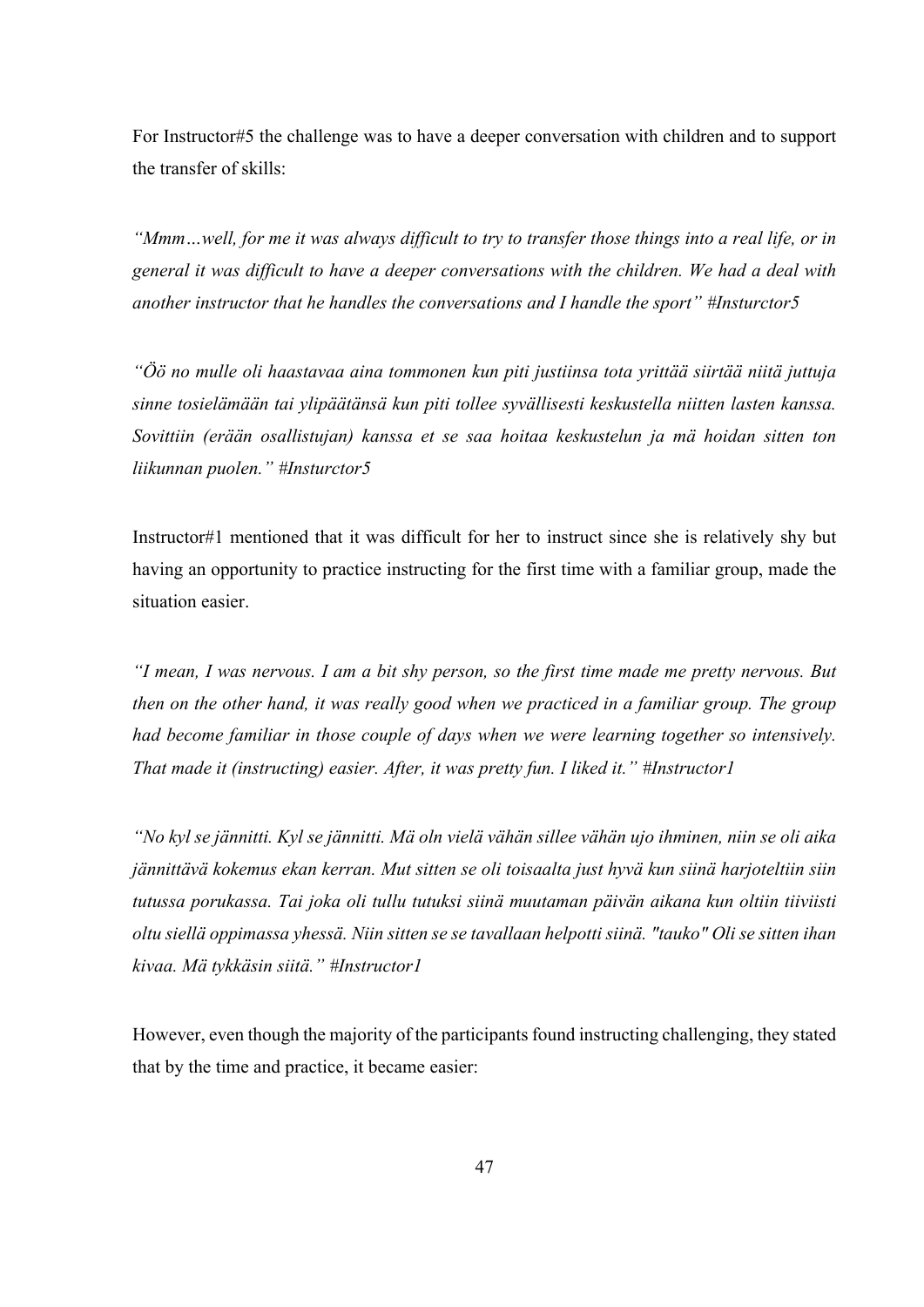*"…but by the time you got a certain rhythm to it (instructing) and the things started to come pretty automatically, like hey in this situation I was supposed to do and say this, so by the time it started to be more automatic and it became easier. And then while instructing, not only when planning the sessions, I tried to think if I went through all the aspects of the daily program format. By doing that, I remembered it better." Instructor#4*

*"…Mut siihen sai sellasen tietynlaisen rytmin et sit alko tulemaan sieltä aika automaatiolla et okei hei tähän tuli tämmönen tähän tuli tämmönen et siihen tuli sellanen automaatio sitten ja sit se kyllä siitä helpottu. Joo ja helpottu myös itelle se siinä itse ohjatessa et ei pelkästään suunnitellessa vaan myös siinä ohjatessa se että muistaa käydä ne kaikki kohdat siitä läpi ja se tuntiformaatti niin se iskostu paremmin mieleen ja. Joo." Instructor#4*

## **1.7 Instructors' experiences of the learnings**

The second part of the results focuses on the third research question: Have the TPSR training program and the TPSR model been useful for the novice physical activity instructors later in life? (Transfer). This chapter describes the instructors' experienced learnings. Since the TPSR training and TPSR model were often seen as the same concept by the instructors, perceived learning from the training and model will be presented in this chapter. The learnings are followed by the experienced transfer of the learning.

All instructors (n=5) experienced learning throughout the training and from the TPSR model. However, the level of learning differed between the instructors. For instance, one instructor described seven (n=7) different sub-categories on what he learned during the training and from the TPSR model (physical activity instruction experience, responsibility, bravery to instruct, increased competence to instruct, life experience, interaction in social situations, courageous and calmness when applying to a job) and one instructor mentioned one sub-category (overall life experience).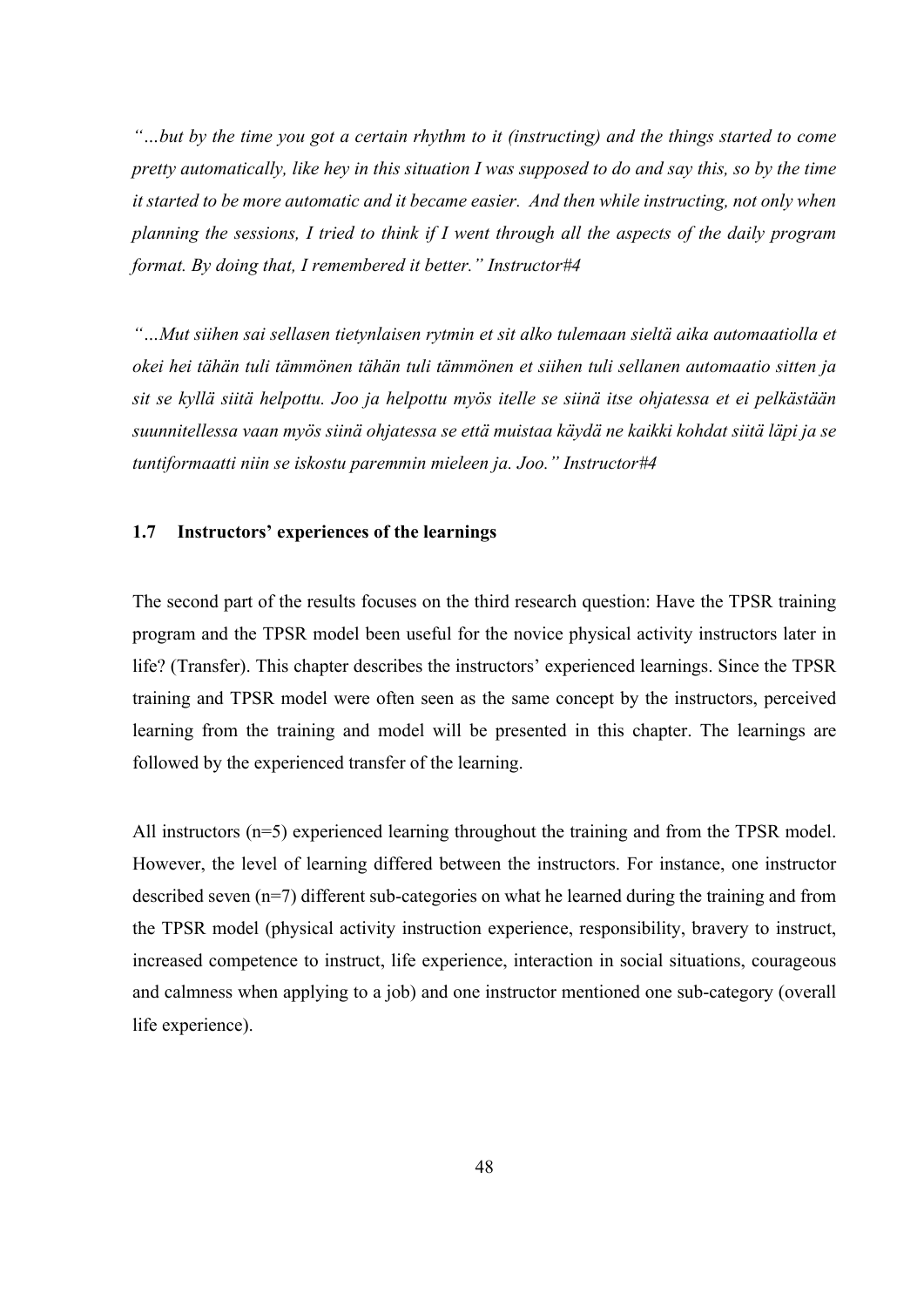| Category                                                       | Sub-category                                           | n              |
|----------------------------------------------------------------|--------------------------------------------------------|----------------|
| Experienced learnings from the<br>TPSR training and TPSR model | 1. Physical activity instruction                       | $\overline{4}$ |
|                                                                | 1.1 responsibility                                     | 3              |
|                                                                | 1.2. bravery to instruct                               | $\mathbf{1}$   |
|                                                                | 1.3 feeling of competence                              | $\mathbf{1}$   |
|                                                                | 1.4. ability to give feedback                          | $\mathbf{1}$   |
|                                                                | 1.5 ability to consider every<br>participant           | $\mathbf{1}$   |
|                                                                | 2. Life experience                                     | 3              |
|                                                                | 3. Awareness of teaching life skills<br>through sports | 2              |
|                                                                | 4. Ability to reflect one's own<br>behaviour           | 2              |
|                                                                | 5. Interaction skills in social<br>situations          | 2              |
|                                                                | 6. Leadership                                          | $\overline{2}$ |
|                                                                | 7. Confidence when applying a job                      | $\mathbf{1}$   |

*Table 6. Experienced learnings from the TPSR training and TPSR model*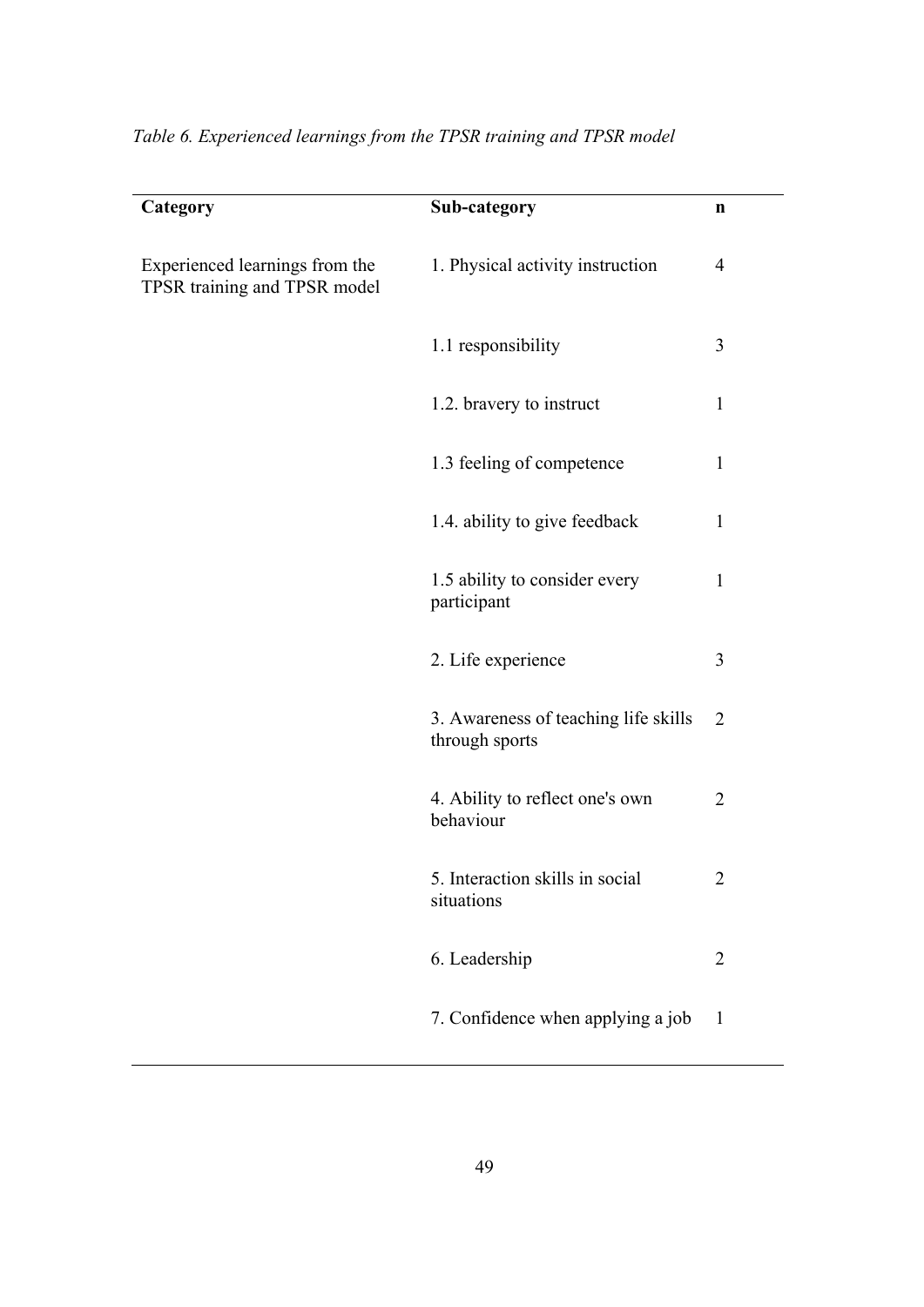When instructors were asked to evaluate if they learned something from the TPSR training and TPSR model, instructors (n=4) mentioned that they learned about physical activity instructing and leading a group.

Instructor#3 explained how TPSR training was one's first instructing experience. The training helped him to have confidence to instruct and to feel competent as an instructor:

*"It had an impact, because I haven't had any experience on instructing and if I should have started to instruct something without this training, I can say that I would have been pretty shy. So, maybe this training gave me courage to do that. In there (training) you had to be spontaneous and as a person I am not the first one to throw myself out there and who is involved with everything, so I mean, of course this experience gave me confidence to do things like that" Instructor#3*

*"Kyllä se vaikutti kun mulla ei itsessään ollu sillon käytännössä minkäänlaista kokemusta, jos mun olis ilman tätä koulutusta pitäny jotain ohjaamaan niin voisin sanoa että olisin varmaan aika ujo siinä hommassa ollu sillon ja ehkä se toi sitä rohkeutta siihen hommaan. Sielläkin piti paljon heittäytyä siihen mukaan niin mä en välttämättä oo ihmisenä sellanen joka ensimmäisenä heittäytyy kaikkeen mukaan niin tottakai se toi siihen semmosta et uskalti tehdä myös asioita." Instructor#3*

*"It gave me my first job experience and sure, it was also sort of an official training so I guess it gave somehow competence to lead sport-things, even I haven't done that afterwards. Yes, I experienced that it gave tools when going to a sport session myself, to put myself in the shoes of the instructor and to know that it is not as easy I had previously thought." Instructor#3*

*"Kyllähän sen sen et se oli ainaki työsuhteena ensimmäinen semmonen ja toki se oli myös ns. virallinen koulutus niin sai ehkä semmosen pienen pätevyyden ohjata jotain liikuntajuttuja vaikka en oo sen jälkeen hyödyntänykkään. Kyllä se, koin että anto tommoset eväät ainaki että osaan myös eritavalla itekki suhtautua siihen et jos menee tommoseen liikuntaohjaustunnille*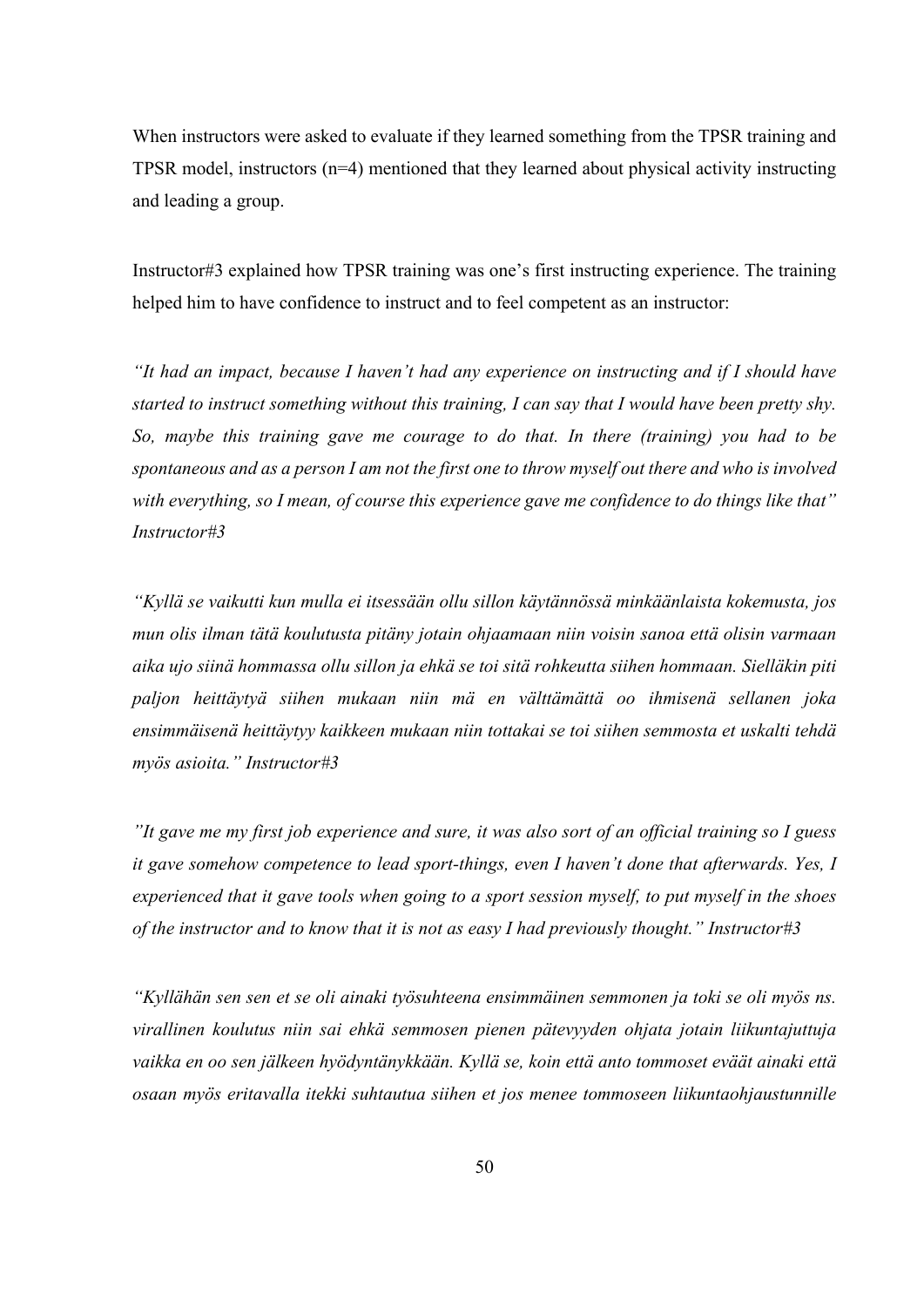*että se ei ookkaan niin helppoa siitä ohjaajan näkökulmasta. Kun ennen on kuvitellu." Instructor#3*

Some of the instructors (n=3) reflected increased level of taking responsibility. Instructor#2 described her experience in a following way:

*"Well since the responsibility was highlighted in the training, I think it also developed my skills of responsibility. And I mean, sometimes a young person does not necessarily want to take responsibility when one has done something wrong, so for me it has at least developed, maybe also it has happened by the age so that I can take responsibility of things. So, I experience that it has developed in me, if it wasn't something totally new." Instructor#2*

*"No kyllä toi se kun painotettiin sitä vastuuntuntoisuutta niin kyllä se on ainaki kehittäny mulla sitä omasta mielestäni ja okei nuori ihminen ei välttämättä jos se tekee jotain väärin niin ei haluu välttämättä ottaa vastuuta siitä niin se on mulla kehittyny toki kyllä kun on ikääkin tullu lisää niin osaa ottaa niistä asioista vastuuta. Niin koen että tämmönen on ainaki kehittyny mulla jos ei nyt ihan uutena asiana tullu." Instructor#2*

Two instructors mentioned that even though they had sports background personally, the TPSR training helped them to widen their perspective on how powerful tool sport can be to teach also other skills for life:

*"I guess, I understood that you can learn the essential skills in life through sports. I have never thought about that before. Even though, I have practiced sports my entire life." Instructor#2*

*"Varmaan saanu sen uuden näkökulman että voi liikunnan kautta opetella niitä niinku elämän keskeisimpiä taitoja ja niin poispäin. Että ei se ollu käyny kyllä mielessäkään. Vaikka liikuntaa kuitenkin koko ikäni harrastanu." Instructor#2*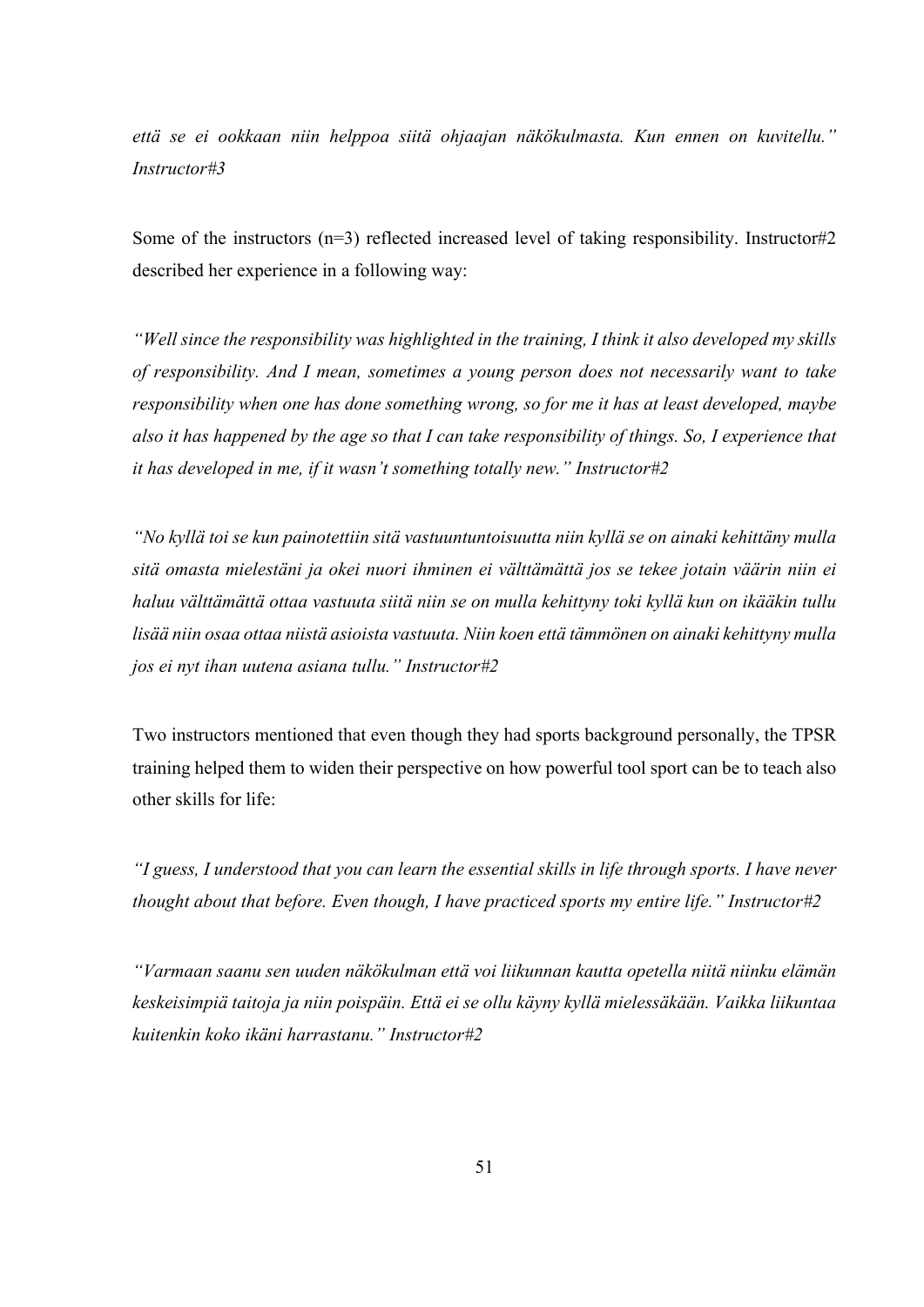Other aspects that the TPSR training and the overall TPSR model had an impact to instructors were experience for life (n=3), helped to reflect their own behavior and level of responsibility  $(n=3)$ , skills of interaction  $(n=2)$ , leadership  $(n=1)$  and ability to give feedback  $(n=1)$ .

## **1.8 Instructors' experiences of the transfer of the learning**

The third section of the results answers to the third research question "Have the TPSR training program and the TPSR model been useful for the novice physical activity instructors later in life? (Transfer)."In this chapter, perceived transfer of the learning of the instructors is presented.

Instructors were asked to describe what transfer of life skills mean to them. One instructor described the transfer in the following way:

*"I think, you sort of not only talk about those (life skills) but instead when you actually understand what you mean, you can sort of also use in normal life. That you sort of realize that oh, this what we were talking about and now I can use it like this" Instructor#1*

Instructors described various situations where they have experienced that the learnings from the TPSR training have transferred. However, in some situations it was challenging for the instructors to identify if the development of skills has actually caused by the TPSR training and TPSR model or for example by the age and other experiences. One instructor reflected that transfer can be challenging to evaluate, since how he has become a responsible person, is a combination of previous education, life experiences, educating himself through books and media as well a TPSR training program. One instructor didn't experience any transfer from joining the TPSR training. Three of the instructors reflected that the TPSR model might have had an impact while the training was going on but didn't identify any major effect on the way they think or behave today.

*"I guess, it had an impact but now afterwards, when I don't remember pretty much anything so at least I don't conciously think about it. But I mean, it is possible that it had an impact then." Instructor#1*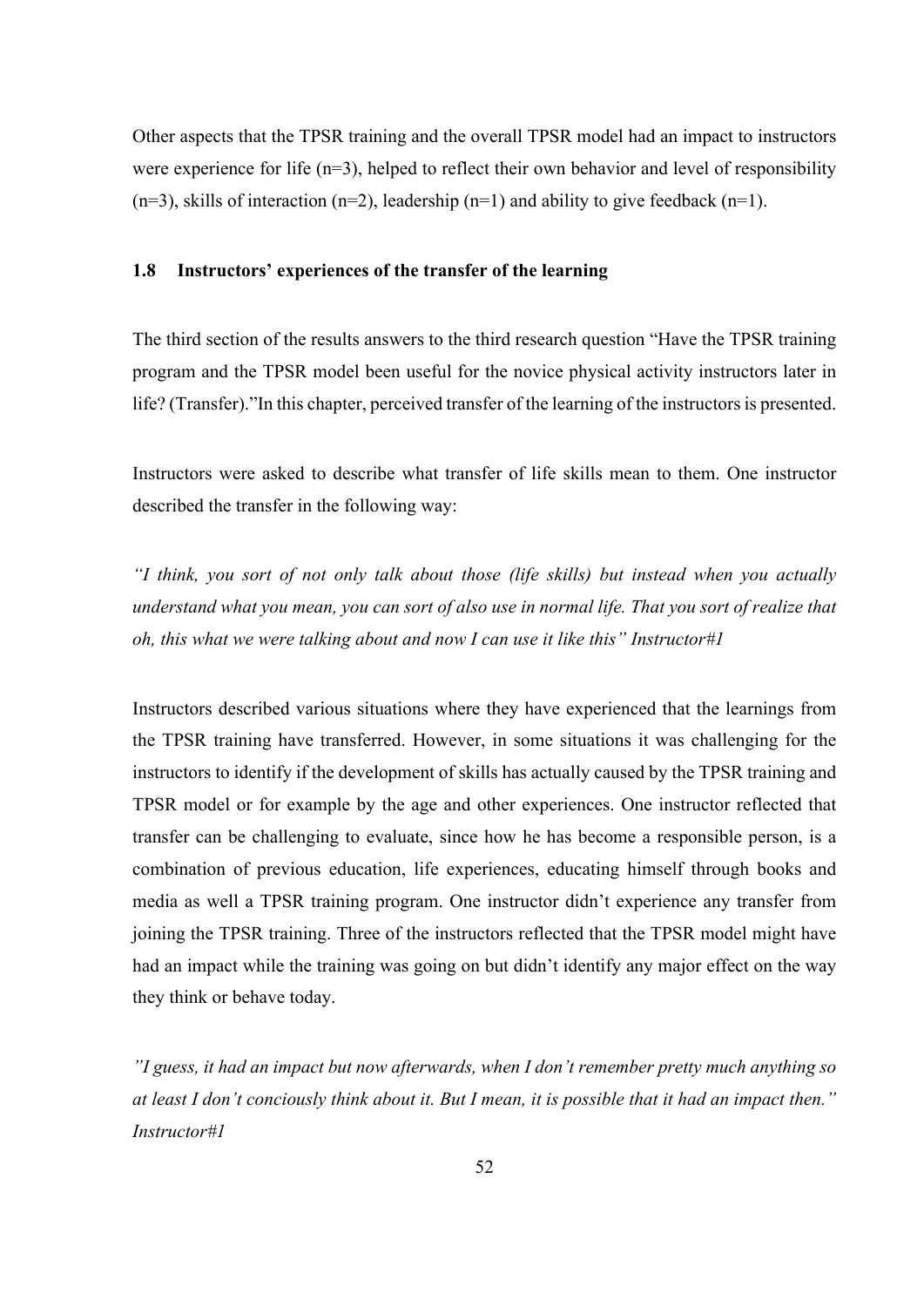*"Mmm voi olla että vaikutti mutta nyt jälkeenpäin kun ei muista siitä oikein mitään niin ei ainakaan tietoisesti ainakaan aattele. Mutta voi olla että sillai vaikutti sillon. Naurahtaa." Instructor#1*

| Category                           | Sub-category                                          | $\mathbf n$    |
|------------------------------------|-------------------------------------------------------|----------------|
| Perceived transfer of the learning | Physical activity instruction                         | 4              |
|                                    | Leadership                                            | $\overline{4}$ |
|                                    | Employment or studying                                | $\overline{2}$ |
|                                    | Social responsibility                                 | 1              |
|                                    | Ability to observe the coaching styles 1<br>of others |                |
|                                    | No transfer                                           | 1              |

*Table 7. Perceived transfer of learning* 

## **Experienced transfer to physical activity instruction**

Four instructors (n=4) experienced that the TPSR model had an impact on their physical activity instruction after the TPSR training. Four of the five instructors had zero experience on physical activity instructing before the TPSR training in 2016. After the TPSR training, two instructors instructed sports in a military service couple of times. One instructor was a physical activity tutor in high school. One instructor continued instructing freestyle skiing as an assistant coach and few times as a main instructor. Two of the instructors haven't instructed any physical activity since the TPSR training.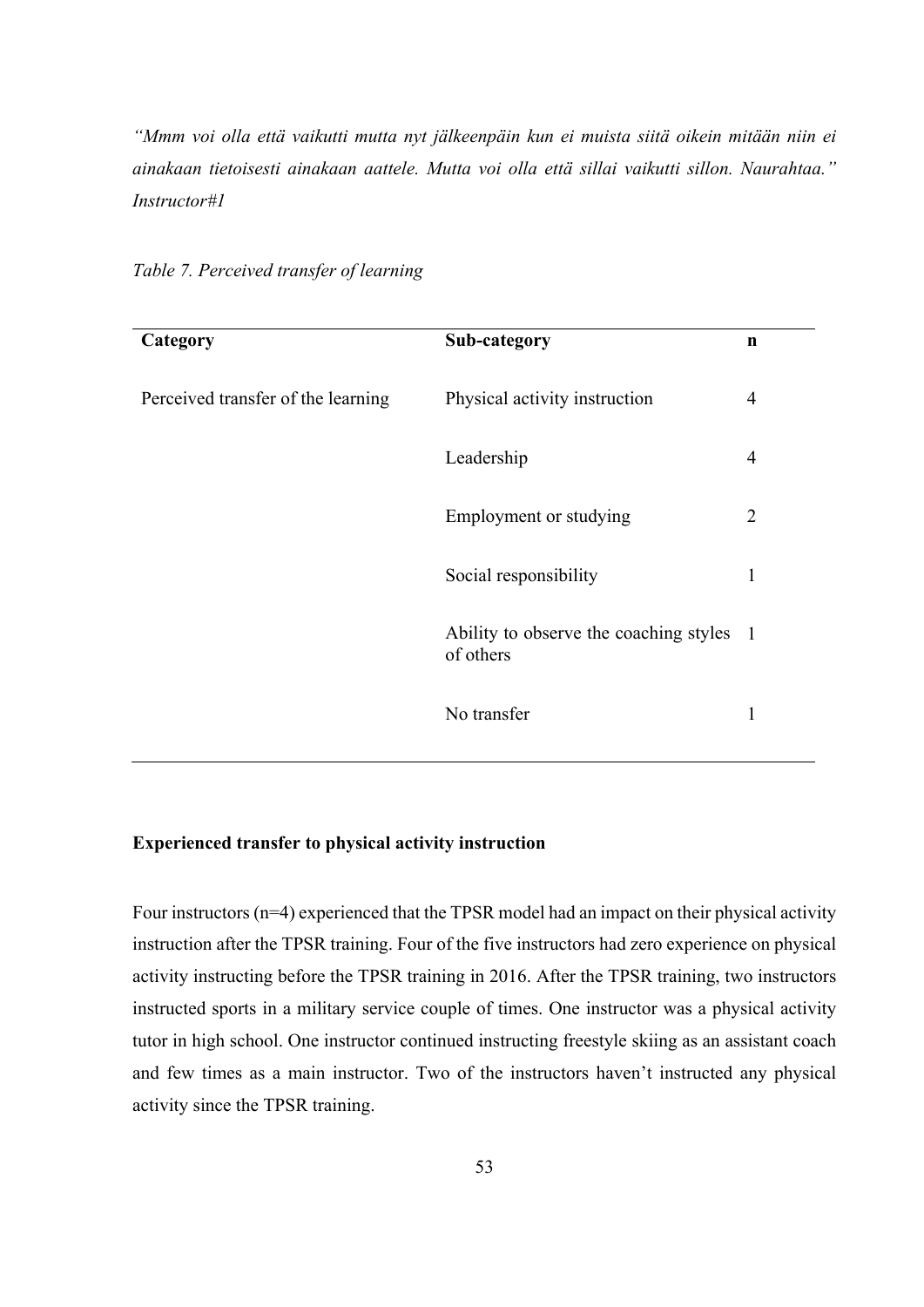During the interview, novice instructors described their instructing style and aspects that they would focus on when instructing physical activity.

| Category            | Sub-category                                         | n              |
|---------------------|------------------------------------------------------|----------------|
| Me as an instructor | Structure of the session (daily program 3<br>format) |                |
|                     | Life skills, values, and responsibility              | 3              |
|                     | Feedback                                             | 3              |
|                     | Involvement of all                                   | 3              |
|                     | A theme for every session                            | $\overline{2}$ |
|                     | Clear roles                                          | $\overline{2}$ |
|                     |                                                      |                |

*Table 8. Me as an instructor* 

Instructors mentioned following aspects that they would focus on when instructing physical activity:

*"Well at least a clear structure of the session and then what was good about the TPSR clubs, were the different themes for each session. And why not try to teach life skills. At least those things would be good to include in the session". Instructor#1*

*"No ainakin semmonen niinku selkee tuntirakenne, sitten mikä oli hyvä noissa liikuntakerhoissa oli ne teemat eri kerroille niin ne oli hyviä ja miks ei nyt vois kokeilla niitä elämäntaitojakin opettaa. Et ainaki noi asiat oli hyviä siellä." Instructor#1*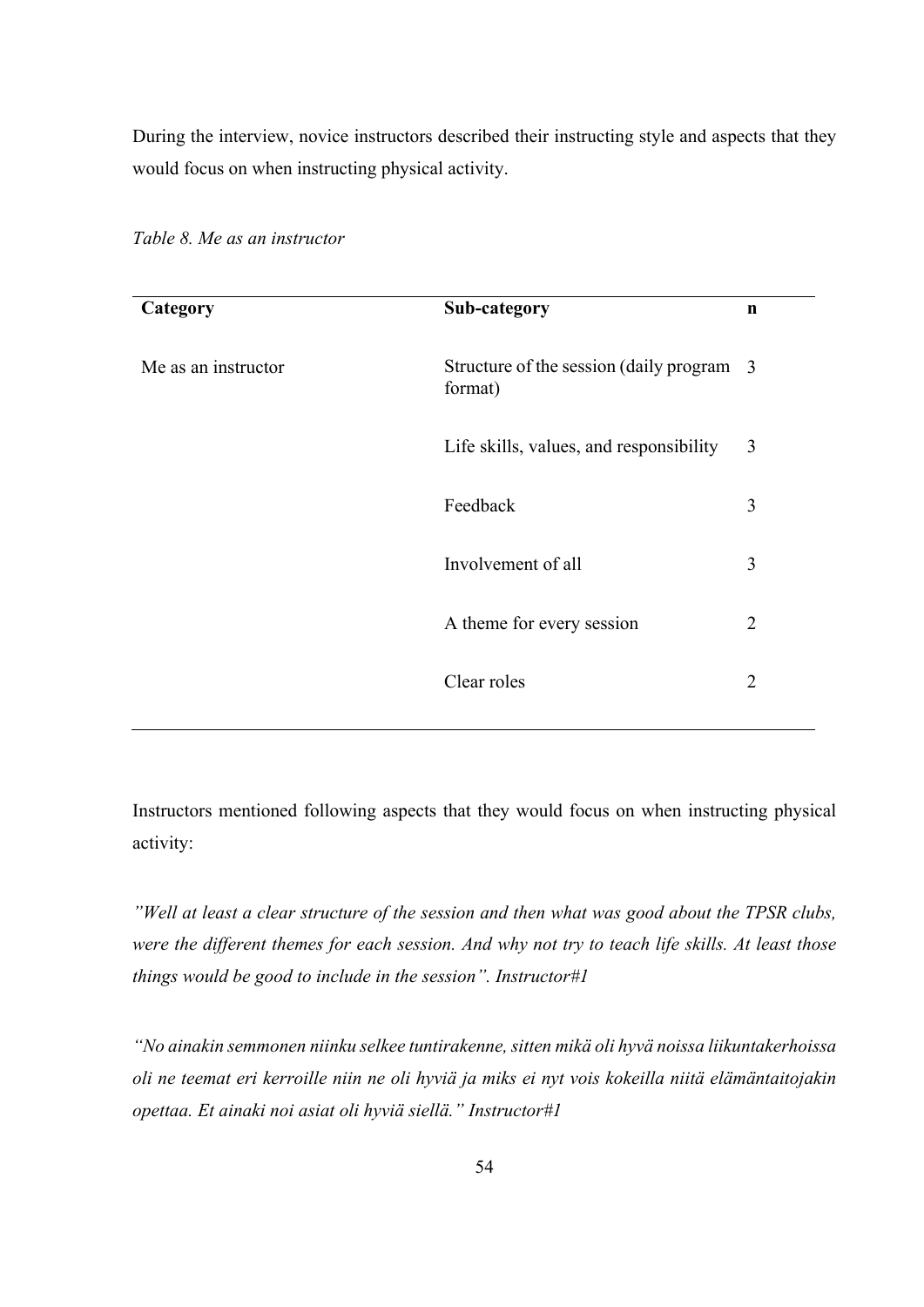*"What comes to my mind is the reflection circle in the end of the daily program format. During the reflection, you could discuss in a circle on how these skills can be used later or if any participant has an idea where these skills are needed. This kind of questions you could present and then discuss with the group". Instructor#3*

*"Siinä mulla ainaki ihan konkreettisesti tuli mieleen kun se loppupalaveri siinä tuntiformaatin lopussa niin niin siinäkin voitais vaikka yhessä jossain piirissä keskustella että missä näitä taitoja vois myös hyödyntää tai tuleeko kenelläkään mieleen että missä mihin näitä taitoja tarvii ja tälläsiä kysymyksiä heittää ilmaan ja keskustella sitten sen joukon kanssa siitä asiasta." Instructor#3*

*"Well, it is important to take everyone into consideration during the session. Also that you as a leader are responsible and not just play around with others" Instructor#5*

*"Noo se tota että ottaa kaikki huomioon siellä tunnilla sitten. Se että riittää et vähän on ite sellanen vastuullinen eikä häslää sillä niitten muitten mukana." Instructor#5*

# **Experienced transfer to leadership**

Four (n=4) instructors have had leadership experience after the TPSR training and experienced that the TPSR training had an impact on their leadership. Instructors had gained leadership experience by being a team leader and a project coordinator as part of the studies  $(n=2)$ , and by being a leader in a military service  $(n=3)$ . Instructors were asked to answer to a question: "how would you describe yourself as a leader?"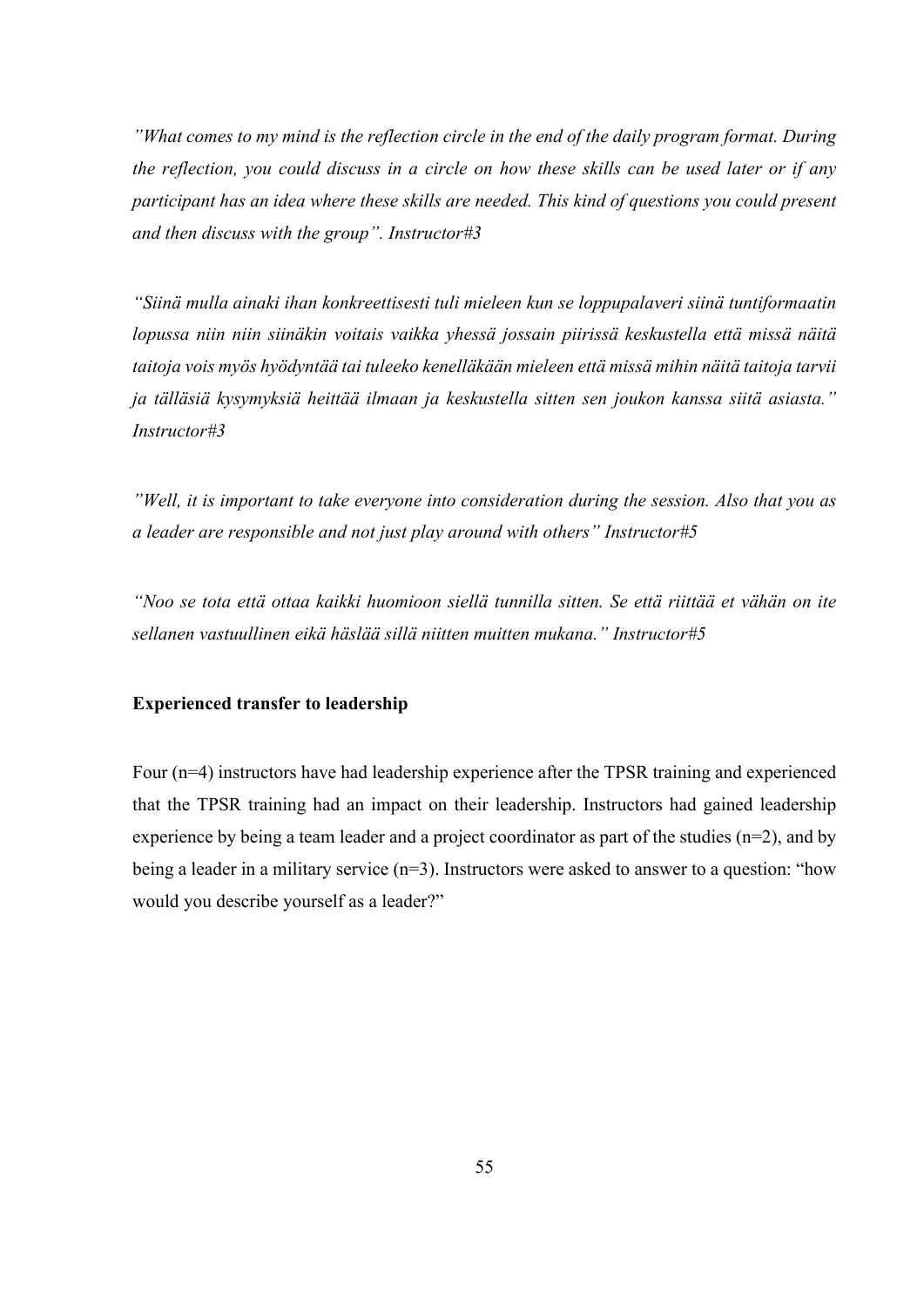| Category       | Sub-category                    | $\mathbf n$    |
|----------------|---------------------------------|----------------|
| Me as a leader | Relaxed                         | $\overline{2}$ |
|                | Communicative                   | $\mathbf{1}$   |
|                | Flexible                        | $\mathbf{1}$   |
|                | Considerate of all participants | $\mathbf{1}$   |
|                | Open                            | $\mathbf{1}$   |
|                | Controlling                     | $\mathbf{1}$   |
|                | Responsible                     | $\mathbf{1}$   |
|                | Determinant                     | $\mathbf{1}$   |
|                | On a same level as participants | $\mathbf{1}$   |

One instructor who had gained leadership experience after the TPSR training, described oneself as a good communicator and making sure that the team is proceeding. However, she found delegation of duties to be challenging.

*"I am that type of persons that I do quite a lot by myself. Delegation of duties is sometimes a bit challenging for me, but I have improved in it. I like to ask from others if things are proceeding so that I have a bigger picture in mind. It is important. Also, all communication is important." Instructor#1*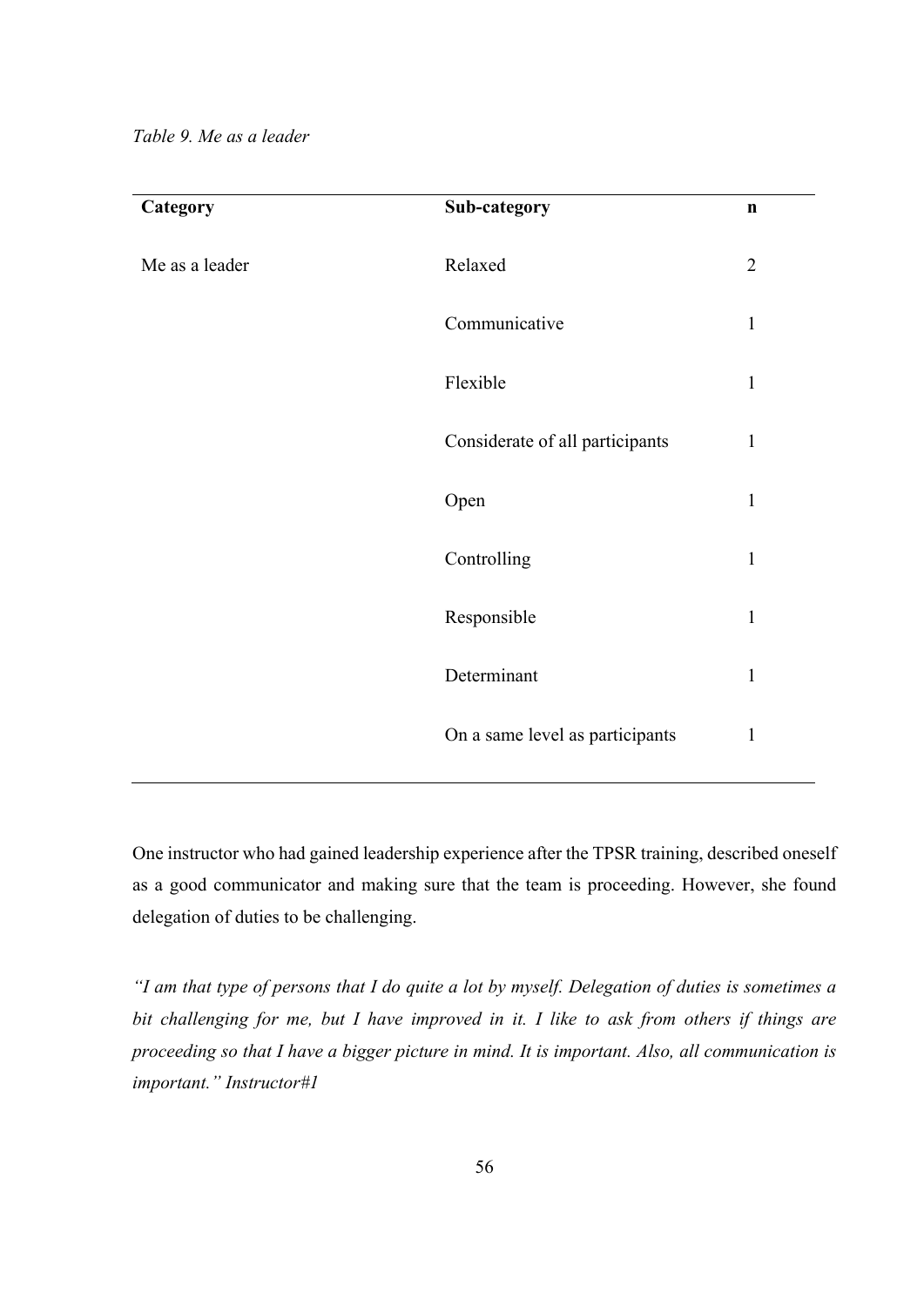*"Mmm no mä oon semmone et mä teen aika paljon ite että niinku delegointi on joskus vähän hankalaa, mutta siinäkin on kyllä kehittyny ja sitten tavallaan ehkä semmone että kyselee että meneekö joku asia eteenpäin ja tavallaan että tietää vähän missä kaikki palaset menee niin se on semmonen tärkee. Ja kaikki viestintä ja semmoset asiat." Instructor#1*

Other instructor takes everyone into a consideration, and is a fair and open leader:

*"Mmm...I take everyone into a consideration, I am fair and open but personally, I don't like that if a deadline is given and only someone from the group don't meet the deadline and everyone else does, I think it is really unfortunate and I don't like that at all." Instructor#3*

*"Öö no otan kaikki huomioon, olen reilu mutta ja myös avoin mutta mä en itse tykkää siitä että jos annetaan joku deadline ja joku pelkästään ryhmästä ei pääse siihen tavotteeseen ja kaikki muut pääsee niin se on tosi ikävää ja en itse pidä kyllä semmosesta ollenkaan." Instructor#3*

One instructor described himself as a determinant but relaxed leader who is close with his team and don't put himself above others:

*"Mmm…I am determinant and well, relaxed or very easy to approach. I don't put myself above others" Instructor#5*

*"Mmm määrätietoinen ja tota rento tai semmonen tosi läheinen että ei aseta itteensä muita korkeemmalle." Instructor#5*

# **Transfer of learning to other areas of life**

In addition to the instructing and leadership, instructors reflected various situations where TPSR training and TPSR might have had an impact on. However, one instructor didn't experience any transfer from joining the TPSR training.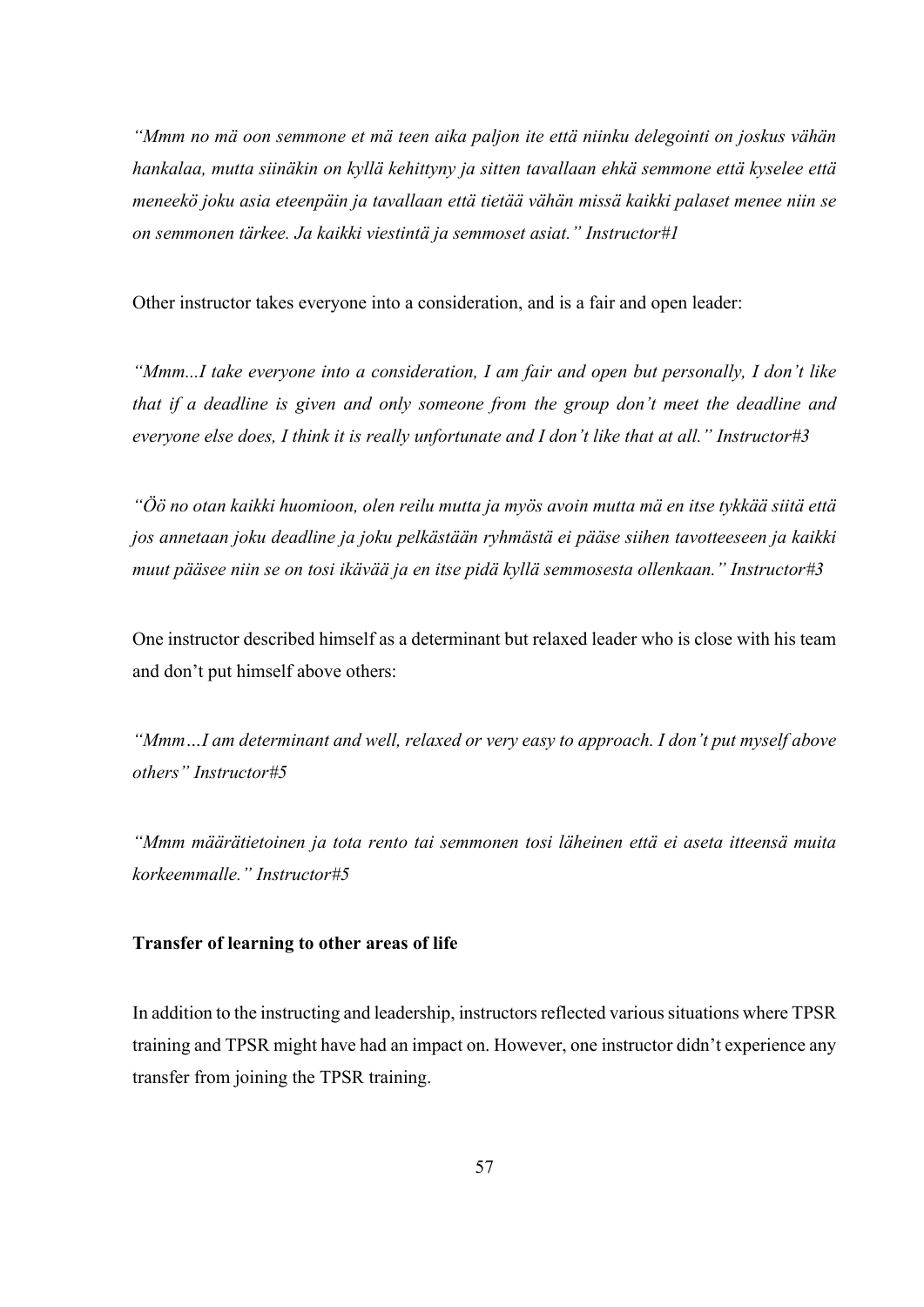One instructor saw the benefit of the model on the job interview process and in social situations by how open and approachable person he is:

*"I guess I could say that regarding job interviews, it (TPSR training) might have been helpful in a way that I can act in social situations much more relaxing way. I do experience that it (TPSR training) was helpful for example in the job interviews" Instructor#3*

*"No kyllä sillä voisin sanoa, että työhaastatteluihin nähen niin voi olla jonkinmoinen apu ollu siitä et osaa toimia myös sosiaalisissa tilanteissa paljon rennomin ja tällälailla. Kyllä mä koen että siitä on ollu apua esim työhaastattelussa." Instructor#3*

*"Yes, I think there was a some sort of an impact on how open and easier approachable person I am because it (TPSR training) involved a lot of spontaneous activities where you had to throw yourself out there. It made it easier. At first, I was very nervous but towards the end I learned to become a lot better. I believe it has been very useful for situations like this" Instructor#3*

*"Kyllä kyllä sillä on jonkinmoinen vaikutus on ollu ja pystyy ehkä olemaan avoin ja tämmönen helpommin lähestyttävä ihminen, koska siinä tuli tosi paljon tämmöstä heittäytymis juttua niiin se ehkä avas sitä. Alussa mää jännitin sitä tosi paljon mutta sitten loppua kohden osasin jo paljon paremmin itekkin heittäytyä niihin mukaan. Uskon, että siitä on ollu apua varsinkin tämmösiin tilanteisiin." Instructor#3*

One instructor noted that after the TPSR training, she became more observant of the coaching style of other instructors:

*"Yeah, actually I used it afterwards because at that time I still practiced freestyle skiing so then I was observing and thinking a bit deeper how am I coaching here. That was something that I was using afterwards." Instructor#1*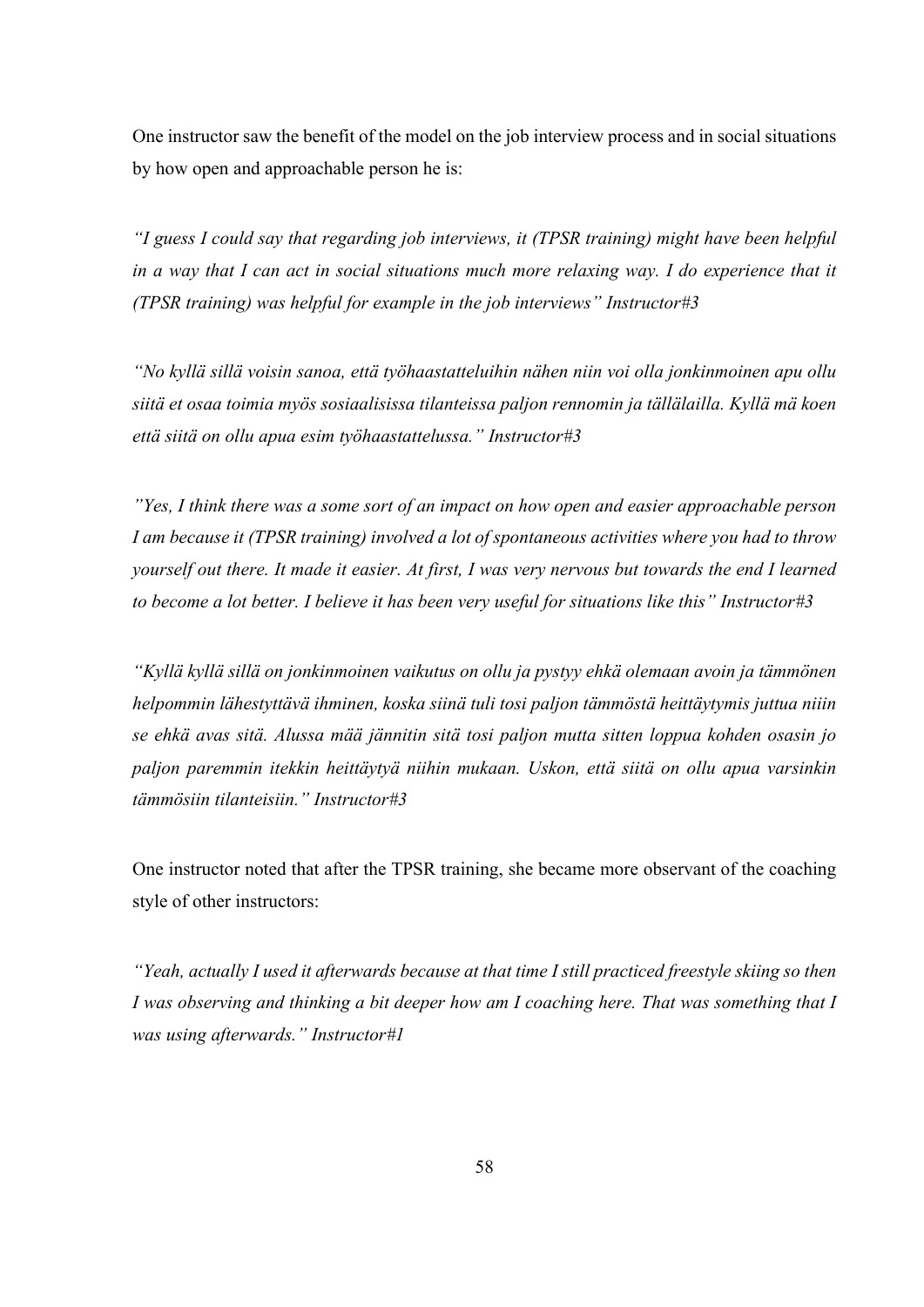*"Nojoo itseasiassa se on kyllä jääny et sillon mä harrastin vielä kumparelaskua niin sit vähän niinku katto ja ajattelee vähän syvemmin että miten tässä nyt valmentaa ja näin. Et se on vähän niinku jääny. varsinkin sen jälkeen jäi vähän sillai päälle." Instructor#1*

One instructor didn't experience any transfer from the model to one's life:

*"I don't think it (TPSR model) have appeared anyhow in my life. But yes, it sounded sort of useful so that I think it would make sense for children. But no, I don't think I got anything out of it if I think about my own life." Instructor#5*

*"No ei se kyllä ainakaan oo tainnu mun omassa noin niinku elämässä näkyä oikeen mitenkään. Mut kyl se ainaki kuulosti sillee hyödyllisestä että se vois olla ihan järkevää ainaki tollai niinku lapsille. Et ei en mä kyllä siitä oikein mitään saanu ehkä tollai niinku elämää ajatellen." Instructor#5*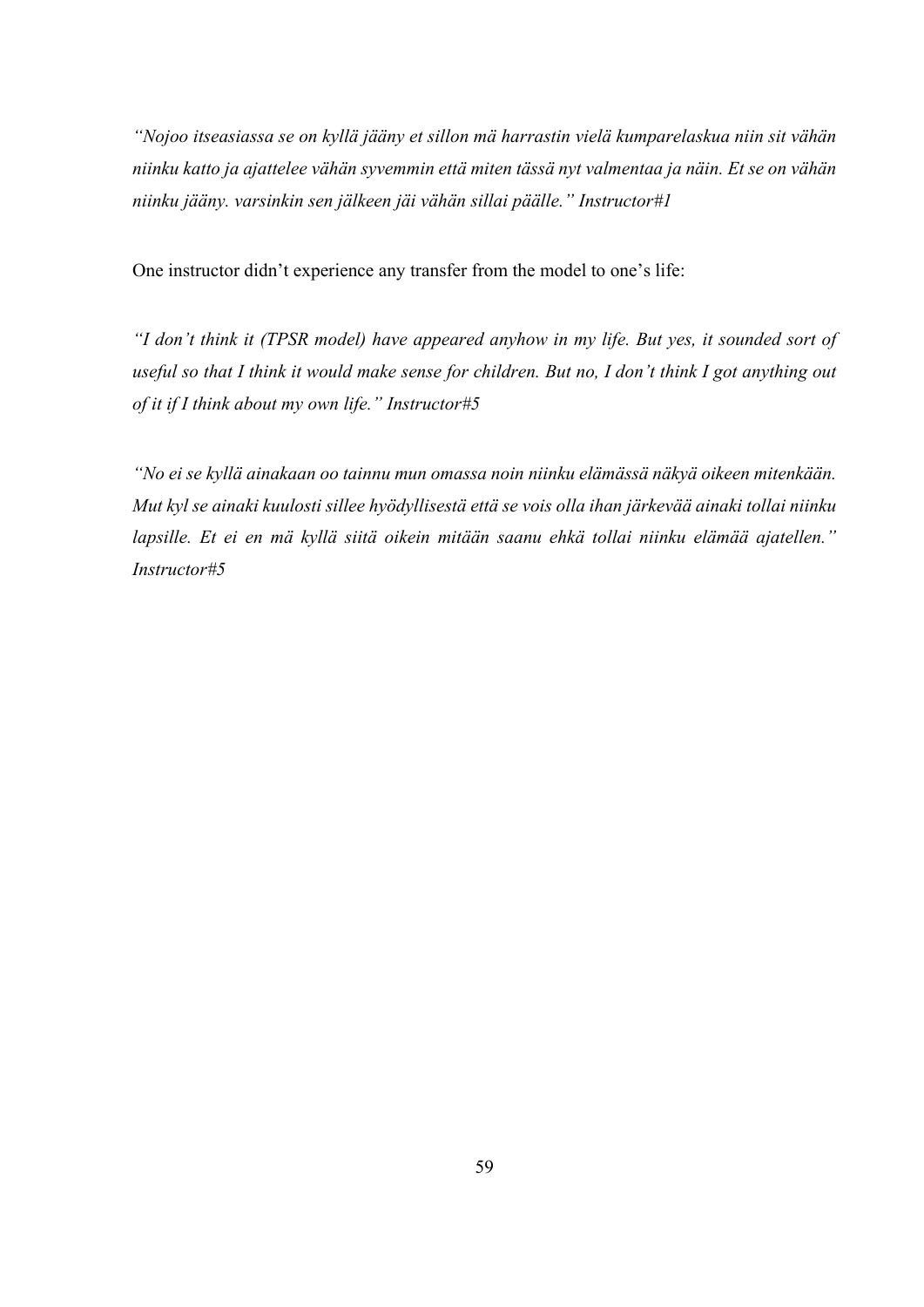#### DISCUSSION

The aim of this study was to describe the experiences of the novice physical activity instructors regarding the TPSR training program, TPSR model and the transfer of their learning. The data was collected through semi-structured interviews (n=5), which were organised three years after the TPSR training.

The results of this study suggest that TPSR training program and the TPSR model were overall positively experienced by the novice physical activity instructors. However, the perceived impact of the TPSR model and the TPSR training, varied between the instructors. The results are in line with the previous studies suggesting that TPSR based professional development trainings were positively accepted by participants (Hemphill, Templin & Wright, 2015).

TPSR training program and the TPSR model were often seen as the same concept by the instructors. When the memories from the TPSR training were inquired, novice instructors remembered practical instructing experience, TPSR theory and especially when the theory was demonstrated though games. These findings suggest, that the delivery of the TPSR model is successful through a "learning by doing" approach. However, some of the participants mentioned the lack of practical instructing experience comparing to the time used in the theory aspect of the TPSR model. Thus, based on the findings, when planning a TPSR training program for novice instructors, it is recommended to have several practical teaching sessions. This finding is in line with Hellison's recommendation: when educating novice instructors about TPSR, a way for truly understand the ideology of the TPSR are experimental learning, field experiences and assignments (2011, 118-119).

Regarding the TPSR model, instructors mentioned more general aspects of the model than specific aspects of the TPSR model. Four out of five novice instructors remembered the purpose of the TPSR model: the goal is to teach life skills through physical activity and sports. The daily program format was the only more specific aspect of the model that every instructor were able to describe in detail. The skills and topics covered at the TPSR training were partly forgotten by the novice instructors since the ongoing implementation and adaptation of the TPSR model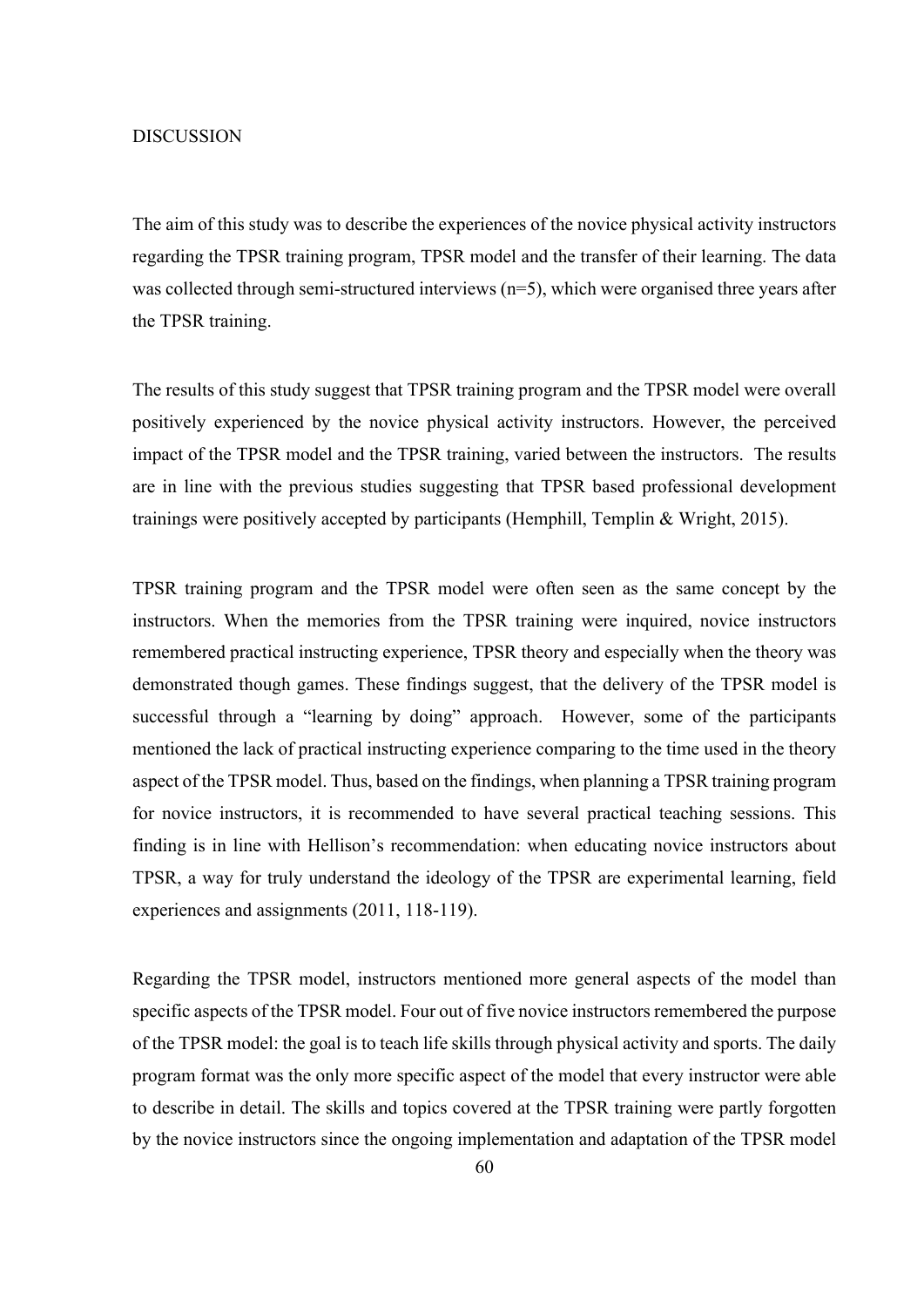after the training did not exist. Also, instructors haven't returned to the materials of the training since. During the interviews, all instructors mentioned the challenge to remember aspects of the TPSR model after three years of the training and, consequently, a booster session after the training program is recommended. Some instructors gathered instructing experience after the TPSR training. However, instructing was described to be more occasional event rather than consistent opportunity to practice TPSR model.

The perceived challenges regarding the TPSR model and the TPSR training, were related to the instructing. A lack of competence, children as a target group, a lack of skills to include the TPSR theory into the practical instructing and the complexity of the TPSR model were challenges mentioned by the novice instructors. According to Hellison, an instructor who has not yet teaching experience, perhaps the most difficult task is to integrate the values and principles of the TPSR in physical activity context (Hellison 2011, 19-28). The statement of Hellison is in line with the experiences of the novice instructors. Four out of five instructors experienced integration of the theory to physical activity context to be challenging. Some of the participants experienced that they lacked confidence and competence to instruct children after the training. Even though novice instructors experienced sport instructing challenging, an opportunity to practice instructing for the first time with a familiar group, made the situation easier and by the time and practice, instructing became easier.

The findings of this study suggest that the TPSR training program and the TPSR model were useful for novice instructors. All instructors experienced learning throughout the TPSR training and from the TPSR model. However, the level of learning differed between the instructors. Four instructors clearly experienced that the TPSR model and the TPSR training had an impact on their physical activity instruction and leadership and provided tools for the future. Instructors experienced that their own ability to take responsibility, to reflect, to interact with others and an ability to give feedback improved. Three instructors saw the training as a positive life experience.

The ultimate goal of the TPSR model is that the participants would use the learnt skills in other aspects of their lives, not only during the TPSR program (Hellison, 2011, 21). The findings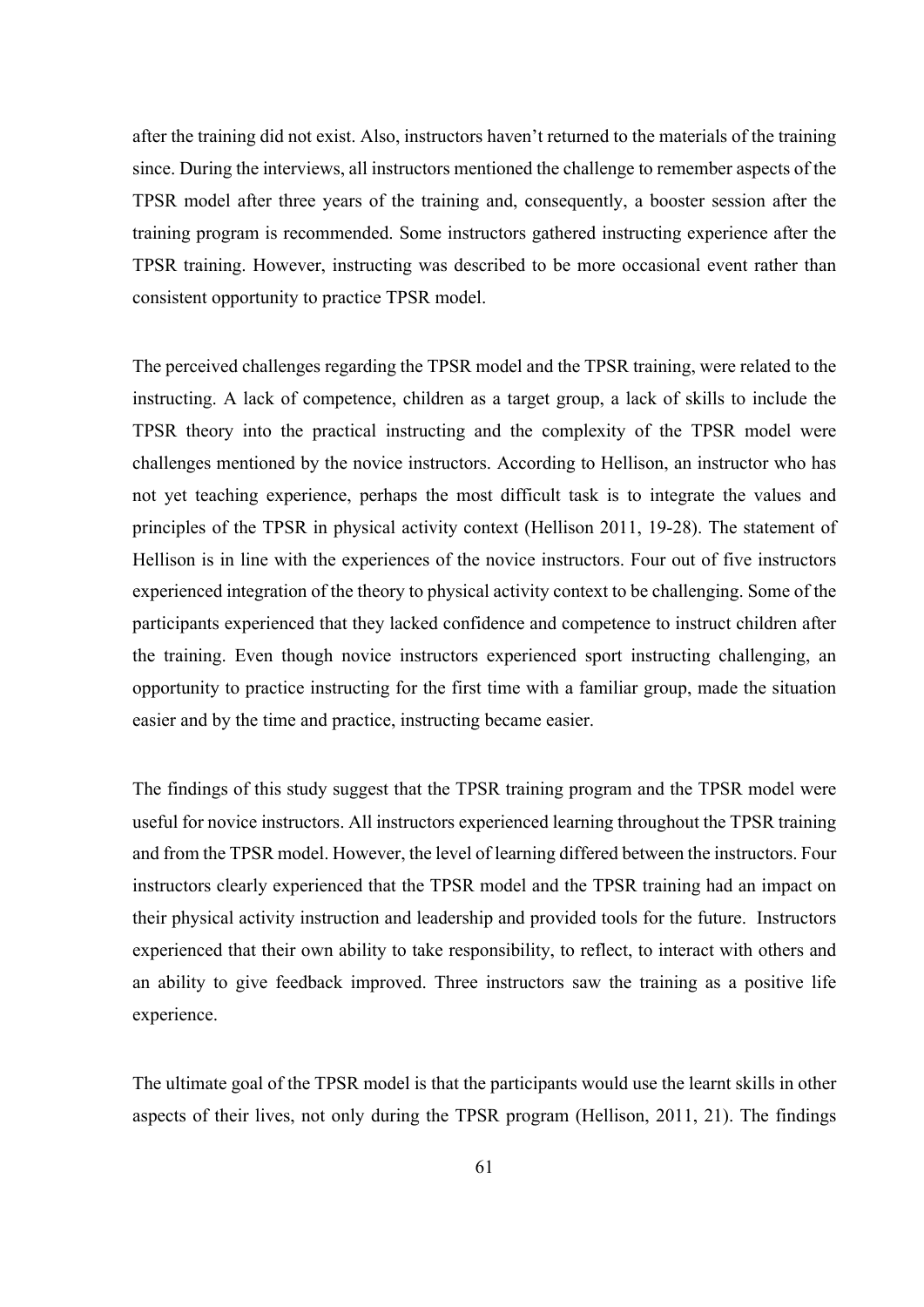regarding the transfer of the learning varied between the instructors. Three of the instructors reflected that the TPSR model might have had an impact while the training was going on but didn't identify any major effect on the way they think or behave today. Instructors saw the benefit of the model on the aspects such as: job interview process, social situations, social responsibility by how open and approachable person he is. One instructor didn't experience any transfer from the model to one's life. Overall, the evaluation of the transfer of the learning seemed to be challenging for the instructors. However, even though it was challenging for the instructors to reflect the transfer of their learning, one instructor stated that the learnings of the TPSR model would most likely return easily. Another instructor reflected that transfer can be challenging to evaluate, since how he has become a responsible person, is a combination of previous education, life experiences, educating himself through books and media as well a TPSR training program. In general, transfer of the learning has been seen as a challenging aspect to observe, measure and research (Gordon & Doyle, 2015; Walsh, Ozaeta & Wright, 2010; Pozo et al., 2018). However, if transfer is ignored by the program leaders or by the researchers the original purpose of the TPSR or a PYD program are not fulfilled (Hellison, 2011, 29; youth.gov, 2020).

Variety of the experiences between the instructors occurred regarding several aspects. The variety can be caused by instructor's ability to remember about the topic, ability to relax in the interview situation or the instructor's engagement towards the topic. For instance, the length of the interviews varied from 28 minutes to 42 minutes. Referring to Gordon (2010), beliefs and values of a participant can influence on how they experience the model. Instructor#1 reflected similarly the reasons why the TPSR model can be easier or more challenging for some to practice and lead: *"I guess it depends a lot about the personality and if the person is actually reflecting the aspects what are discussed (in the TPSR model)".* The findings regarding the variety of the experiences and challenges to memorize the TPSR program were in line with the experiences of professor Taru Lintunen and PhD student Hanna-Mari Toivonen (oral communication), the developers and implementors of a larger TPSR-study and the supervisors of this thesis.

When developing a TPSR training program for novice instructors in the future, youth are encouraged to be engaged since the beginning. PYD programs are encouraged to design in the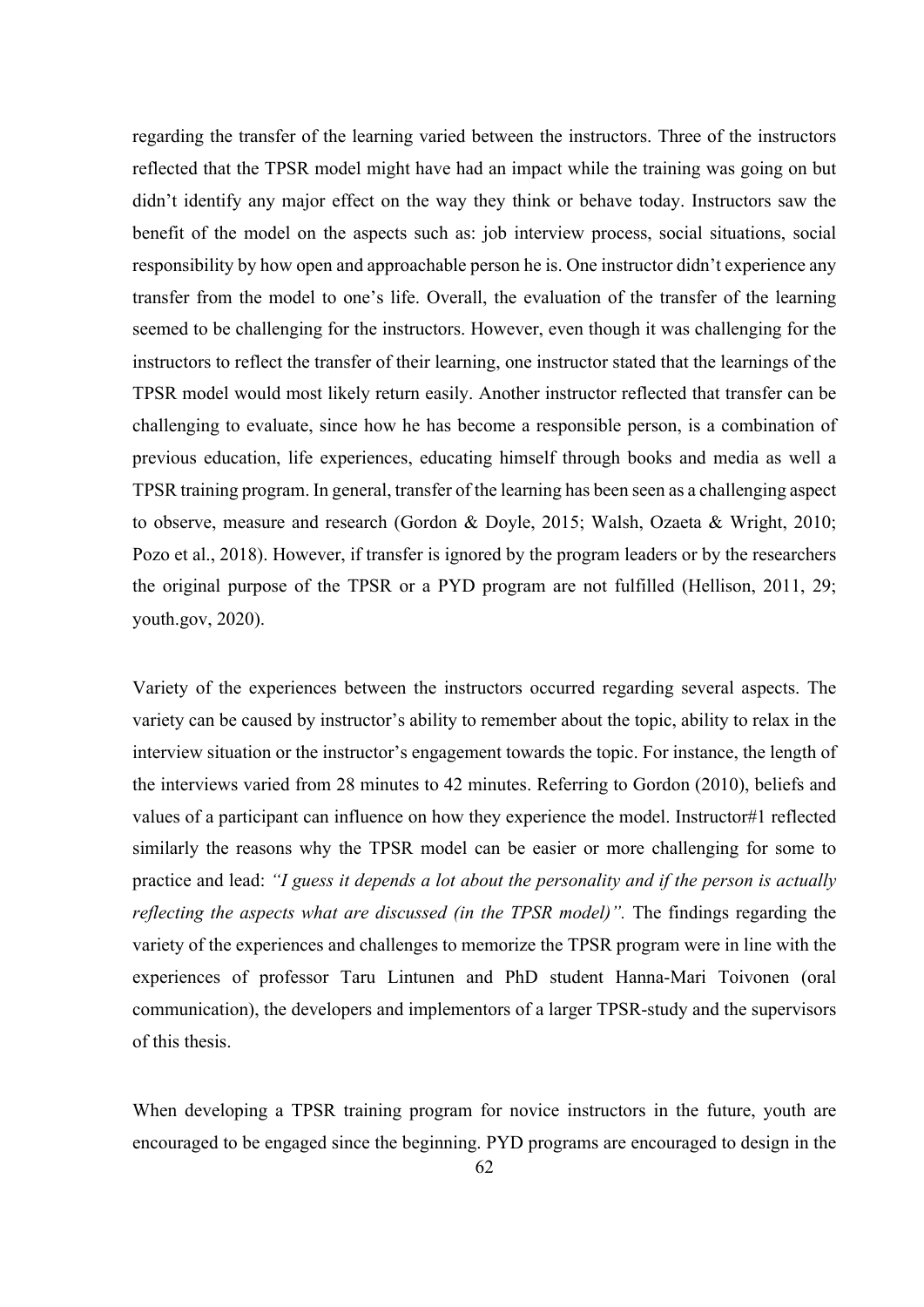cooperation with youth. When youth are actively engaged since the beginning, they are more likely to be motivated and transfer the learned skills to their everyday lives (youth.gov, 2020). When developing TPSR training programs in the future, it is important to consider the feedback from the previous TPSR trainings and results of the future randomized controlled intervention study (Toivonen et al. 2019; Toivonen et al. 2021), the study investigating the experiences of the novice instructors right after the training by Sjöblom and Ward (2018) and this particular study, can be used in the further development of the TPSR training program for the novice physical activity instructors. Based on the results of this study, the memories and learning from TPSR training will reduce by the time. It is recommended to plan booster sessions and facilitate events, where instructors can adopt the TPSR skills in practice. This result can be transferred to the future trainings.

## **1.9 Strengths and limitations**

Limitations regarding the participants of the study, findings of the study and lack of previous studies regarding the novice instructors as a target group, existed throughout the study. The fact that not all eight novice instructors who took part in the TPSR training participated in the interview, can be seen as a limitation. The five instructors who took part in the interview may have been a selected group of more engaged participants. Even though, the study presents the experiences of relatively small group of participants, the sample covers the majority of the participants involved in the TPSR instructor training.

The result of this study represents a thorough description of the experiences of one training group. In addition, these results can be used to guide the future development of the TPSR training programs for the novice instructors. Since this is a first study to evaluate the experiences of the novice instructors regarding the TPSR training, TPSR model and transfer of their learning, there was no previous research to compare or base on interview questions or data analysis methods. However, other qualitative TPSR related research and previous studies using interviews as a method were taken into account when developing the research questions (Escarti et al. 2010; Rantala & Heikinaro-Johansson, 2007; Sjöblom & Ward 2018; Toivonen, 2019).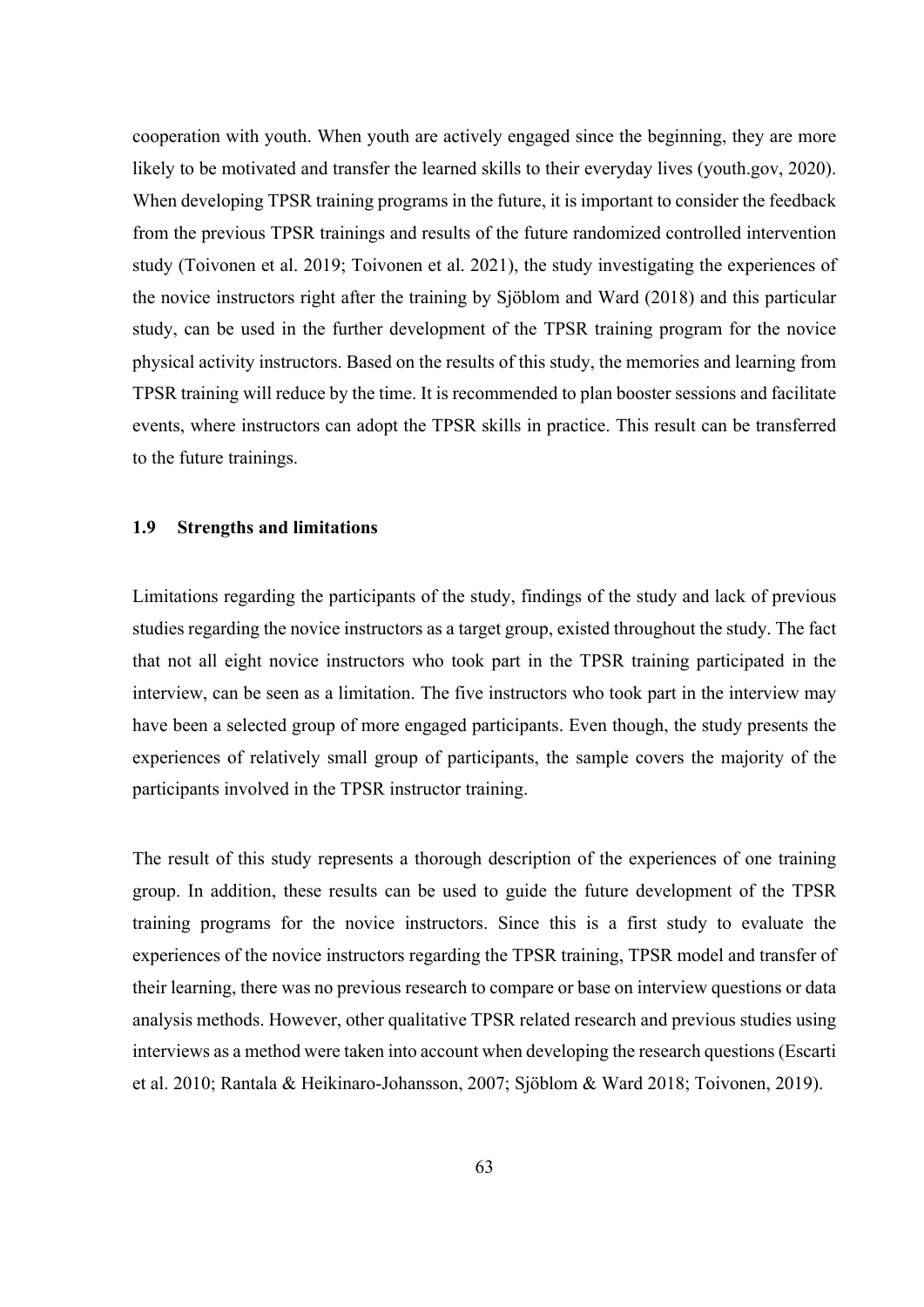The strengths of this study were the topics of the study, objectivity of an interviewer and a heterogeneous target group. Topic of this research answered to a gap in the research. The need to evaluate the experiences of the novice instructors after the TPSR training came from the developers of a larger TPSR-study. Thus, throughout the research process the topic was an inspiration to fill in the gap in the field of TPSR model.

The interviewer and the researcher of this study was not involved in the TPSR training program in 2016. The fact that the interviewer was not involved in the program, is a strength of this study. It can be believed, that the novice instructors were able to be transparent and honest during the interviews since the objectivity of an interviewer. However, the developers and implementers of the TPSR training program, were actively involved in this study, which can be seen as a strength. The data was versatile regarding their experiences, memories, leadership and physical activity instruction experience before and after, the ability to reflect about the learnings and transfer of it.

The results of this study were sent to all instructors prior publishing. Instructors were asked to answer a question: "from your perspective, are the results presented, in line with your experiences?" In addition, instructors were encouraged to give any additional feedback regarding the results. Three instructors replied by stating that from their perspective, the results described well how they view the event. Thus, despite the small number of participants, based on the feedback of the novice instructors, this study presents a trustworthy sampling of this topic and statements from a heterogeneous target group.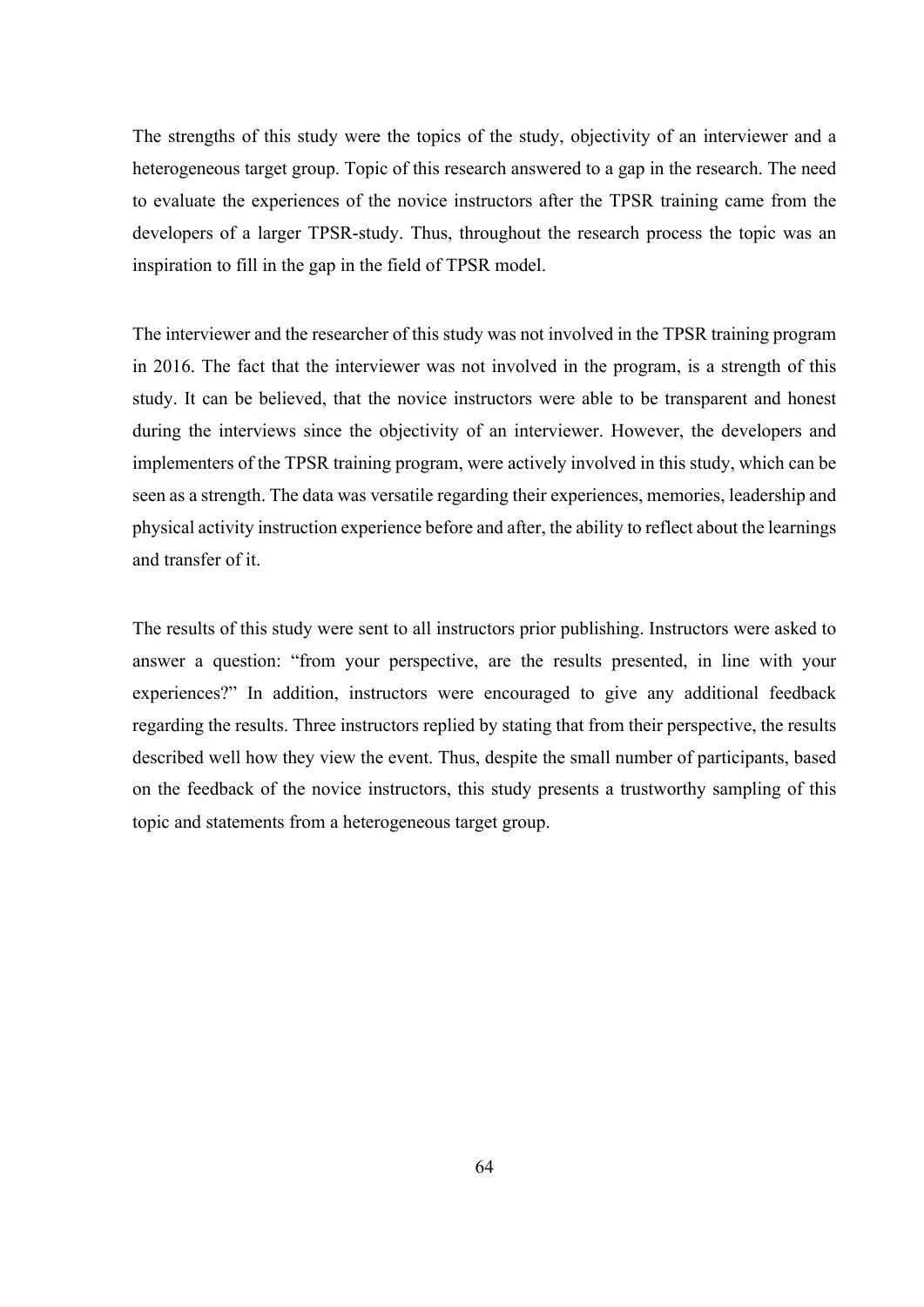## **1.10 Conclusions**

The amount of studies investigating and examining the acceptance and experiences of the TPSR trained instructors is limited. Therefore, there is need for future research to first, gather experiences of the trained instructors. Second, to develop and test protocols for TPSR instructor training based on the experiences of the participants.

Up to date, there have not been previous studies investigating the experiences of the novice physical activity instructors regarding the TPSR training program, TPSR model and the transfer of learning. However, right after the training, novice instructors experienced themselves as competent leaders for TPSR programs and were partially able to implement the TPSR model during the physical activity sessions (Sjöblom & Ward, 2018). Three years later, based on the thorough experiences of the novice instructors of this study, novice instructors can be seen as a potential target group to be trained to lead TPSR programs.

This research provides a steppingstone for future insights to larger TPSR trainings for novice instructors. Future research could investigate TPSR trained novice instructors' ability to instruct and to compare the TPSR-focused trained novice instructor's responsibility behaviours in comparison to novice instructors who haven't received a training.

Currently in Finland, sport clubs are expected to deliver more and more professional coaching. However, the majority of the coaches and instructors are volunteers (Koski & Mäenpää, 2018). In addition, Finnish National Agency for Education states that Physical Education is seen as a subject to enhance the skills of respectful interaction, responsibility, self-development, recognizing and controlling one's feelings and developing positive acceptance towards oneself (Opetushallitus, 2014). The need for instructor trainings in a club sector and Physical Education as subject to promote positive youth development, are encouraging for the future TPSR research in Finland.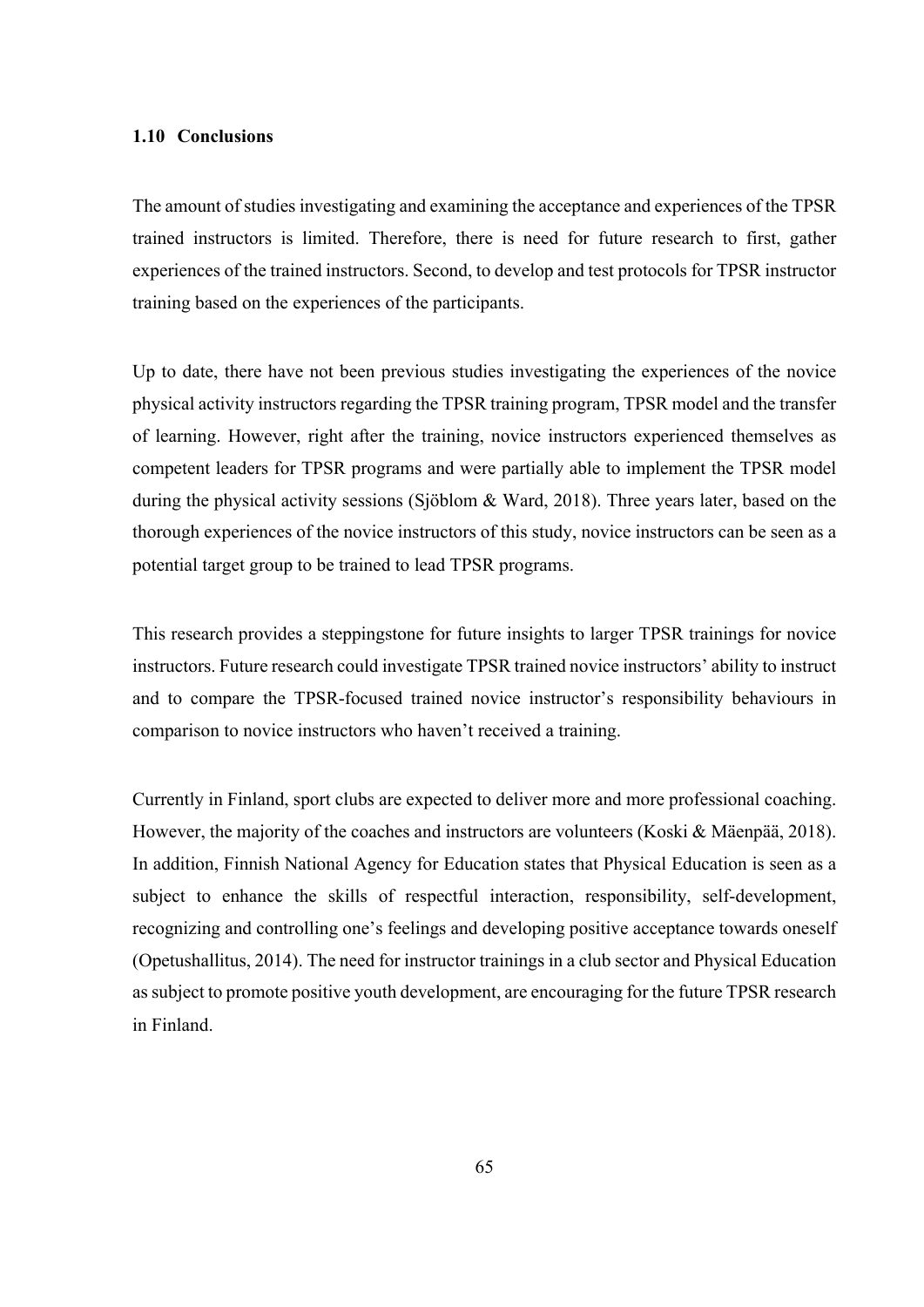Adams, W. (2015). Conducting Semi-Structured Interviews. *Handbook of Practical Program Evaluation*. Edit 4.

Blanco, P. C., Delgado-Noguera, M. & Escartí-Carbonell, A. (2013). Analysis of teaching personal and social responsibility model-based programmes applied in USA and Spain. Journal of human sport and exercise, 8(2), pp. 427-441. doi:10.4100/jhse.2012.82.10

CASEL. (2019). What is SEL? Access: https://casel.org/what-is-sel/.

Catalano, R. F., Berglund, M. L., Ryan, J. A. M., Lonczak, H. S. & Hawkins, J. D. (2002). Positive Youth Development in the United States: Research Findings on Evaluations of Positive Youth Development Programs. Prevention & Treatment, 591(1), Article 15. doi:10.1037/1522- 3736.5.1.515a

Diedrich, K. C. (2014). Using TPSR as a Teaching Strategy in Health Classes. *The Physical Educator.* Vol 71, pp. 491-504.

Durlak, J. A. (2015). Handbook of social and emotional learning: Research and practice. New York: The Guilford Press.

Durlak, J. A., Weissberg, R. P., Dymnicki, A. B., Taylor, R. D. Schellinger, K. B. (2011). The Impact of Enhancing Students' Social and Emotional Learning: A Meta-Analysis of School-Based Universal Interventions. *The Child Development, Vol. 82,* Number 1, Pages 405-432. DOI: 10.1111/j.1467-8624.2010.01564.x

Escartí, A., Gutiérrez, M., Pascual, C., & Marín, D. (2010). Application of Hellison's Teaching Personal and Social Responsibility in Physical Education to Improve Self-Efficacy for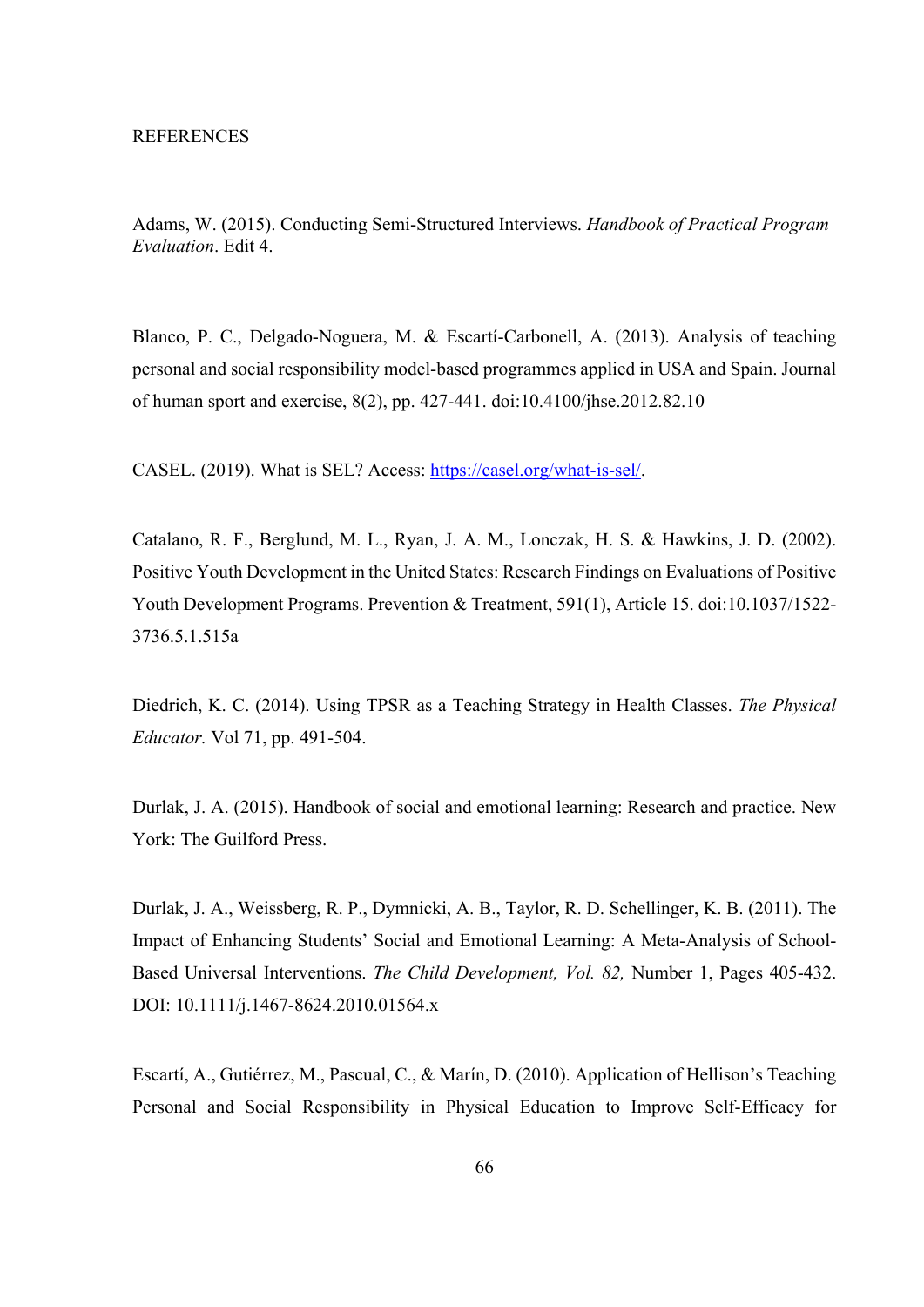Adolescents at Risk of Droppin-Out of School. *The Spanish Journal of Psychology*. Vol. 13, Iss. 2, (2010), 667-76.

Escartí, A., Wright, P.M., Pascual, C., & Gutiérrez, M. (2015). Tool for Assessing Responsibility-based Education (TARE) 2.0: Instrument Revisions, Inter-rater Reliability, and Correlations between Observed Teaching Strategies and Student Behaviors*. Universal Journal of Psychology,* 3(2): 55-63.

Flick, U. (2014). *The SAGE Handbook of Qualitative Data Analysis.* Los Angeles: SAGE.

Gordon, B. (2010). An Examination of the Responsibility Model in a New Zealand Secondary School Physical Education Program. *Journal of Teaching in Physical Education,* 2010, 29, 21- 37. Human Kinetics.

Gordon, B., & Doyle, S. (2015). Teaching Personal and Social Responsibility and Transfer of Learning: Opportunities and Challenges for Teachers and Coaches. *Journal of Teaching in Physical Education*, 2015, 34, 152-161. Human Kinetics.

Gordon, B., Jacobs, J.M., & Wright, P.M. (2016). Social and Emotional Learning Through a Teaching Personal and Social Responsibility Based After-School Program for Disengaged Middle-School Boys. *Journal of Teaching in Physical Education,* 35, 358-369. Human Kinetics.

Gordon, B., Thevenard, L., & Hodis, F. (2012). A national survey of New Zealand secondary school physical education programs implementation of the teaching personal and social (TPSR) model. *AGORA FOR PE AND SPORT,* No14 (2) mayo–Agosto 2012, 197-212.

Gould, D. & Carson, S. (2008). Life skills development through sport: current status and future directions, *International Review of Sport and Exercise Psychology,* 1:1, 58-78, DOI: 10.1080/17509840701834573.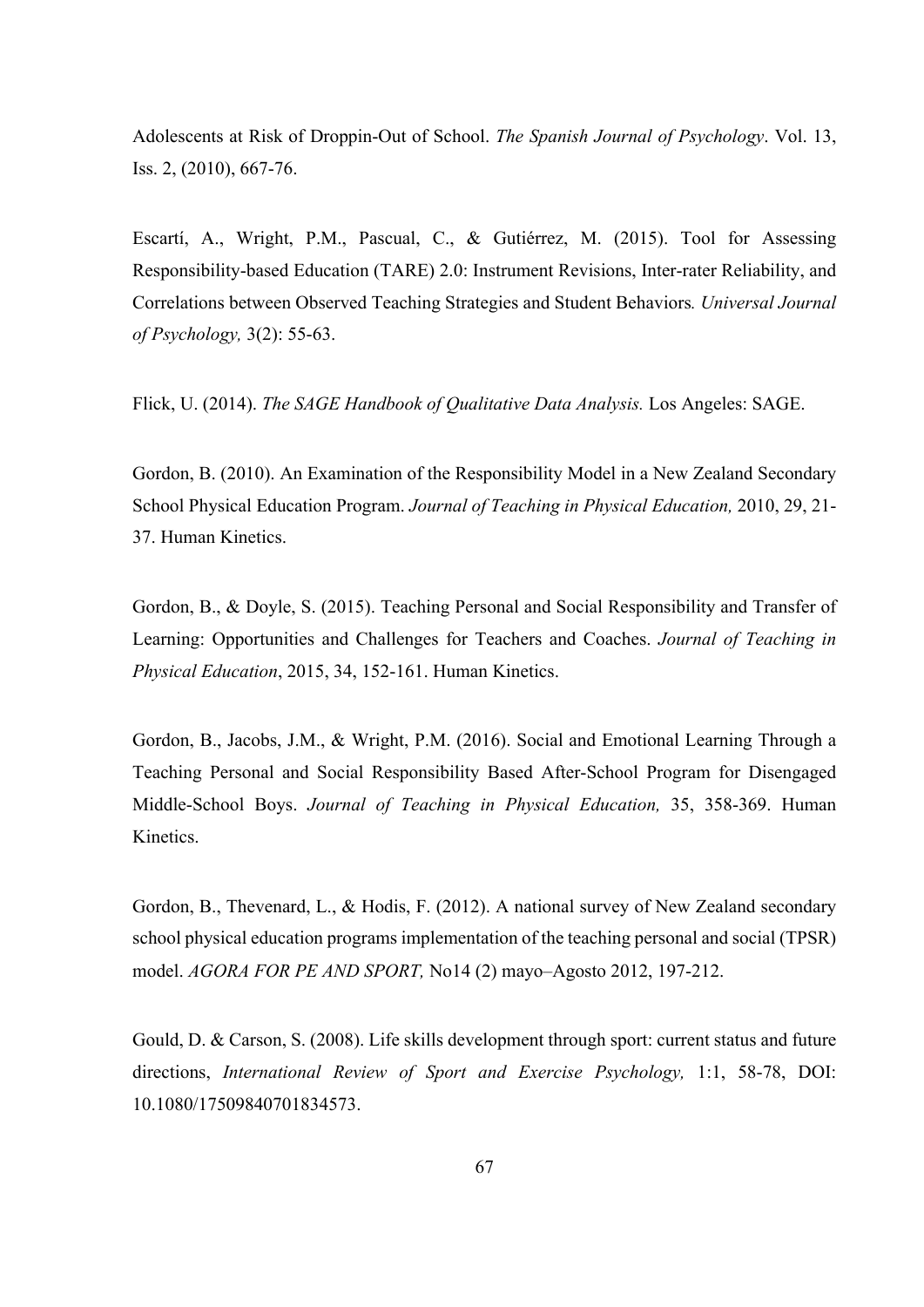Gülay, K. A., & Gürsel, F. (2017). The implementation of personal and social resposibility model in physical education classes: An action research*.* Egitim Ve Bilim, 42(191) Retrieved from https://search-proquest-com.ezproxy.jyu.fi/docview/1940828572?accountid=11774

Hellison, D. (2011). *Teaching Personal and Social Responsibility Through Physical Activity* (3 rd. edit). Champaign, IL: Human Kinetics.

Hellison, D., & Walsh, D. (2002). Responsibility-based youth program evaluation: Investigating the investigations. *Quest*, 54, 292-307.

Hellison, D., Cutforth, N., Kallusky, J., Martinek, T., Parker, M. & Stiehl, J. (2000). *Youth Development and Physical Activity: Linking Universities and Communities.* Human Kinetics.

Hemphill, M. A., Templin, T. J. & Wright, P. M. (2015). Implementation and outcomes of a responsibility-based continuing professional development protocol in physical education. *Sport, education and society*, 20(3), pp. 398-419. doi:10.1080/13573322.2012.761966.

Jacobs, J. M., Castañeda, A. & Castañeda, R. (2016). Sport-based Youth and Community Development: Beyond the Ball in Chicago, *Journal of Physical Education, Recreation & Dance,* 87:5, 18-22, DOI: 10.1080/07303084.2016.1157386.

Koski, P. & Mäenpää, P. (2018). Suomalaiset liikunta- ja urheiluseurat muutoksessa 1986- 2016. Opetus- ja kulttuuriministeriön julkaisuja 2018: 25. Helsinki: Opetus- ja kulttuuriministeriö.

Kuusela, M. (2005). Sosioemotionaalisten taitojen harjaannuttaminen, oppi- minen ja käyttäminen perusopetuksen kahdeksannen luokan tyttöjen liikun- tatunneilla. Jyväskylä, LIKES-tutkimuskeskus. Liikunnan ja kansanterveyden julkaisuja 165. Väitöskirja.

Lintunen, T., & Gould, D. (2014). Developing Social and Emotional Skills. A. Papaioannou, & D. Hackfort (eds.) Routledge Companion to Sport and Exercise Psychology. Global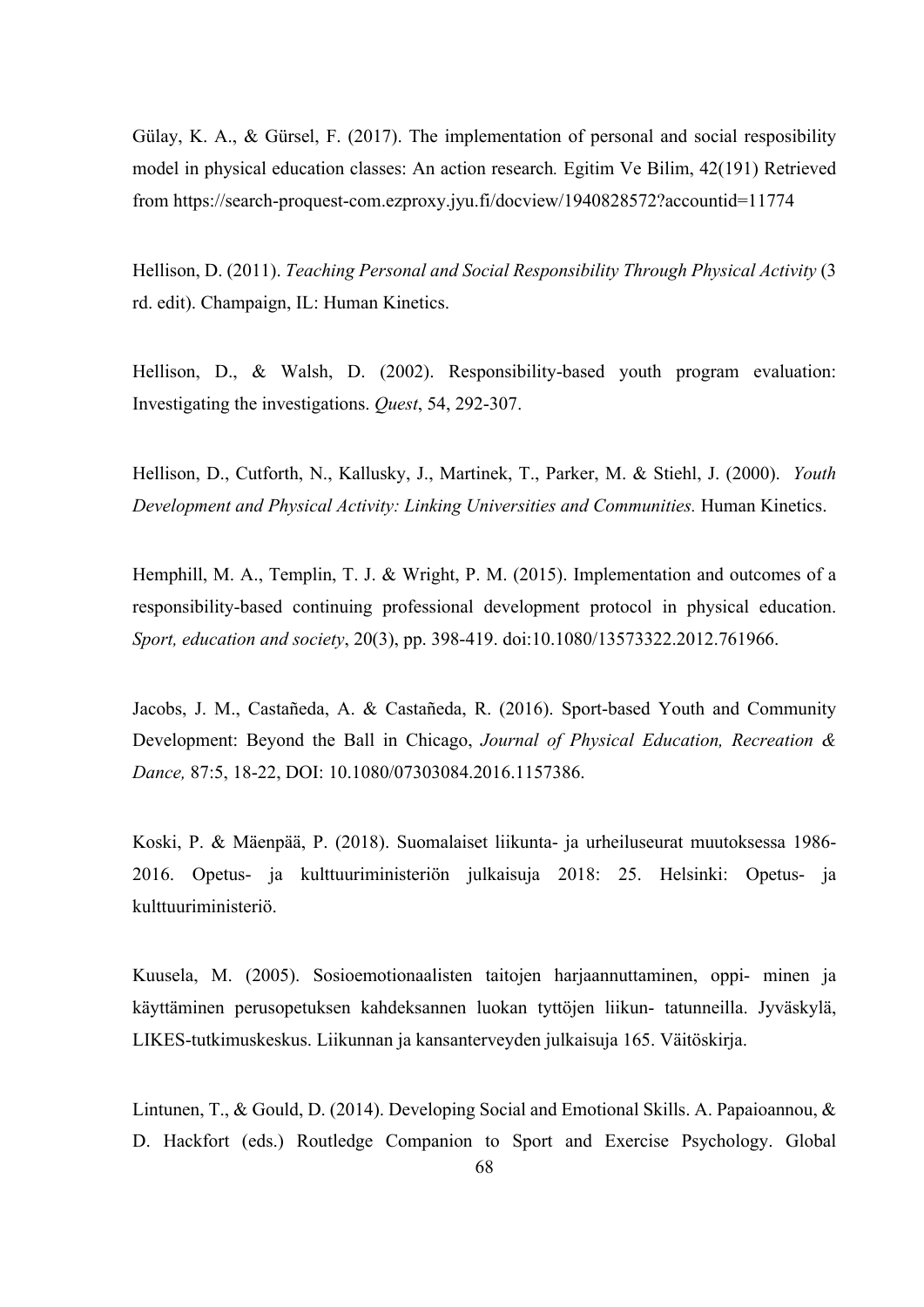Perspectives and Fundamental Concepts in Sports and Exercise Psychology. pp. 621-635. London: Routledge.

Li, W., Wright, P., Rukavina, P. B., & Pickering, M. (2008). Measuring Students' Perceptions of Personal and Social Responsibility and the Relationship to Intrinsic Motivation in Urban Physical Education. *Journal of Teaching Physical Education*, 2008, 27, 167-178. Human Kinetics.

Martinek, T., & Hellison, D. (2016). Teaching Personal and Social Responsibility: Past, Present and Future. *Journal of Physical Education, Recreation and Dance*. Vol.87(5), p. 9-13.

Martinek, T., Schilling, T., & Johnson, D. (2001). Transferring Personal and Social Responsibility of Underserved Youth to the Classroom. *The Urban Review,* Vol. 33, No. 1, 2001.

McKown, C. (2017). Social and Emotional Learning: A Policy Vision for the Future. Policy Brief Spring. *The Future of Children.*

Opetushallitus. (2014). Perusopetuksen opetussuunnitelman perusteet 2014.

Pavão, I., Santos, F., Wright, P. M. & Gonçalves, F. (2019). Implementing the teaching personal and social responsibility model within preschool education: Strengths, challenges and strategies. Curriculum studies in health and physical education, 10(1), pp. 51-70. doi:10.1080/25742981.2018.1552499.

Petitpas, A. J., Van Raalte, J. L., Cornelius, A. E. & Presbrey, J. (2004). A Life Skills Development Program for High School Student-Athletes. *The Journal of Primary Prevention,* Vol 24, No.3, Spring 2004.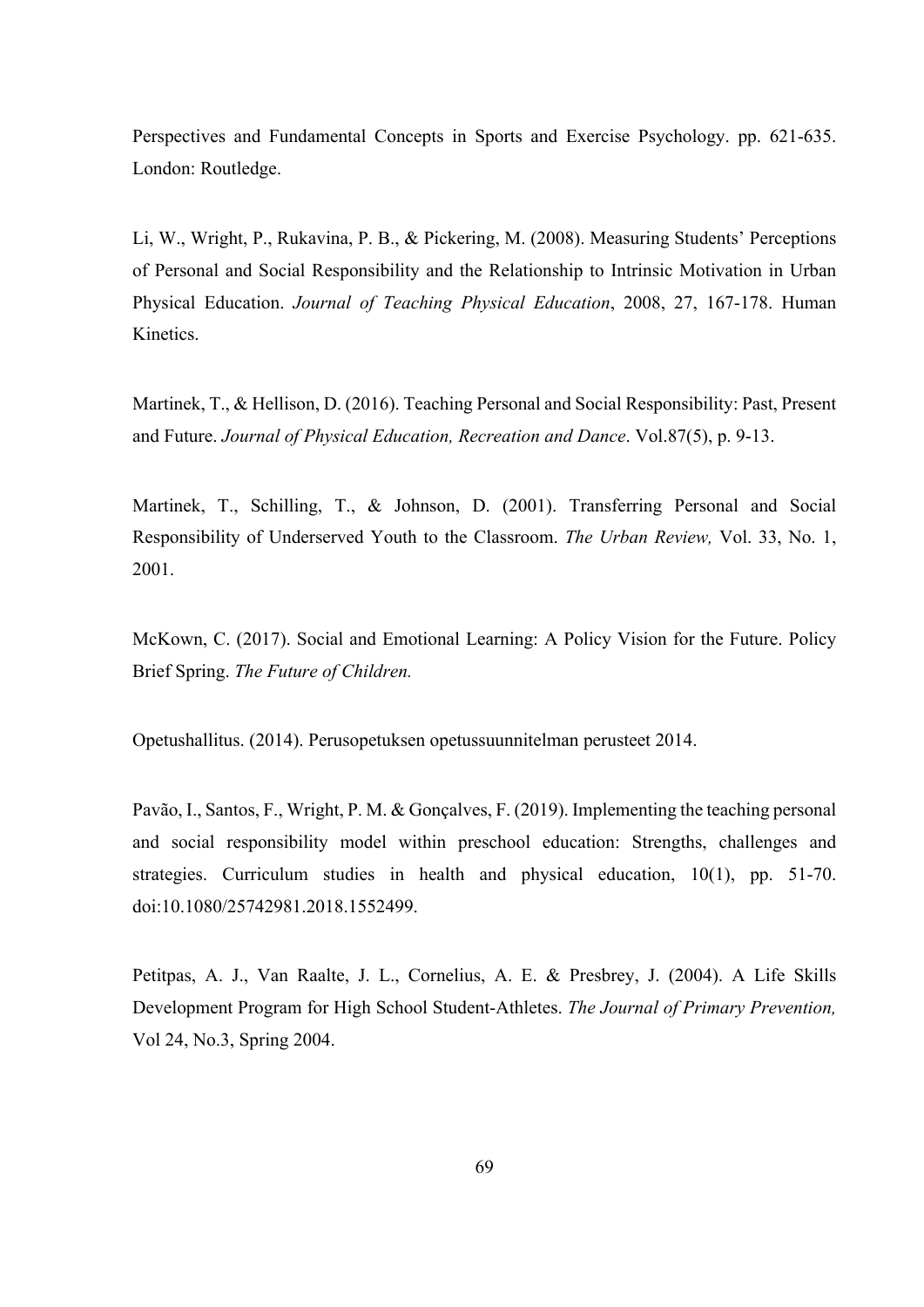Pienimäki, I. (2019). Scoping review: Teaching Personal and Social Responsibility Through Physical Activity (TPSR-Model). University of Jyväskylä. Faculty of Sport and Health Sciences. Master's Thesis in Sport and Exercise Psychology.

Pozo, P., Grao-Cruces, A., & Pérez-Ordás, R. (2018). Teaching personal and social responsibility model-based programmes in physical education: A systematic review. *European Physical Education Review*, 24(1), 56-75.

Rantala, T. & Heikinaro-Johansson, P. (2007). Hellisonin vastuuntoisuuden malli osana seitsemännen luokan poikien liikunnantunteja. *Liikunta & Tiede* 44 (1) 36-44.

Salomon, G., & Perkins, D. N. (1989). Rocky Roads To Transfer: Rethinking Mechanisms of a Neglected Phenomenon. *Educational Psychologist*, 24(2), 113-142.

Shannon, K. & Forsberg, N. (2014). The role of mentoring in Physical Education Teacher Education: A theoretical and practical perspective*. Physical & Health Education Journal*; Gloucester Vol. 80, Iss. 2, (2014): 6-11.

SHAPE. Society of Health and Physical Educators. (2013). National PE Standards: SHAPE America Sets the Standard. Access: https://www.shapeamerica.org/standards/pe/

Shek, D. T. L. (2012). Positive Youth Development Constructs: Conceptual Review and Application. *The Scientific World Journal, 2012*.

Shek, D. T., Dou, D., Zhu, X., & Chai, W. (2019). Positive youth development: current perspectives. Adolescent health, medicine and therapeutics, 10, 131–141. https://doi.org/10.2147/AHMT.S179946.

Sjöblom, M. & Ward, E. (2018). Elämäntaitojen opettaminen Hellisonin vastuuntuntoisuuden malliin pohjautuvissa liikuntakerhoissa. Jyväskylän yliopisto. Liikuntatieteellinen tiedekunta. Pro gradu -tutkielma.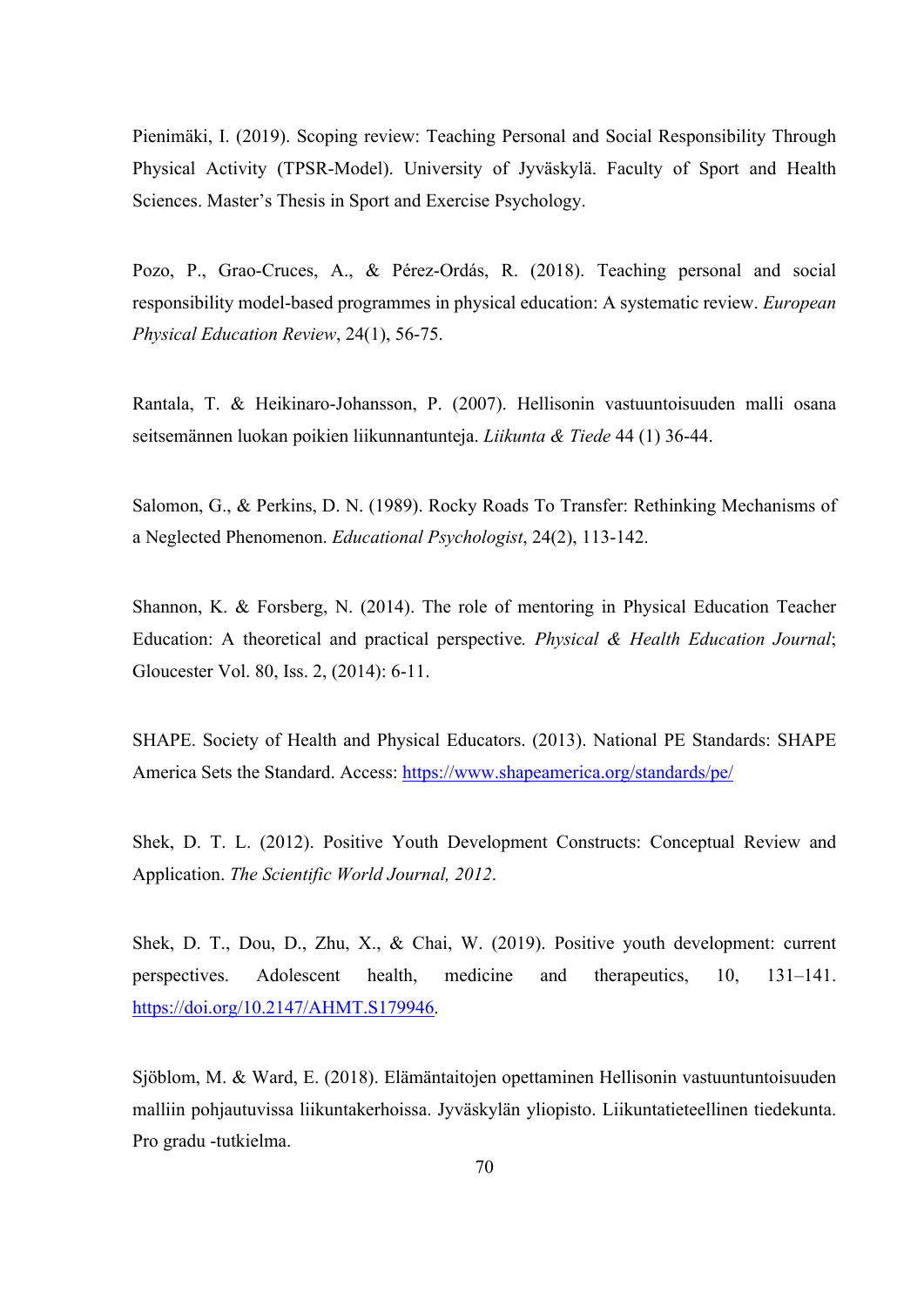Taylor, R.D., Oberle, E., Durlak, J.A. & Weissber, R.P. (2017). Promoting Positive Youth Development Through School-Based Social and Emotional Learning Interventions: A Meta-Analysis of Follow-Up Effects. *Child Development*, 88(4) pp. 1156-1171.

Taylor, S.J. & Bogdan, R. (2016). Introduction to qualitative research methods: A guidebook and resource (Fourth edition.). *Hoboken,* New Jersey: Wiley.

Timmermans, S. & Tavory, I. (2012). Theory Construction in Qualitative Research: From Grounded Theory to Abductive Analysis. *Sociological Theory,* 30(3), pp. 167-186. doi:10.1177/0735275112457914.

Toivonen, H.-M., Wright, P.M., Hassandra, M., Hagger, M. S., Hankonen, N., Hirvensalo, M., Talvio, M., Gould, D., Kalaja, S., Tammelin, T., Laine, K. & Lintunen, T. (2019). Training programme for novice physical activity instructors using Teaching Personal and Social Responsibility (TPSR) model: A programme development and protocol, *International Journal of Sport and Exercise Psychology*, DOI: 10.1080/1612197X.2019.1661268.

Toivonen, H.-M., Hassandra, M., Wright, P.M., Hagger, M. S., Hankonen, N., Laine, K. & Lintunen, T. (2021). Feasibility of a Responsibility-based Leadership Training Program for Novice Physical Activity Instructors. Submitted for publication.

Wright, P. M. (2009). Tool for Assessing Responsibility-Based Education (TARE) Observation Instrument. TPSR Alliance. Access: http://www.tpsr-alliance.org/wpcontent/uploads/2014/01/TARE.pdf.

Wright, P.M., Li, W., Ding, S., & Pickering, M. (2010). Integrating a personal and social responsibility program into a Wellness course for urban high school students: assessing implementation and educational outcomes. *Sport, Education and Society*, Vol 15, No. 3, August 2010, pp. 277-298.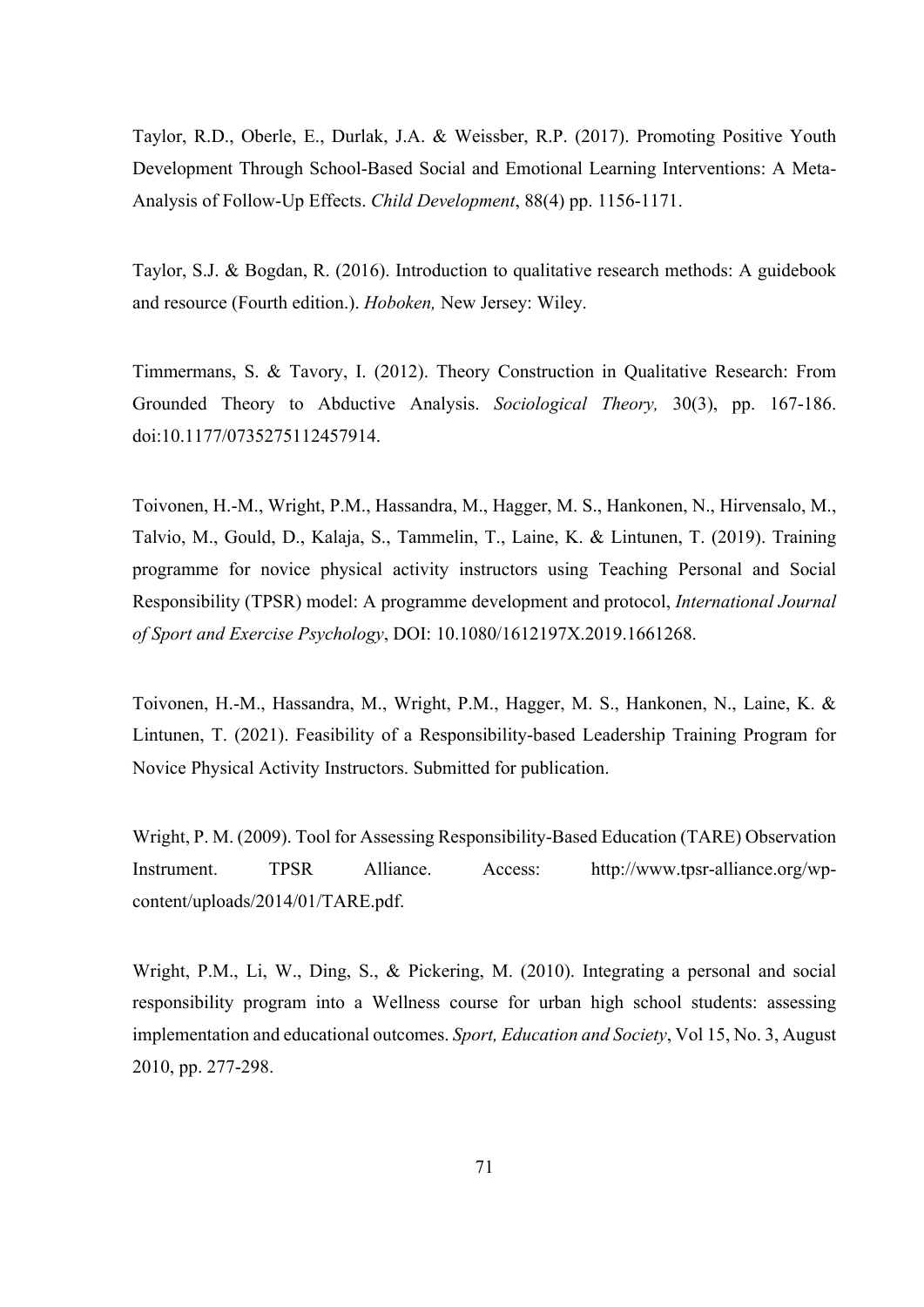Youth. gov. (7.8.2020). Positive Youth Development. Access: https://youth.gov/youthtopics/positive-youth-development.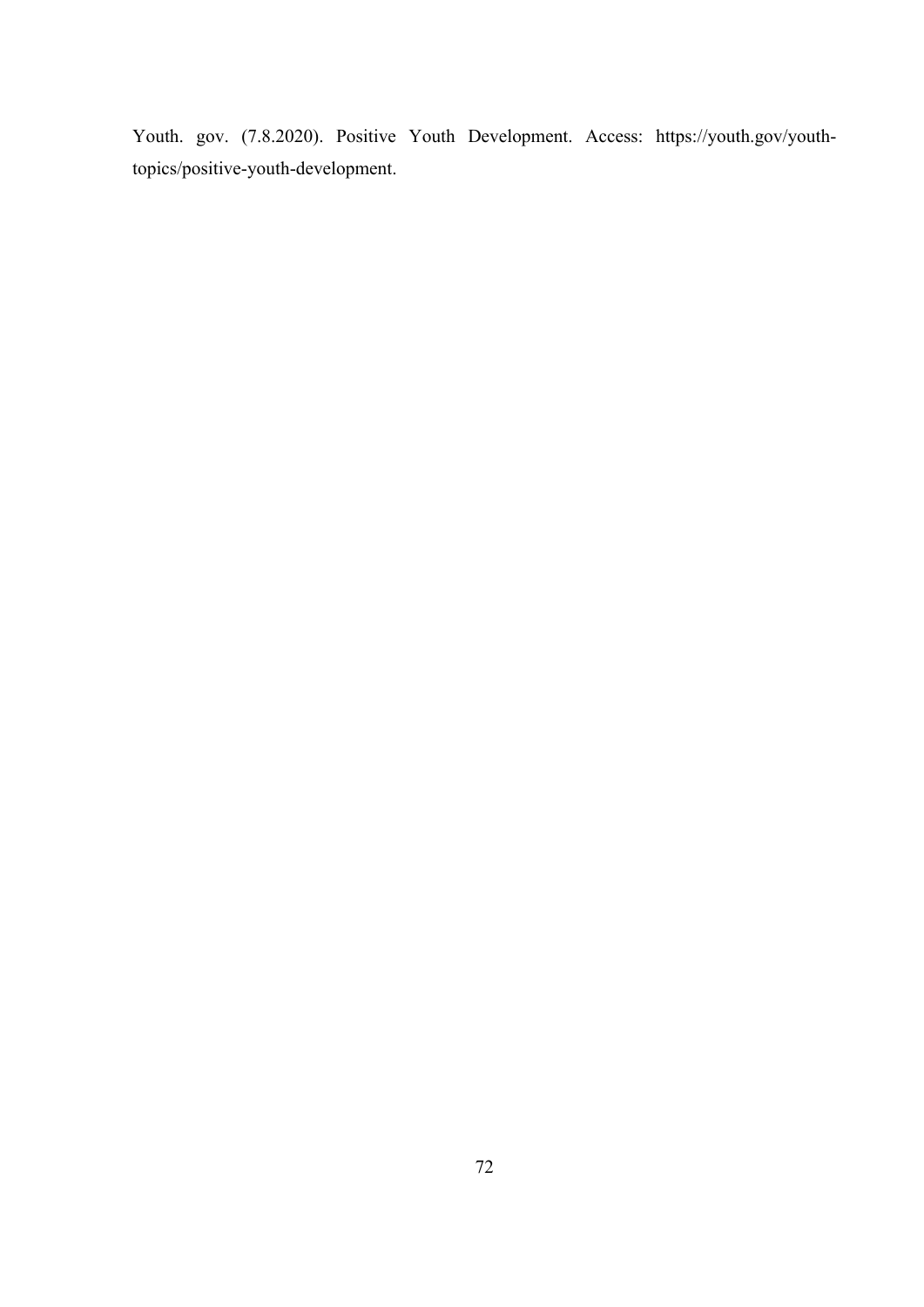#### APPENDICES

## **1.11 Interview questions**

## **Background questions**

Are you currently working or studying?

What type of studying or working experience have you had after the TPSR Training Program?

# **Instructor's experience of TPSR Training Program**

What do you remember from the TPSR training program?

Did you gain something from the TPSR training?

## **Instructor's experience of the TPSR-model**

What do you remember about the TPSR-model?

How would you describe the ideology of the TPSR-model?

Can you mention some keywords that you remember about the TPSR-model?

Please, describe what do you remember about

a) values

b) teaching strategies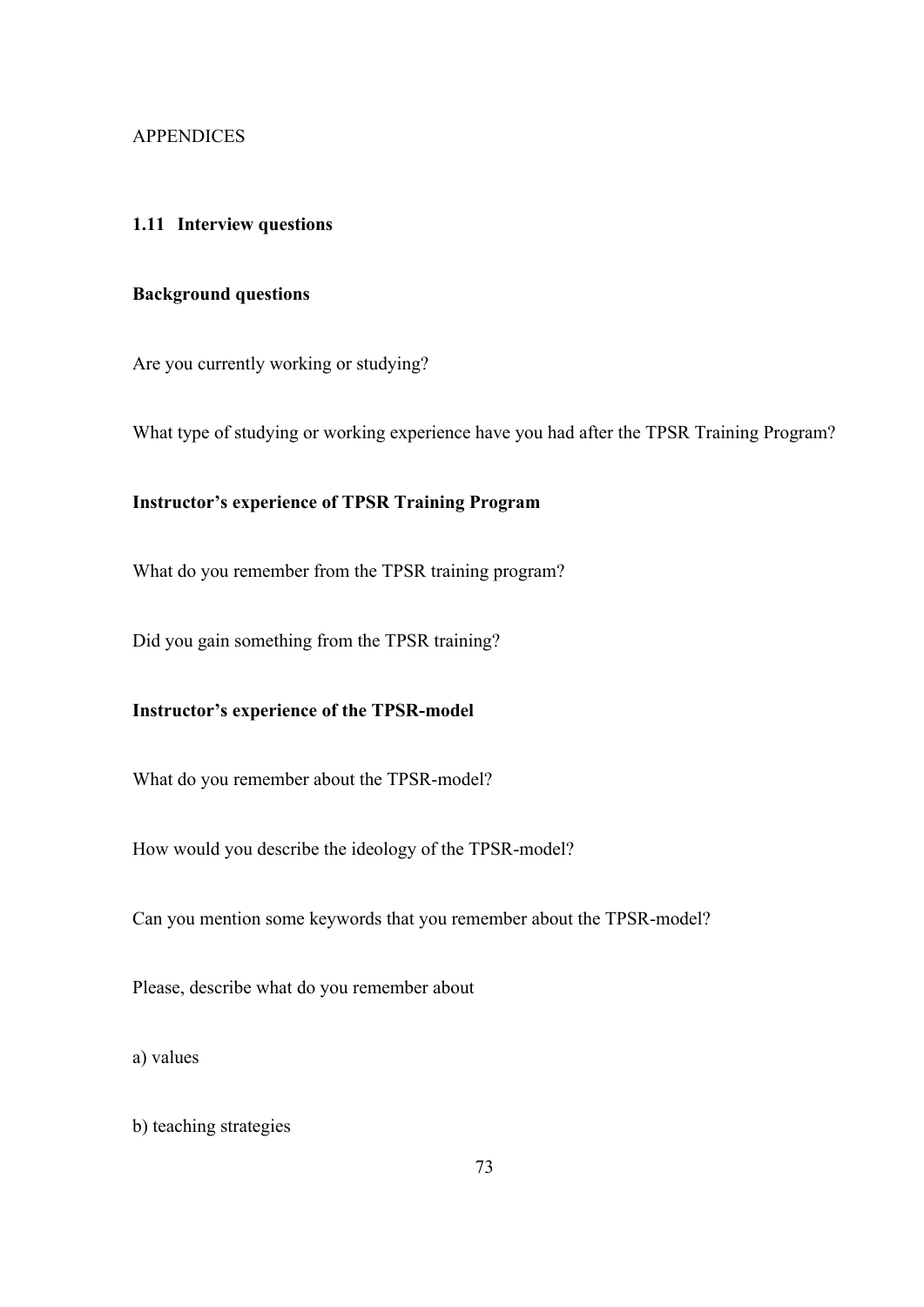c) daily program format

d) responsibility levels

e) life skills of the TPSR model?

In your opinion, what are life skills? What does life skills mean?

In your own words, how would you describe transfer of life skills?

How would you implement the transfer of life skills in your own physical activity instruction?

## **Instructor's opinion about TPSR model**

Have skills that you learned from the TPSR model been useful for you? How?

In which settings the TPSR model could be used?

What was most challenging about the TPSR model?

What was the most beneficial for yourself?

Was there something you didn't understand?

Is there something you would change in the model?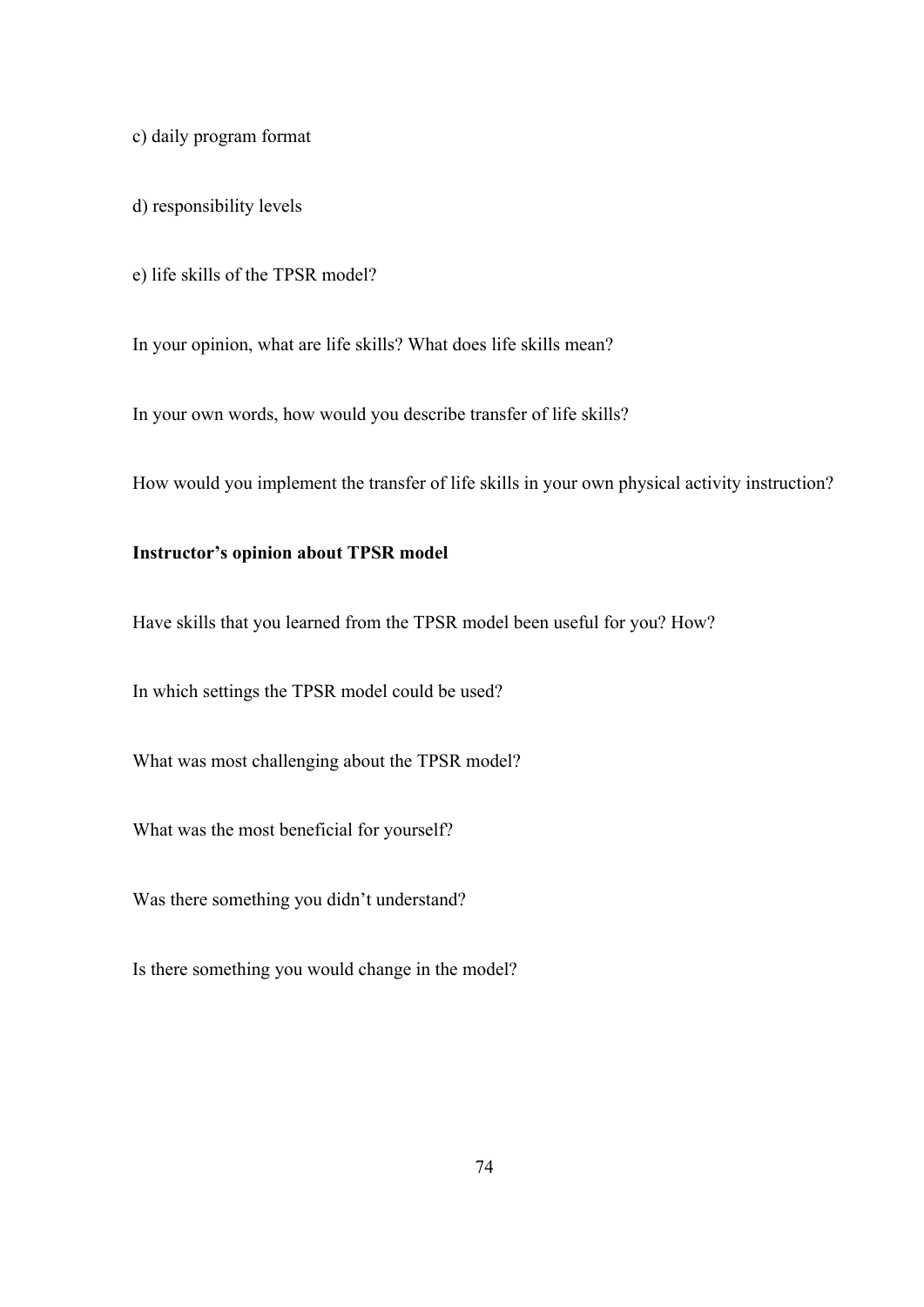## **The experienced impact of the model to instructor's personal and social responsibility**

#### **Personal responsibility**

In your own words, what is responsibility?

How would you describe your ability to take responsibility at the moment?

Did the TPSR training had an impact on how you are as physical activity instructor?

Did TPSR training effect on your way to perceive, think or behave?

Which values are important for you personally?

## **Social responsibility**

Did you build friendships during the training?

Did model have an impact on your social relationships?

How do you take responsibility for example at home, with friends, at school or at work?

Did the learnings of the TPSR model had an impact on your ability to get a job or study?

## **The experienced transfer of the TPSR based skills on instructor's life**

Have you received any similar training as the TPSR Training in your later studies or work?

Have you observed any similar ideology than the TPSR model in your own sport hobbies or other situations in life?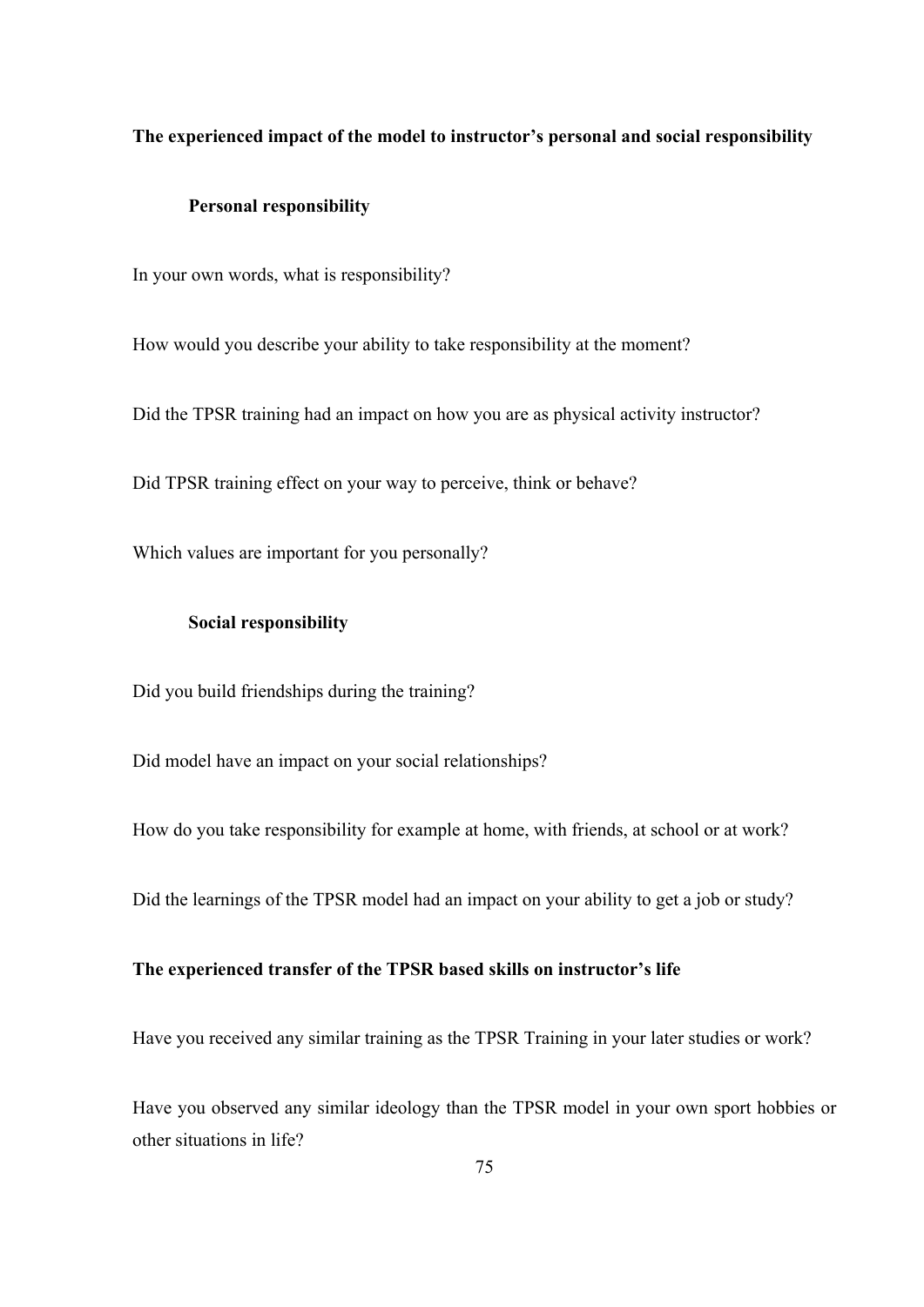Have you been in situations where you have used learnt skills from TPSR training?

## **The experienced transfer of TPSR to instructor's physical activity instruction/leadership**

Have you instructed sport or been a leader after the TPSR training? Where? How much?

How would you describe yourself as instructor/leader?

Have you used TPSR model later in your sport instruction?

Have you done self-reflection after instructing?

Have you used the material from the TPSR training later? How?

What are aspects you would emphasize when instructing physical activity?